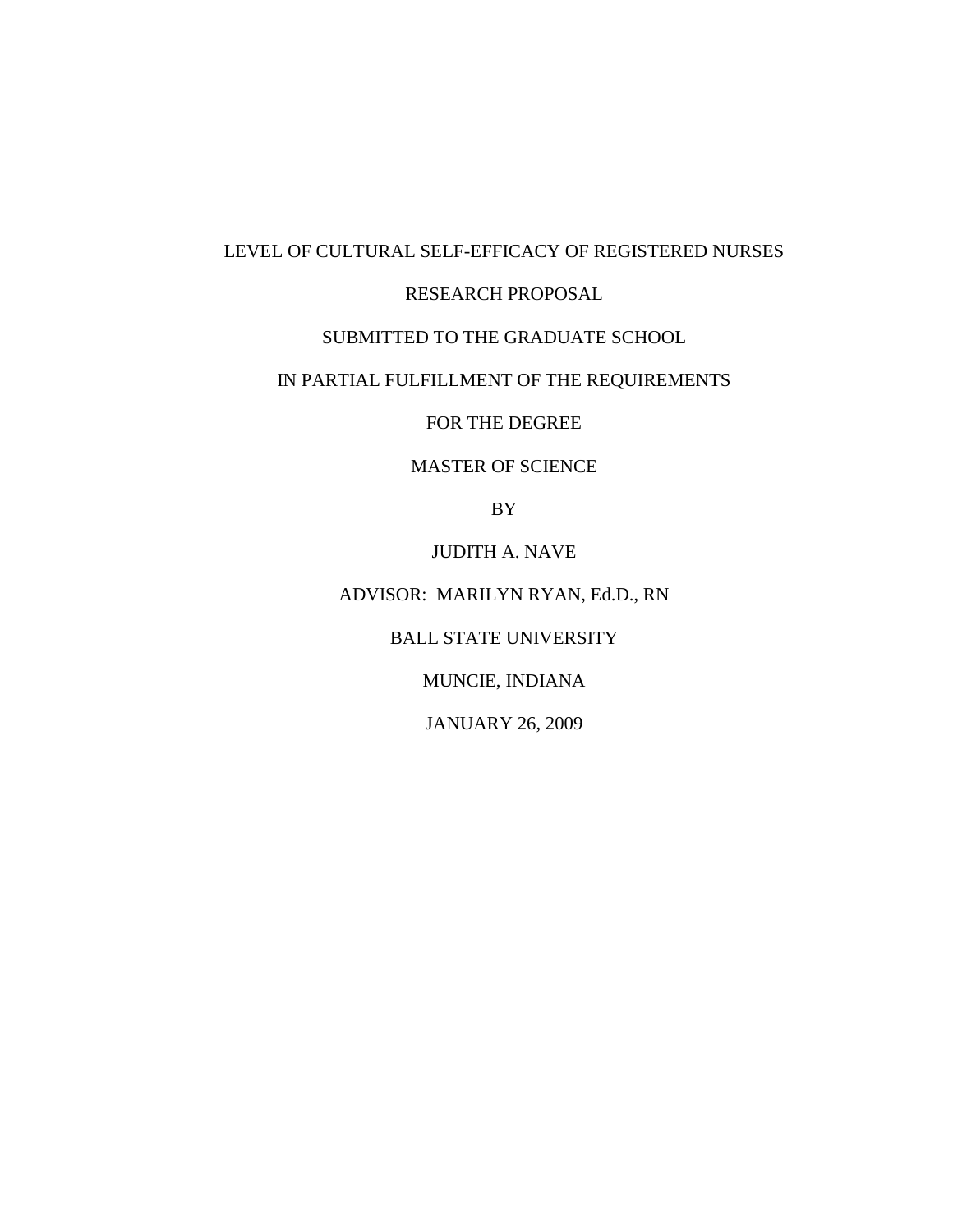# **TABLE OF CONTENTS**

| <b>CHAPTER I: INTRODUCTION</b>   |     |
|----------------------------------|-----|
|                                  |     |
|                                  |     |
|                                  |     |
|                                  |     |
|                                  |     |
|                                  |     |
|                                  |     |
|                                  |     |
|                                  |     |
|                                  |     |
| CHAPTER II: REVIEW OF LITERATURE |     |
|                                  |     |
|                                  |     |
|                                  |     |
|                                  |     |
|                                  |     |
|                                  |     |
|                                  |     |
|                                  | .44 |
|                                  |     |
|                                  |     |
|                                  |     |
| <b>CHAPTER III: METHODOLOGY</b>  |     |
|                                  |     |
|                                  |     |
|                                  |     |
|                                  |     |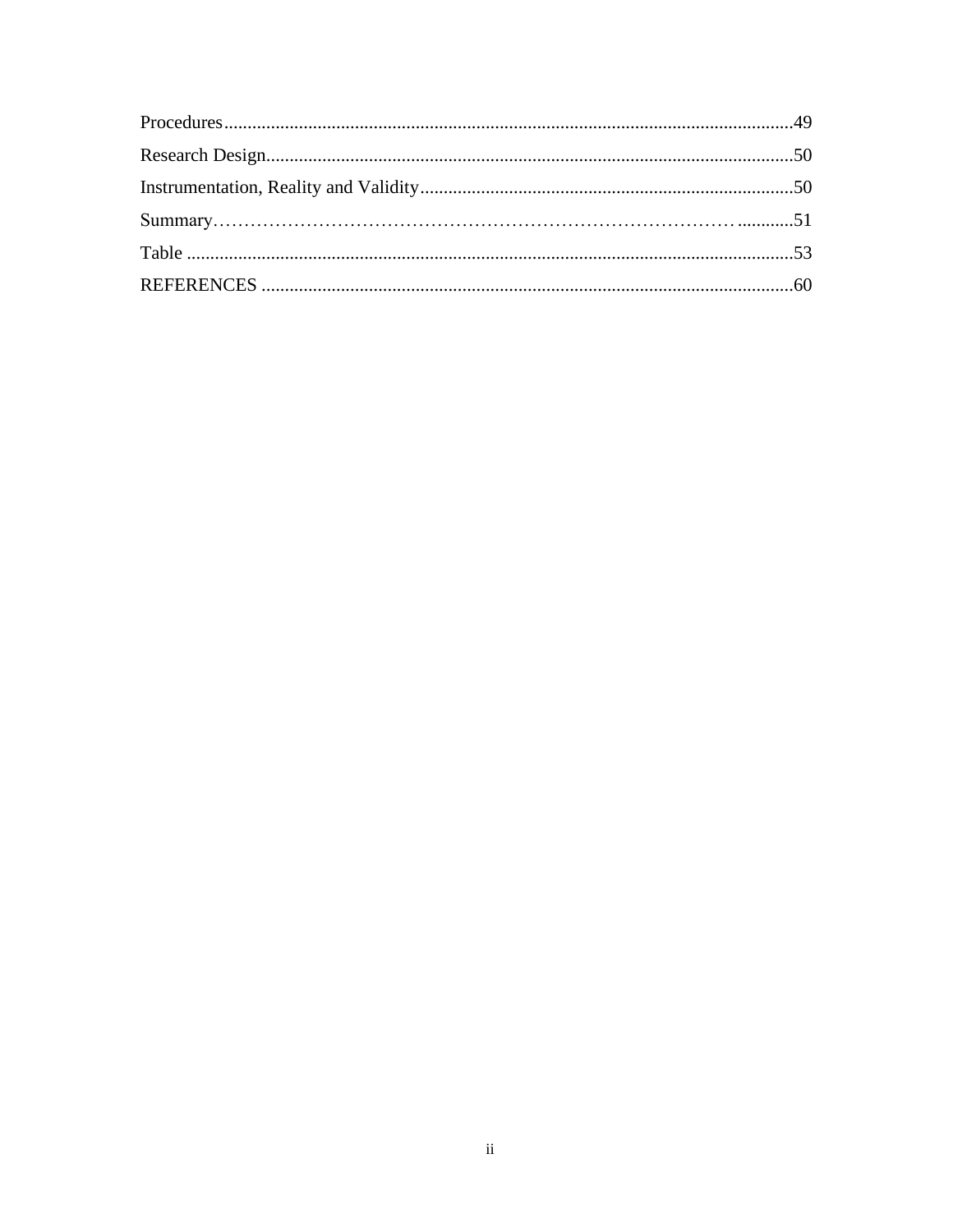#### Chapter I

#### *Introduction*

The health care system is serving individuals from all races and ethnic groups. The effects of transnational migration and globalization create an increasingly complex health care environment with many challenges. According to estimates by the United States (U. S.) Census Bureau (2005), 33% of the American population was made up of persons from ethnic, non-white backgrounds represented by: 14.4% Hispanic/Latino, 12.8% African American, 4.3% Asian, 1% American Indian/Alaskan Native and 0.2% Native Hawaiian/Pacific Islander (Mixer, 2008). It is projected that by the year 2025 about 40% of adults and 48% of children in the U. S. will be from different racial and ethnic groups (Rutledge, Barham, Wiles, & Benjamin, 2008). Nearly one in two Americans will be a member of a racial or ethnic minority (Black, Hispanic, Asian, or American Indian) by the year 2050 (Agency for Healthcare Research and Quality [AHRQ], 2004).

The U. S. population is growing by approximately 2.5 million people each year, with more than 4 million babies born annually (Giger, Davidhizar, Purnell, Harden, Phillips & Strickland, 2007). Immigration contributes more than 1 million people to the U. S. population annually. According to the Census Bureau's medium projections, the U. S. population will grow to 394 million by the year 2050 (Giger et al., 2007). Demographic trends indicate that the number of Americans who are vulnerable to suffering the effects of health care disparities will rise over the next half century (AHRQ, 2004). Health care disparities are the result of ethnic and racial groups being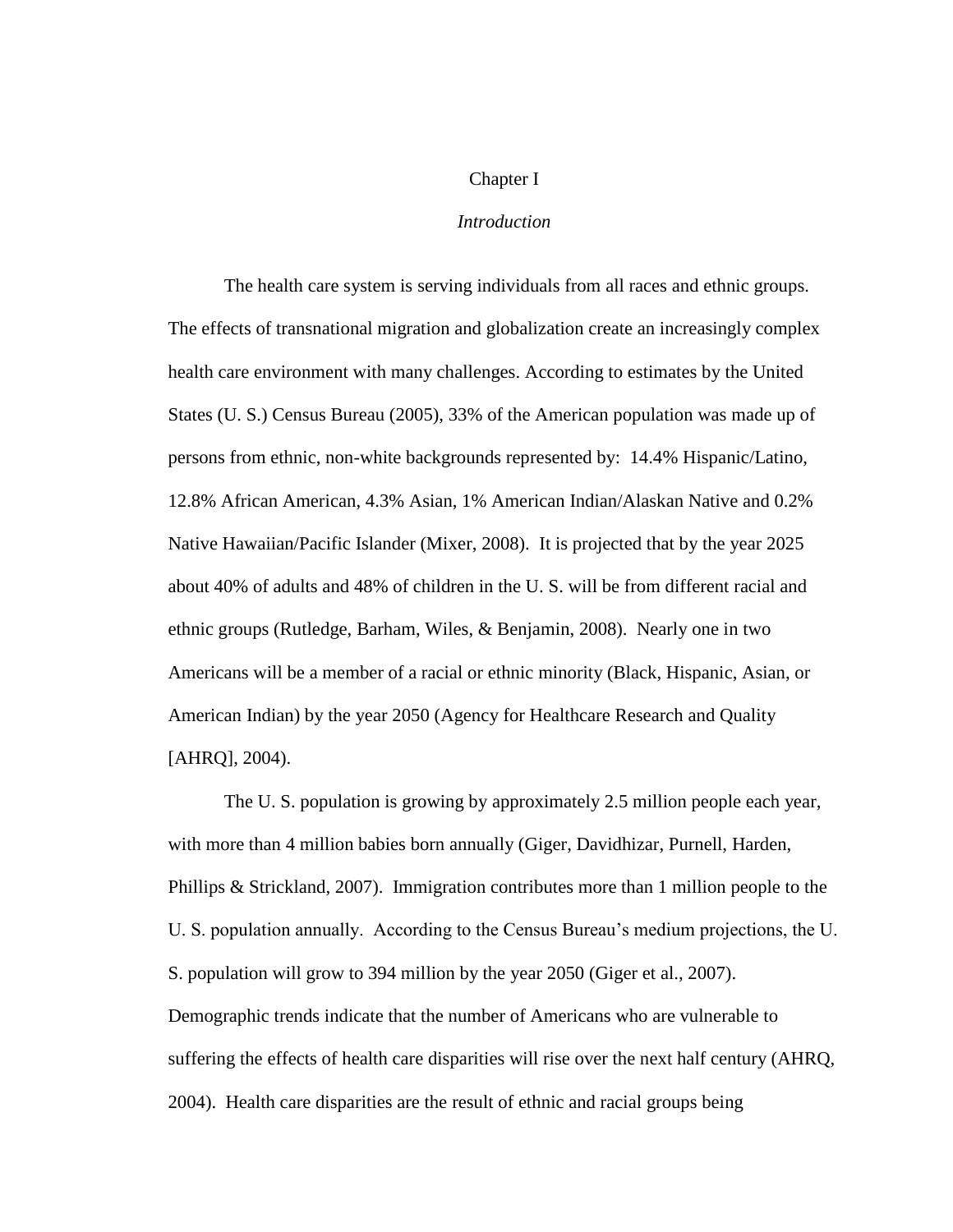disproportionately affected by the burden of disease and death. Cultural competency is seen as an important mechanism for reducing disparities (Drevdahl, Canales & Dorcy, 2008). Current data show that some ethnic minorities, as well as low-income families of whatever race or ethnicity, tend to be in poorer health than other Americans (AHRQ, 2004).

Health care disparities are costly. A report released by The Joint Commission (TJC) found that "racial and ethnic disparities are linked to poorer health outcomes and lower quality care" (Briefings on Patient Safety, 2008, p. 10). The personal cost of disparities can lead to significant morbidity, disability, and lost productivity at the individual level (AHRQ, 2004). According to Aetna, 2008:

- 1. African American males are 1.4 times more likely, and African American females are 1.2 times more likely, to die of cancer than white counterparts.
- 2. African American and Latina women who get breast cancer are more likely to be diagnosed at a later stage of the disease than white woman. Only 39% of Latina women age 40 plus have regular screening mammograms.
- 3. African American women have consistently higher rates of premature births than white women.
- 4. African Americans are 1.6 times more likely, and Hispanic/Latino Americans are 1.5 times more likely, to have diabetes than whites of similar age.

The population has changed, but approaches to care by nurses have not changed significantly. Health care providers are not doing different things for different patients, but are delivering the same care for every patient, thus not addressing cultural variations of individual needs (Sack, 2008). New and innovative educational approaches are needed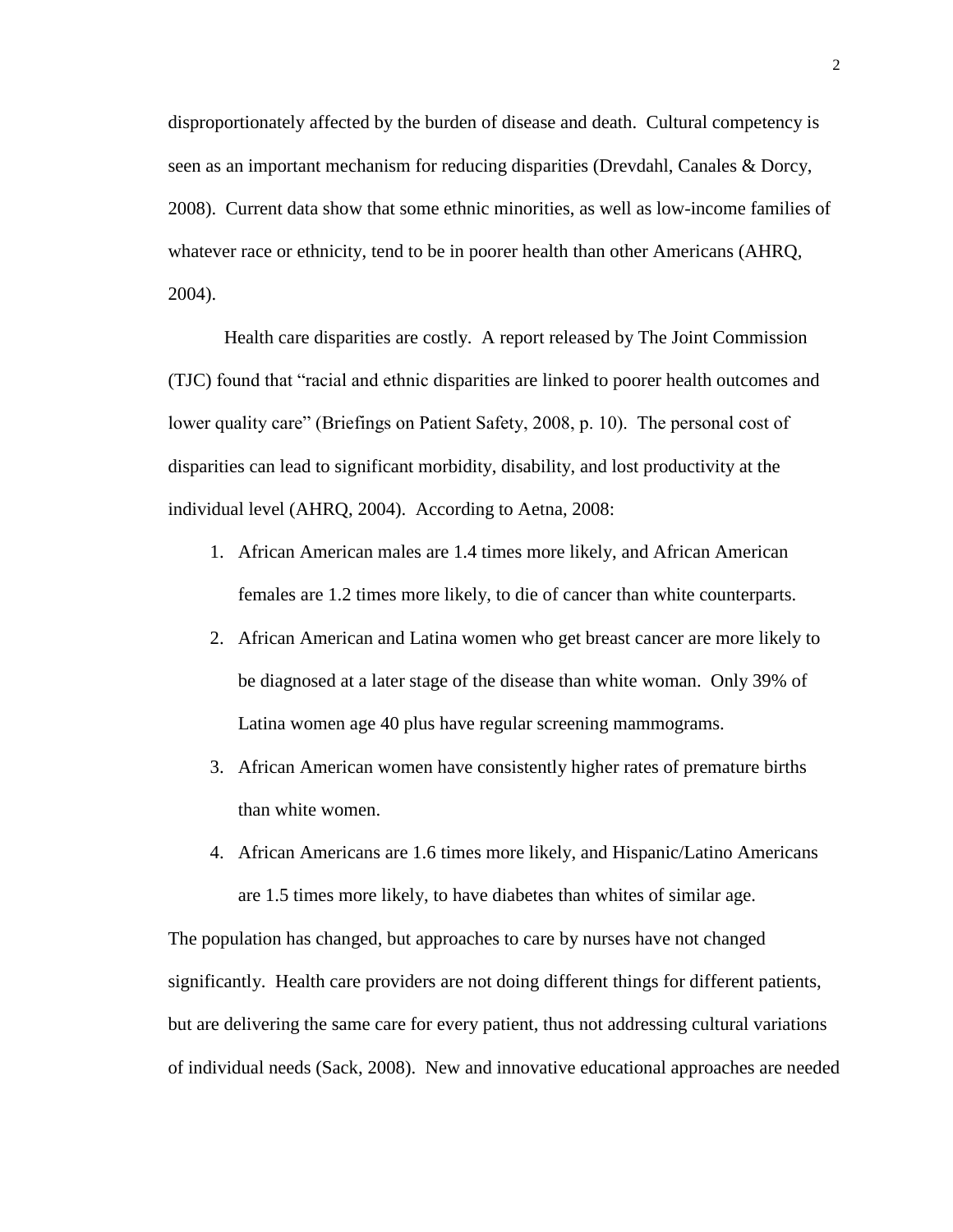to prepare a workforce that responds to diverse needs of people from a wide variety of cultural backgrounds, languages, and worldviews (Campesino, 2008).

Health care in the U. S. may be the best in the world for many Americans, but not for all Americans (Alliance for Health Reform, 2006). Senate Majority Leader William H. Frist, recommended:

- 1. Engage the entire federal health apparatus to systematically address disparities whenever and where it may occur, across a range of federal agencies and departments.
- 2. Expand training for health care providers in cultural understanding, to better serve minority communities.
- 3. Take racial and ethnic disparities into account in clinical research, and speeding the translation of clinical findings into bedside practice.
- 4. Improve the cultural competence and foreign language skills of health care providers, and also non-physician "patient navigators" and community health workers.
- 5. Encourage more racial and ethnic diversity among the health professionals.
- 6. Standardize racial and ethnic health data collection.
- 7. Support disease prevention efforts through increased funding for public health activities (Alliance for Health Reform, 2006, p. 3).

One way to begin to address disparities in the quality of care is to improve clinicians' abilities to apply the results of previous research to minority patients whenever relevant research exists (AHRQ, 2004).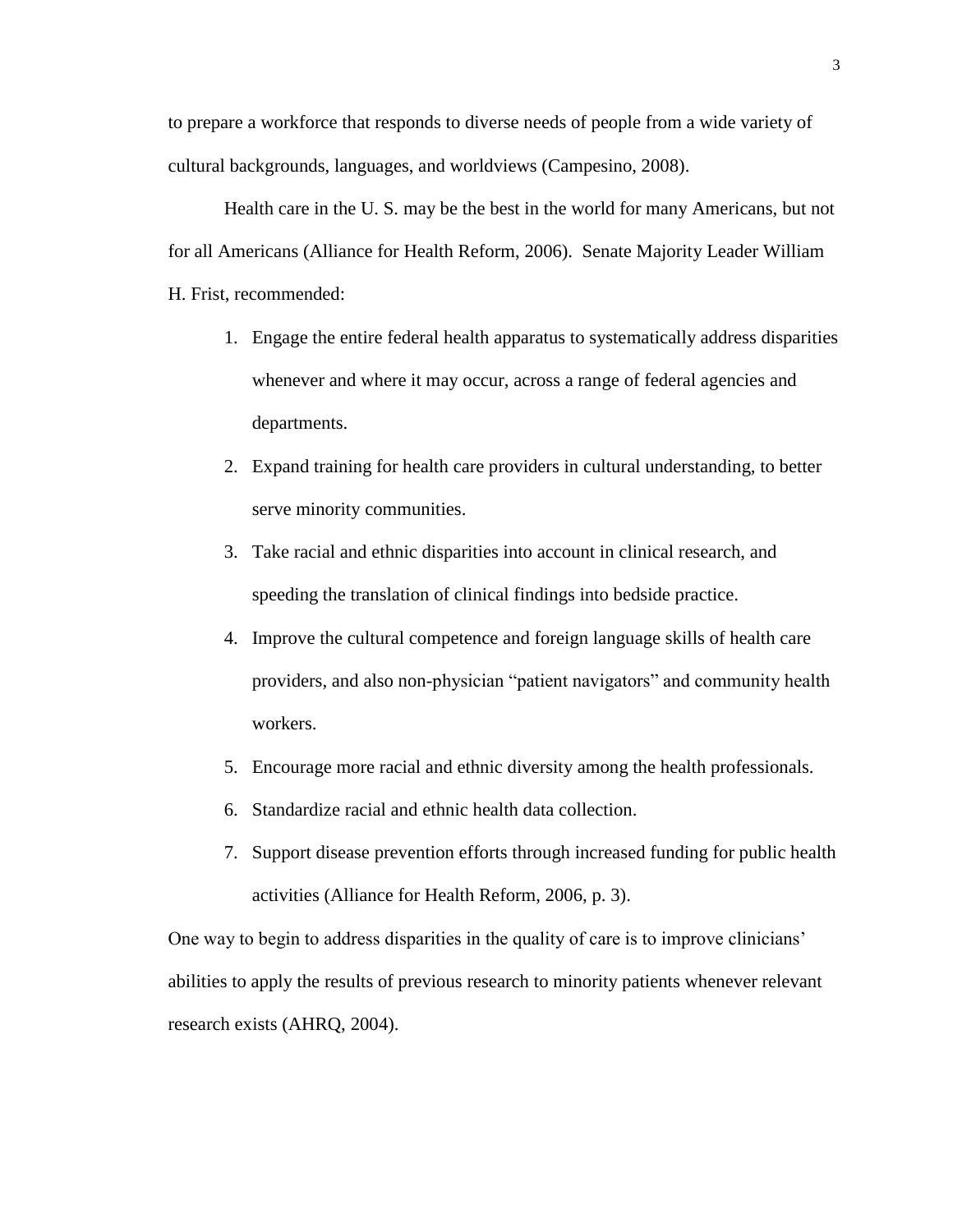Demographic changes are occurring in the U. S. population, however almost 90% of all nurses are Caucasian (Coffman, Shellman & Bernal, 2004). The issue of cultural competence remains one of the significant approaches for addressing health disparities (Giger et al., 2007). Cultural competence is an ongoing learning process whereby a health care professional illustrates a level of proficiency in developing an awareness of the importance of culture for individuals. Understanding organizational variables that affect the quality and appropriateness of health care for individuals from culturally and linguistically diverse communities and populations is necessary (Warren, 2008). Knowledge of cultural differences is essential if sensitivity and competence are to occur (Hughes & Hood, 2007). When self-awareness creates insight about others, sensitivity will be demonstrated by individuals, health care systems, and communities (Hughes  $\&$ Hood, 2007).

It is important that as the population becomes increasingly multicultural that choices on predetermined categories for ethnicity be inclusive and not exclusive of the client's heritage (Hagman, 2006). The question is not if health care will be affected by ethnically diverse clients, but how health care systems and nurses can and will meet the challenge to provide culturally congruent care (Hagman, 2006).

#### *Background and Significance*

Cultural beliefs, values, norms, and experiences guide individuals to interact with each other, and effect values and beliefs (Warren, 2008). Cultural beliefs give meaning to a person's daily thoughts and activities. Communication problems and issues of nonadherence can develop if the importance or meaning of culture is misunderstood or misinterpreted (Warren, 2008). Eliminating the issues of non-adherence and health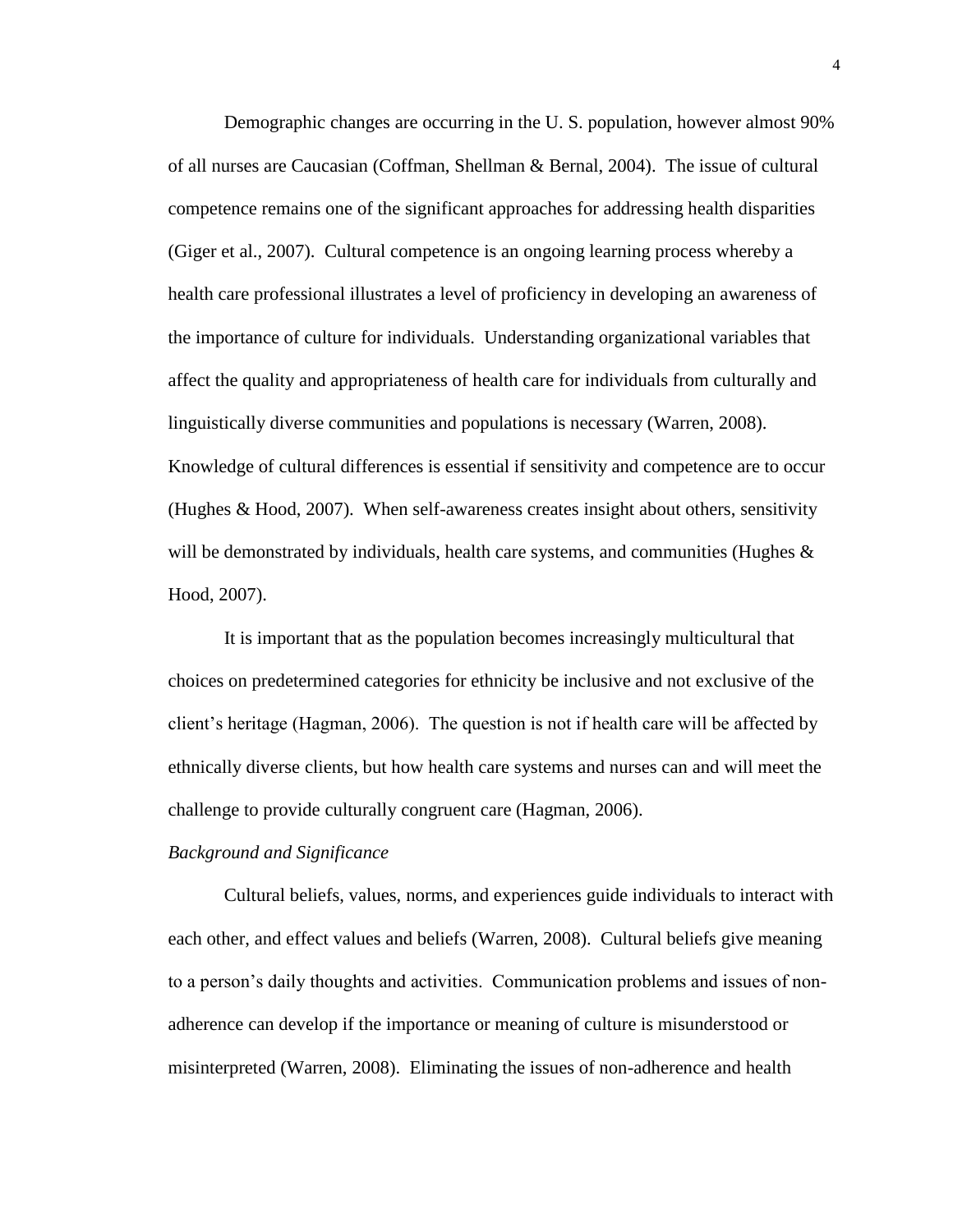disparities requires knowledge, skills, and basic competencies among health care providers. Educational programs that integrate cultural values and beliefs can help develop cultural sensitivity in health care professionals (Giger et al., 2007).

The existing gap between diverse populations and the ethnic/racial composition of the nursing workforce has the potential for creating an increased dissonance in the way patients respond to care and feel cared for (Bernal, 1998). How well individuals understand and follow health instructions may be based on the nurses' ability to understand the client's cultural values and beliefs and effectively interact with clients and families (Bernal & Froman, 1993). When registered nurses are not aware of different cultural practices, the result can be longer patient stays, non-compliance with the treatment, and a loss of meaningful communications between patients and nurses (American Nurse, 1998, as cited in Bernal, 1998). Changing demographics call for a change in the way nurses address illness and wellness issues among and across vulnerable population (Giger et al., 2007).

According to the U. S. Office of Minority Affairs, cultural competence is the ability to care for patients with diverse values, beliefs and behaviors, including tailoring health care to meet the patient's social, cultural, and linguistic needs as cited in Wood and Atkins (2006). Cultural competence includes the use of interpreter services, racially or linguistically concordant nurses and staff, culturally competent education and training, and culturally competent patient education (Wood & Atkins, 2006). Cultural competence changes nurses' approaches to care and patient behaviors through improved communications, increased trust, improved racially or ethnically specific knowledge of

5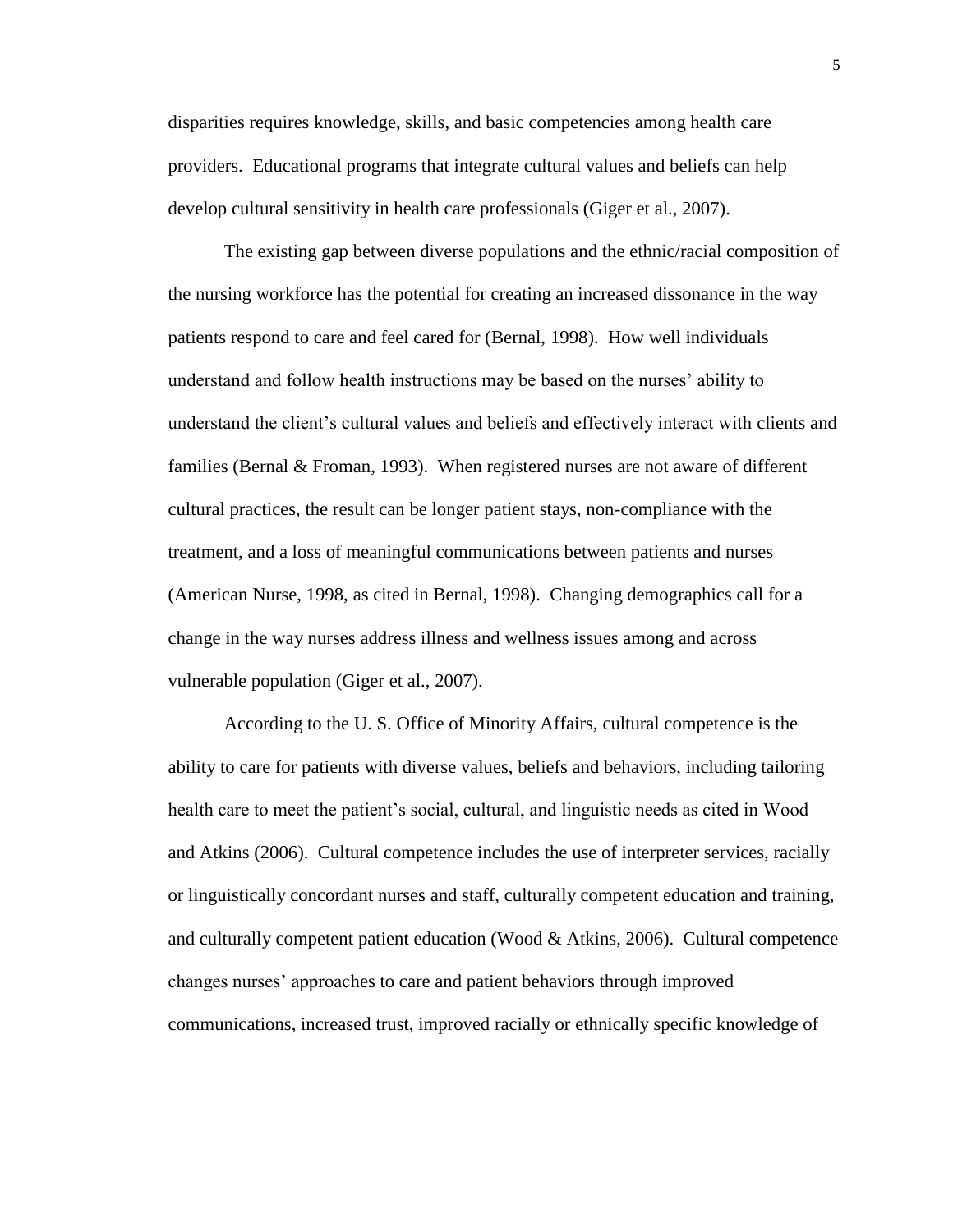epidemiology and treatment efficacy, and expanding understanding of patients' cultural behaviors and environments (Wood & Atkins, 2006).

In order to practice cultural competence nurses need self-efficacy in relation to cultural practices. Self-efficacy is the belief that one can succeed at learning a specific skill, perform the skill, and persist at the skill despite hardships to achieve outcomes (Coffman et al., 2004). Confidence in ability directly affects performance, and the ability to learn new skills. Knowledge is also affected by an individual's feeling of self-efficacy (Leigh, 2008). As self-efficacy increases, self-confidence increases (Leigh, 2008). People with perceptions of strong self-efficacy or confidence view difficult skills as challenges to be taken on instead of threats to be avoided, and will be more likely to perform a given task until mastery is achieved (Coffman et al., 2004). Self-efficacy acts as the mediating link between cognitive preparation (knowledge and skill), and actual task engagement (Bernal & Froman, 1993).

Bandura (1986, 1989) and others (Stretcher, Devillis, Becker, & Rosenstock, 1986, as cited in Bernal & Froman, 1993) have demonstrated that self-efficacy is a powerful predictor of approaches to tasks, perseverance as tasks, and task success in a variety of settings. Factors that affect levels of cultural self-efficacy are speaking another language, having lived in another country, and having taken transcultural nursing courses (Coffman et al., 2004). According to Bandura (1986) (as cited in Jimenez, Contrearas, Shellman, Gonzalez & Bernal, 2006), the more one is exposed to the task (exposure to ethnic groups), the higher the level of self-efficacy. Developing cultural sensitivity and competence of nurses is critical if nurses are to respond effectively to the needs of growing populations (Jimenez et al., 2004).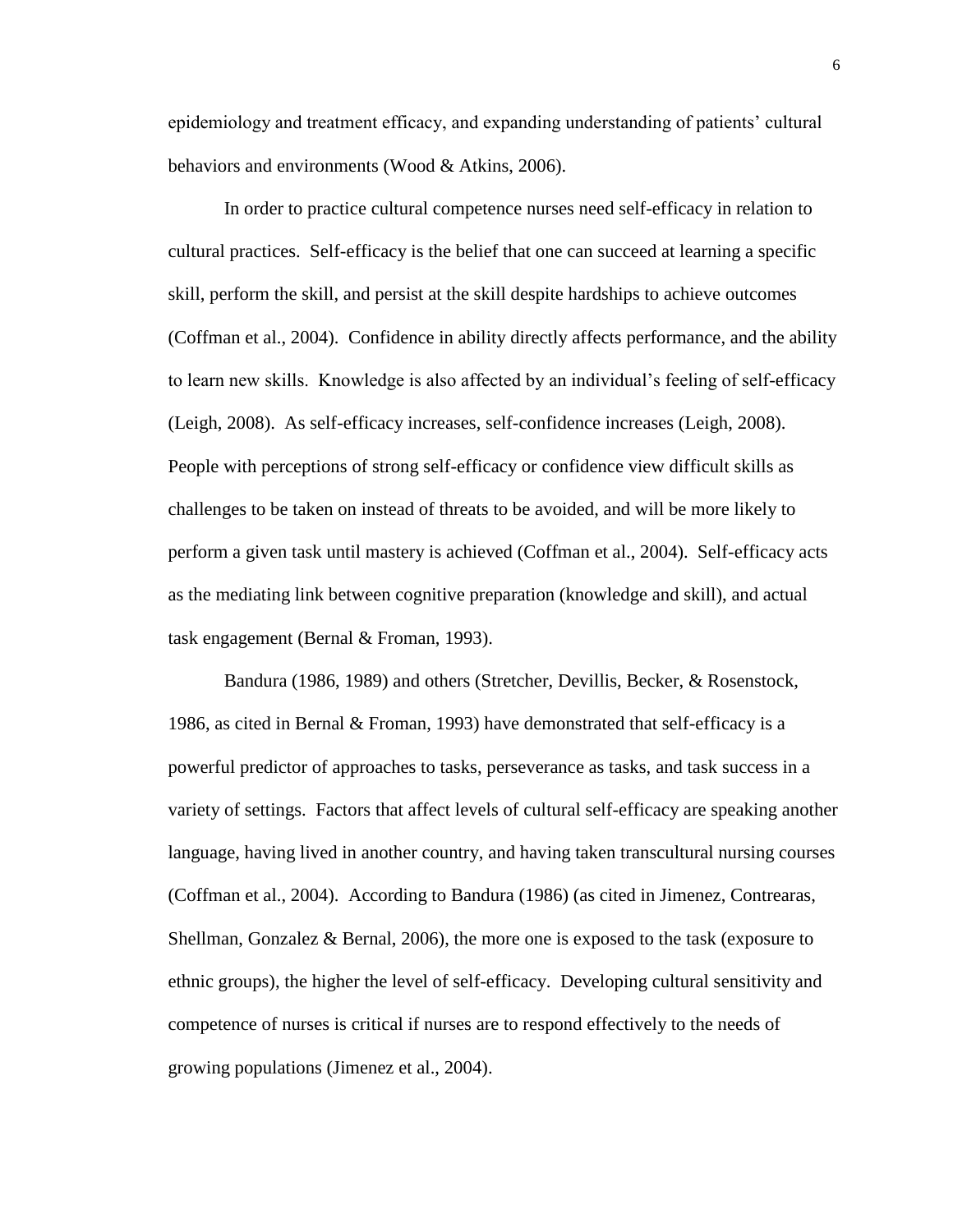A vision of cultural competence in nursing education and practice must include: (a) building sustainable policies that support the increase of diversity in nursing through partnerships, (b) expanding interdisciplinary models to transform health care organizations, (c) applying business principles that will strategically support diversity, (d) integrating rural and urban perspectives, (e) promoting research that evaluates curricular models of diversity for a global society and market, and (f) evaluating the benefits of cultural competence in health care (Siantz & Meleis, 2007, p. 87S).

Hagman (2006) conducted a study and found that RNs in New Mexico were moderately efficacious in caring for patients/clients of cultures of other cultural groups. Although not statistically significant, a higher level of education corresponded to higher cultural self-efficacy levels for both cultural concepts and cultural nursing skills (Hagman, 2006). In developing greater cultural awareness, self-efficacy, sensitivity and ability to work with diverse patients, nurses have benefited from a variety of strategies that utilize information from and experiences with ethnically diverse clients and enhance nurses' communication skills (Hagman, 2006).

#### *Problem*

Increasing cultural diversity and associated disparities in health outcomes demands that nurses provide culturally sensitive and appropriate care. Self-efficacy determines the level of effort an individual will expend on a certain activity and degree of persistence in completing the activity when faced with challenges and negative consequences (Hagman, 2006). Demographic characteristics of nurses may impact cultural sensitivity; therefore, it is important to evaluate cultural self-efficacy and to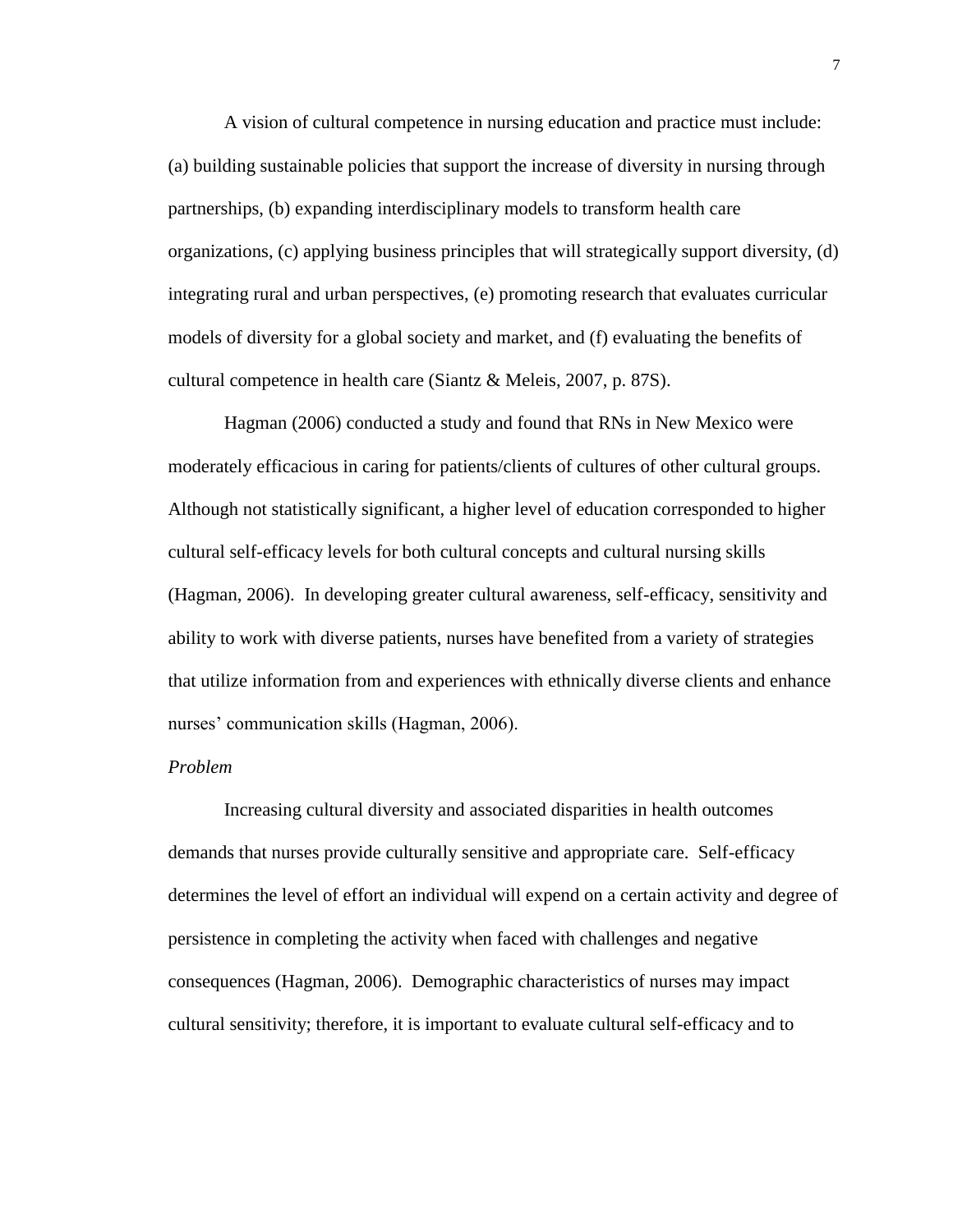identify variables that influence the level of self-efficacy of nurses as a first step in improving practice and health outcomes.

#### *Purpose*

The purpose of this study is to assess the level of cultural self-efficacy in Registered Nurses, and to identify relationships among selected demographic characteristics of nurses and cultural self-efficacy. This is a replication of Hagman's (2006) study.

#### *Research Questions*

- 1. What is the level of cultural self-efficacy of registered nurses in Community Hospital network in Indiana?
- 2. What are the relationships among selected demographic characteristics of registered nurses and level of cultural self-efficacy?

## *Conceptual Model*

The Cultural Self-Efficacy Model (Bernal & Froman, 1987) is the framework for this study. The framework is based on Social Cognitive Theory, building on the construct of self-efficacy (Bernal & Froman, 1993), which evolved from the theoretical framework of Bandura's Social Learning Theory. Bandura (1977) stated self-efficacy acts as the mediating link between cognitive preparation and actual task engagement. This framework is appropriate for this study because it identifies the level of cultural selfefficacy of nurses as having: (a) knowledge of cultural concepts, (b) knowledge of cultural patterns within different groups, and (c) confidence in performing specific transcultural nursing skills. It is important to identify the variables that influence the level of self-efficacy as a first step in improving practice and health outcomes.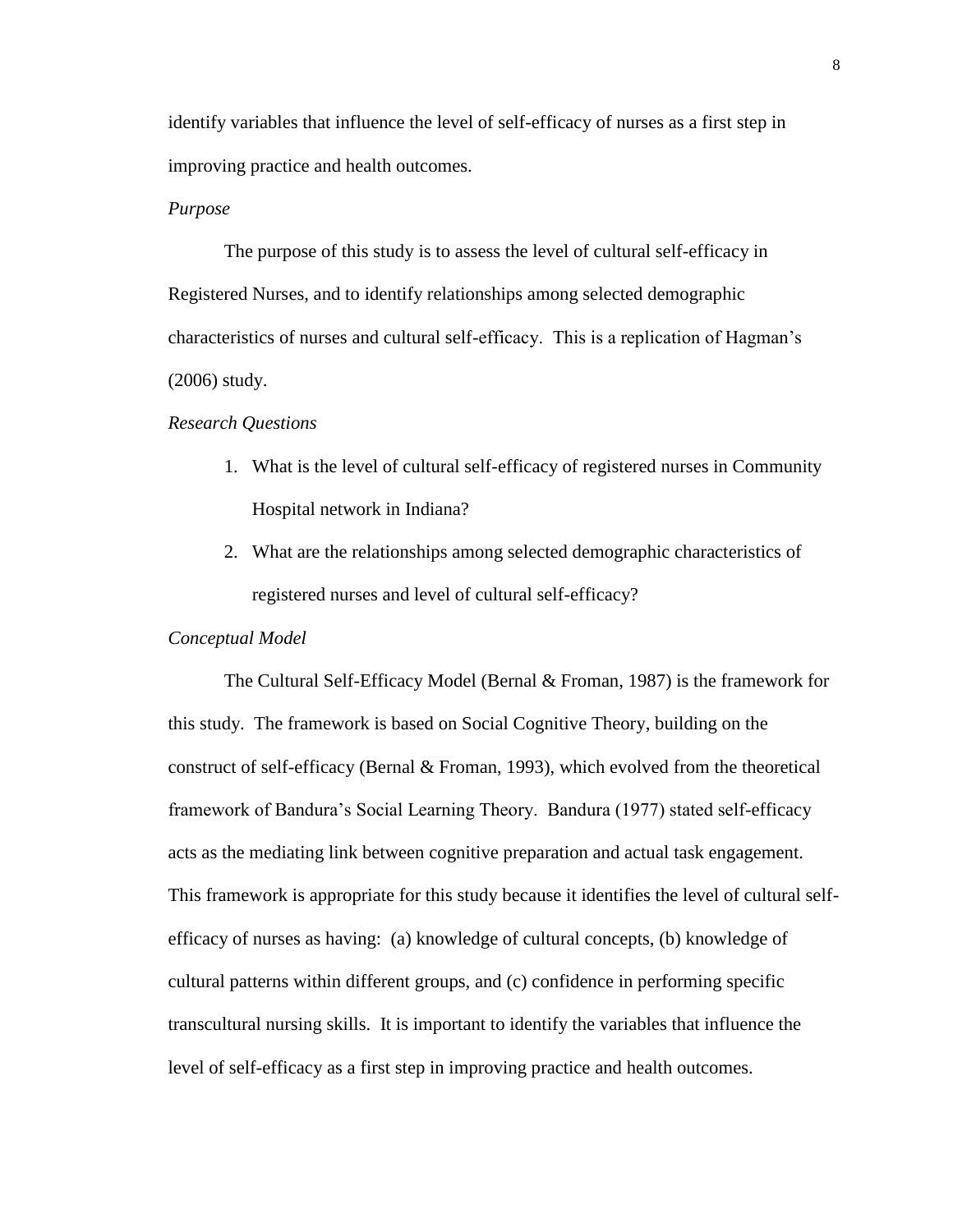## *Definition of Terms*

*Conceptual:* Cultural Self-Efficacy, defined by Bernal and Froman (1987), is a measure of a nurse's confidence (based on knowledge and skill) to provide culturally appropriate care. It is the mediating link between cognitive preparation (knowledge and skill) and actual task engagement.

*Operational:* Cultural Self-Efficacy related to the nurses perceived level of knowledge, skills, and attitudes toward racial and ethnic groups will be measured by Bernal and Froman's (1987) Cultural Self-Efficacy Scale (CSES).

*Conceptual:* Demographic Characteristics as defined by Bernal and Froman (1987) were based on factors identified by Bandura (1977) that may have influenced selfefficacy rating. These factors included age, gender, number of years an R.N., level of education, practice setting, whether or not the participant studied Leininger's Theory of Culture Care Diversity and Universality, and ethnicity (Hagman, 2004). Variables used in this replication are age, gender, educational level, number of years of nursing experience, previous experience with other ethnic groups, and participants' ethnicity.

*Operational:* Demographic Characteristics will be measured using The Cultural Self-Efficacy Scale (CSES) developed by Bernal and Froman (1987),which is a multiitem (25) questionnaire Likert-type scale that measures the nurses's confidence in knowledge and skill to deliver culturally appropriate care (Hagman, 2006).

#### *Limitations*

One limitation of this study is the small sample size. Another limitation is that the study will occur in one location.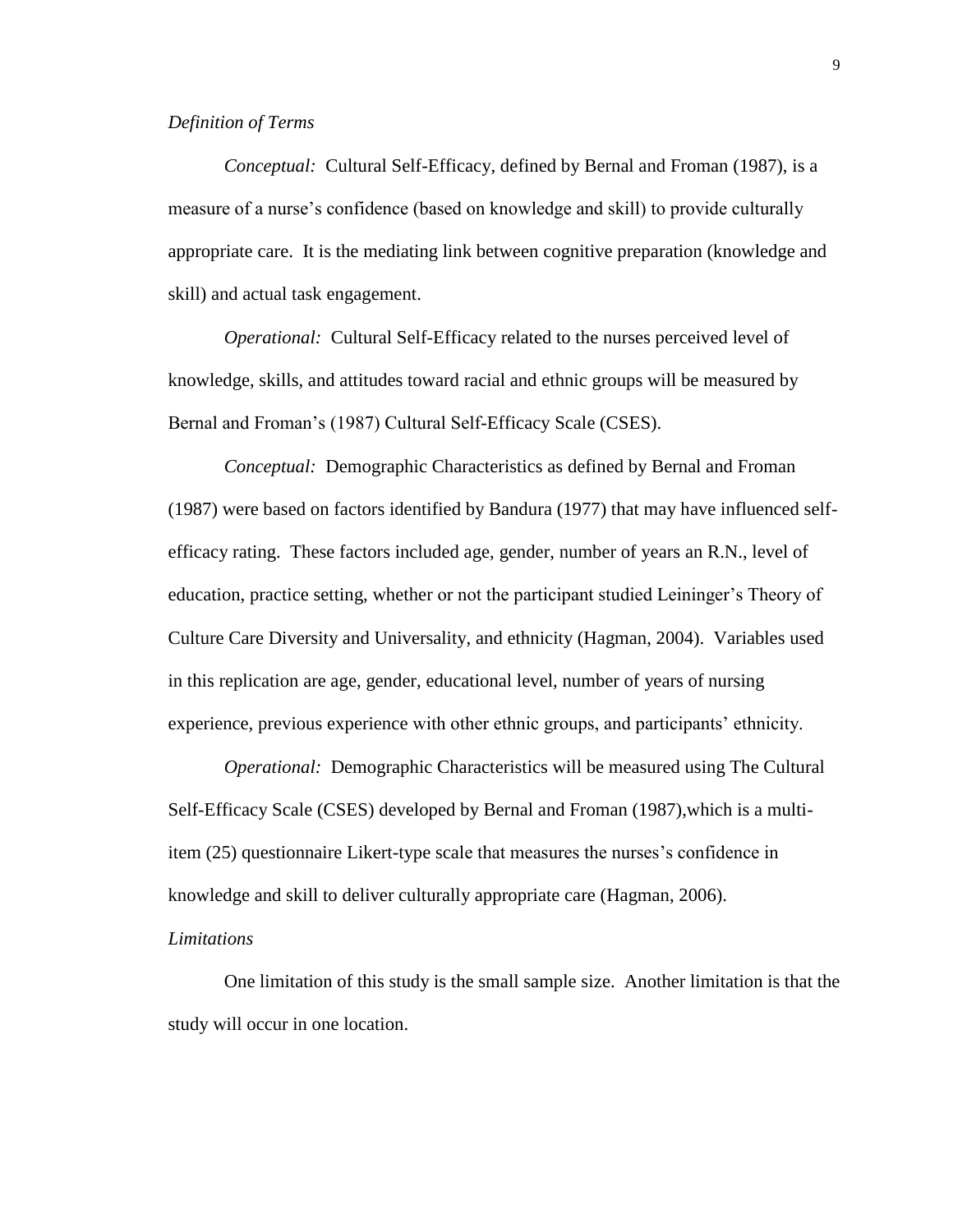## *Assumptions*

Health care that is not congruent with a patient's cultural beliefs, values, and expectations can cause conflict, leading to noncompliance with prescribed plans of care, resulting in stress and ethical and moral concerns, also known as health care disparities (Leininger, 1991, as cited in Hagman, 2004).

## *Summary*

Innovative educational approaches are needed to prepare a workforce that responds to diverse needs of people from a wide variety of cultural backgrounds, languages, and worldviews (Campesino, 2008). The purpose of this study is to assess the level of cultural self-efficacy in registered nurses, and to identify relationships among selected demographic characteristics of nurses and cultural self-efficacy. Bernal and Froman's Cultural Self-efficacy Model addresses the level of influence of specific background and demographic variables on cultural self-efficacy. It is important to investigate and identify nurses' perceived level of knowledge, skills, and attitudes toward racial ethnic groups. Findings will provide information to evaluate the effectiveness of culturally sensitive nursing care. The ability to address the needs of the culturally diverse will enable the reinforcement of a more sensitive, patient focused healthcare workforce, and a decline in health care disparities.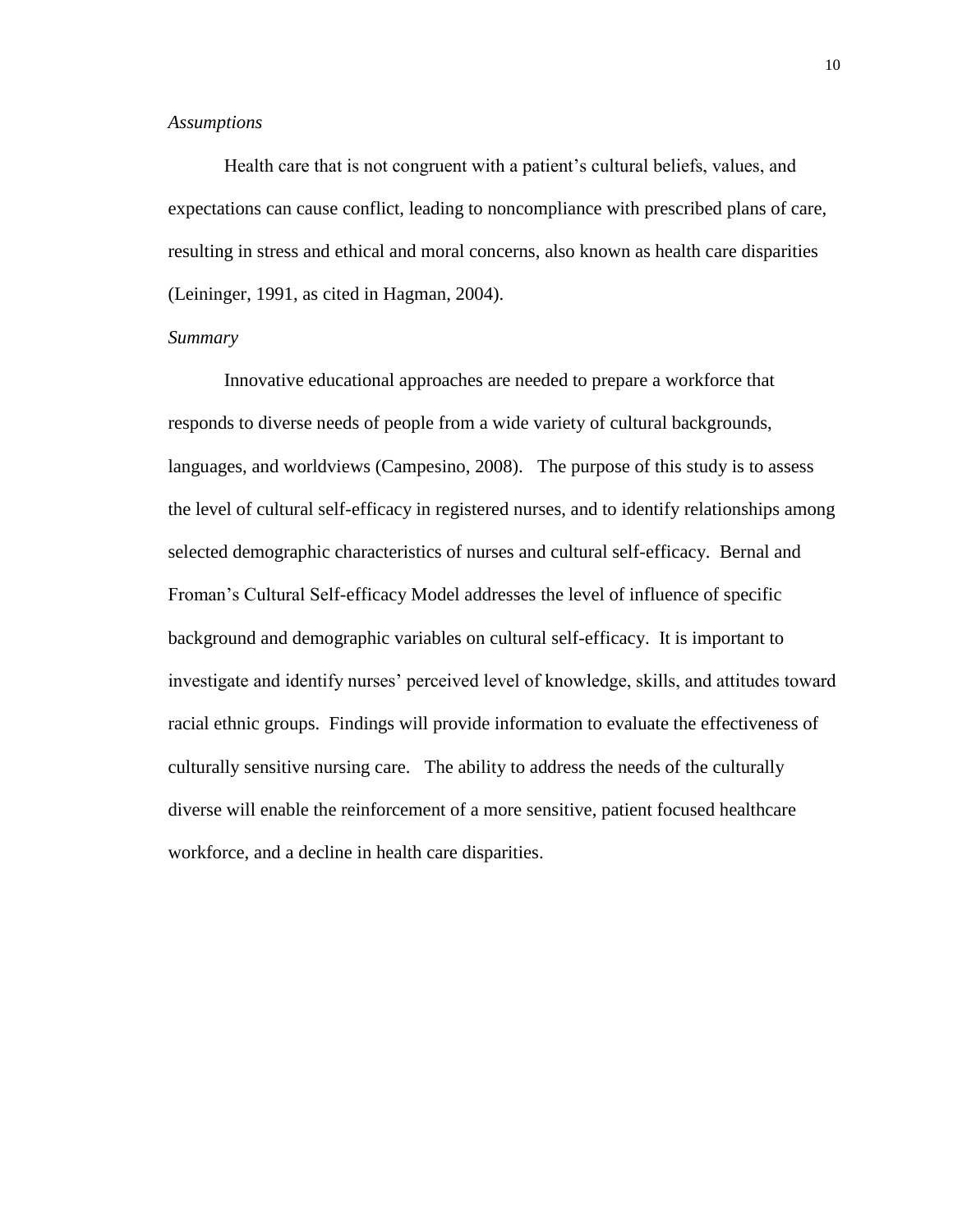## Chapter II

## *Review of Literature*

## *Introduction*

Cultural diversity and associated disparities in health outcomes demand that nurses provide culturally sensitive and appropriate care. All persons deserve to have ethnicity valued and respected by nurses (Hagman, 2006). Self-efficacy is important in the delivery of culturally sensitive and appropriate care. It is important to identify variables that influence levels of self-efficacy in nurses. A high level of self-efficacy (confidence) has been theoretically linked with an increased ability to perform culturally sensitive care. Therefore, it is an ethical obligation of health care agencies to develop culturally competent practitioners.

## *Purpose*

The purpose of this study is to assess the level of cultural self-efficacy in Registered Nurses, and to identify relationships among selected demographic characteristics of nurses and cultural self-efficacy. This is a replication of Hagman's (2006) study.

## *Organization of Literature*

The literature review to support this study is divided into five sections: (a) conceptual model; (b) perceptions of cultural competence; (c) educational interventions to improve cultural competence; (d) cultural immersion experiences; and (e) instrument development and analysis.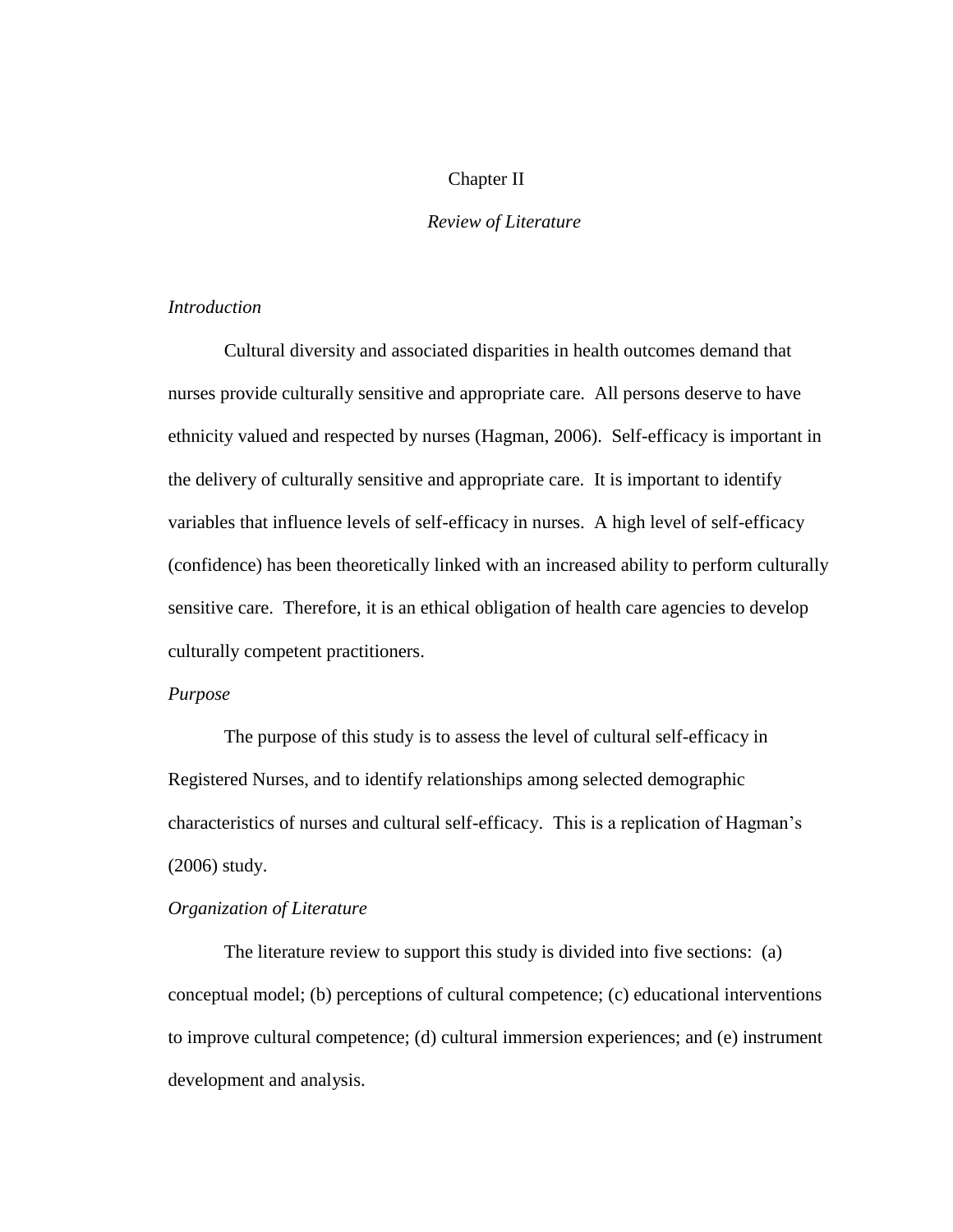## *Conceptual Model*

The Cultural Self-Efficacy Model is the framework for this study (Bernal & Froman, 1987). The concept of self-efficacy is becoming increasingly important as a means of predicting human behavior, and is a useful way to think about the connection between how people think about a particular task and the way individuals ultimately behave or accomplish that task (Bernal & Froman, 1987). Bandura (1989) defined Selfefficacy as peoples' beliefs about capabilities to exercise control over events that affect lives, and that self-efficacy determines the effort and length of time someone will expend on a certain activity when faced with adversity (p. 1175). Knowledge and competence are gained through continued efforts; therefore, anything that encourages one to continue will enhance competence. Self-efficacy is the mediating link between cognitive preparation (knowledge and skill), and actual task engagement (Bernal & Froman, 1987). Self-efficacy measures have been shown to be predictive of both short-term and longterm success in specific task situations (Bernal & Froman, 1987).

The framework of Cultural Self-Efficacy is based on Social Cognitive Theory, building on the construct of self-efficacy (Bernal & Froman, 1993), that evolved from the theoretical framework of Bandura's Social Learning Theory. Bandura stated selfefficacy acts as the mediating link between cognitive preparation and actual task engagement (Bernal & Froman, 1993).

The need for nurses to become sensitive to cultural differences, and prepared in transcultural nursing concepts and theories has been repeatedly emphasized (Bernal & Froman, 1993). It is therefore important to investigate nurses' perceived level of knowledge, skills, and attitudes toward racial and ethnic groups.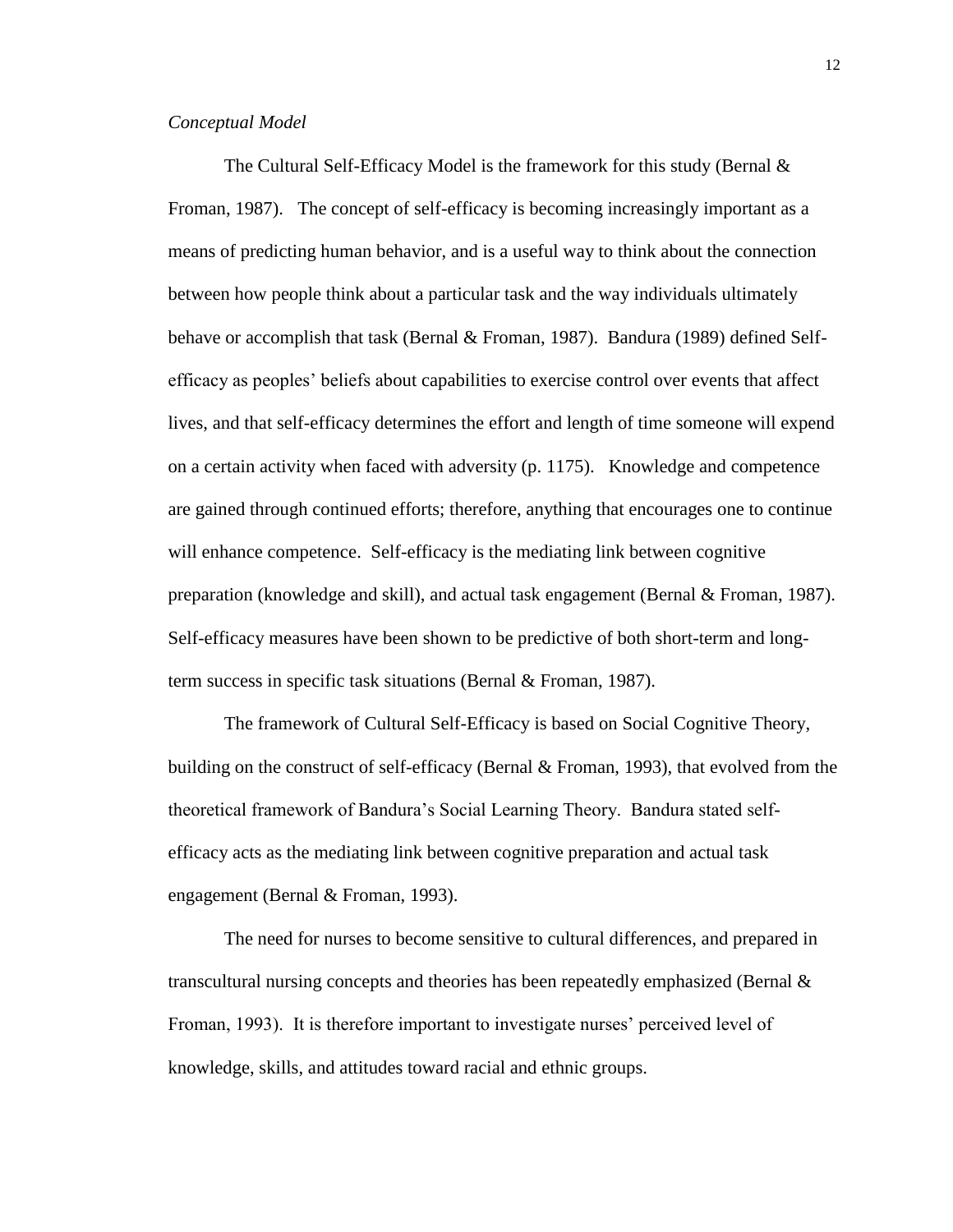The Cultural Self-Efficacy Model was used to measure the confidence level of registered nurses in providing culturally appropriate care. Relationships were identified among: (a) demographic characteristics such as age, gender, educational level, number of years of nursing experience, previous experience with the ethnic groups, and (b) knowledge of cultural concepts, comfort in performing cultural nursing skills, and knowledge of cultural patterns for specific ethnic groups (Hagman, 2006).

Bernal and Froman (1993) noted that increased knowledge of transcultural nursing through continuing education courses does increase an individuals' sense of confidence in caring for culturally diverse clients, and that contact with clients from different cultural groups increase self-efficacy.

#### *Perceptions of Cultural Competence*

New Hampshire, Maine, and Vermont, have the largest Caucasian populations (range 96%-96.9%) of the total United States (United States Census, 2000) of racial classification. However, population trends have been gradually changing (Reeves  $\&$ Fogg, 2006). The Hispanic population has increased during the last census (1990-2000) by 80% and in Manchester, New Hampshire it has increased by 133.1% (Reeves & Fogg, 2006). There have also been refugees and new immigrants arriving that are not reflected in the current census, and a fairly significant number of people are categorized under "Other" and as two or more races (.6% and 1.2% respectively) in the New Hampshire population. By gaining understanding of Caucasian students' frame of reference, appropriate classroom materials and clinical experiences could be developed. The purpose of this study was to identify factors and/or patterns that aided or hindered the development of cultural competence in nursing students. The framework was Campinha-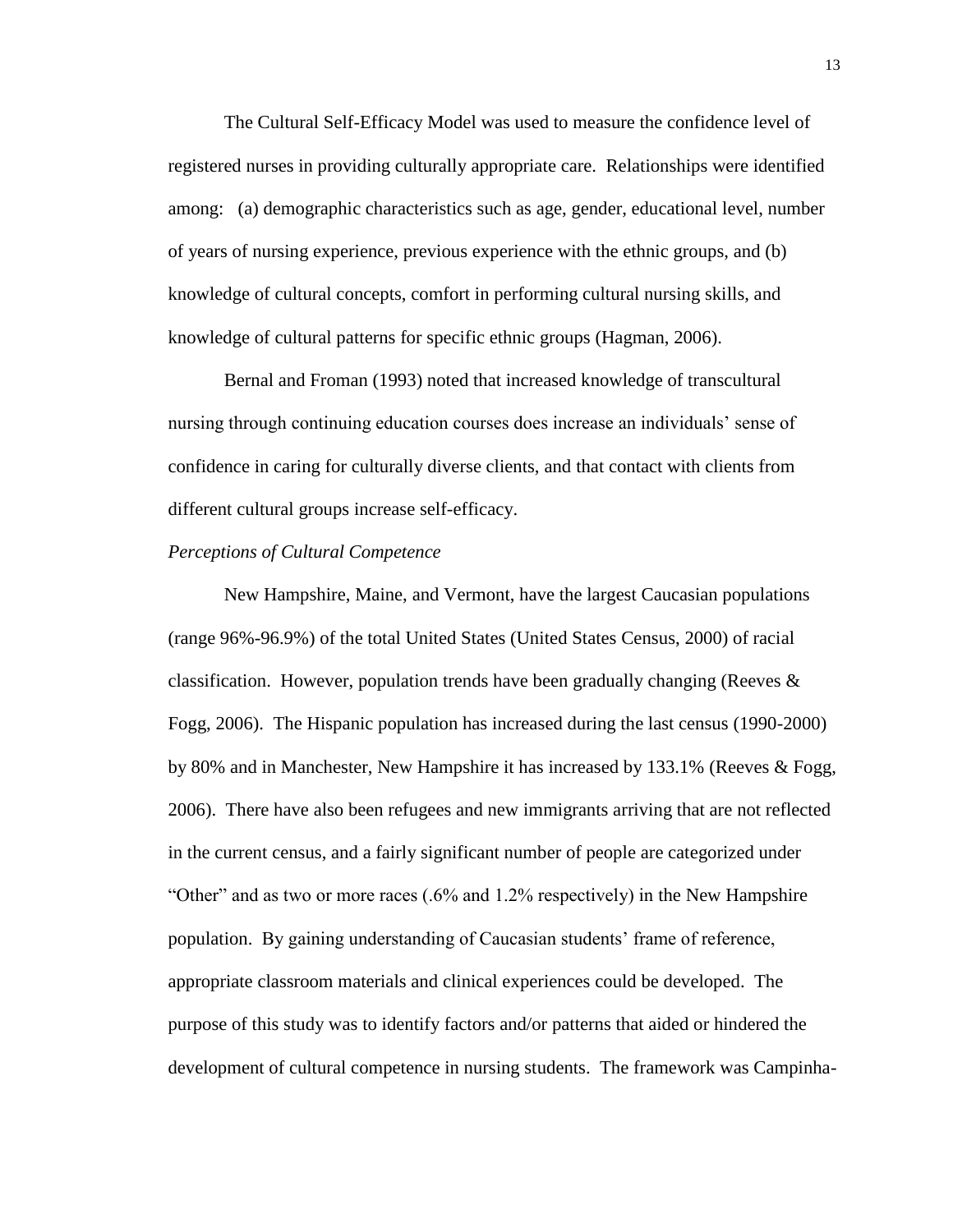Bacote's Model of Cultural Competence (1996, 1999), which includes five constructs of cultural competence that are interdependent with each other: cultural awareness, cultural knowledge, cultural skill, cultural encounters, and cultural desire.

Permission to conduct the qualitative study was obtained from the University's research board (IRB). The criterion for selection included students graduating with a BSN degree, who had not taken the state board licensing examination. Purposive sampling was used to select 13 BSN graduate nursing students with experience in a hospital with a multicultural patient population to increase the likelihood that a student would experience culturally diverse encounters. Each student signed an informed consent for participation and permission to audiotape conversations.

Leininger's (1995) ethnonursing qualitative research method was used based on an open discovery approach to obtain information about the students' ideas, values, beliefs, and practices of care. Conversations were based on demographic questions relating to culturally diverse experiences, (cultural heritage and religious tradition, life histories, experiences at the University before the nursing program, during the nursing program, experiences working in culturally diverse settings, and reflections on experiences that perceived to strengthen competence in providing culturally competent care) (Reeves & Fogg, 2006).

Students were also asked to complete Campinha-Bacote's (1997) 20-item, four point Likert-type Inventory of Assessing the Professional Cultural Competence (IAPCC) scale. Categories ranged from culturally proficient (75 to 80), culturally competent (60 to 74), culturally aware (40 to 59), and culturally incompetent (20 to 39). The tool was also used to promote discussion about the students' reactions to items in the tool.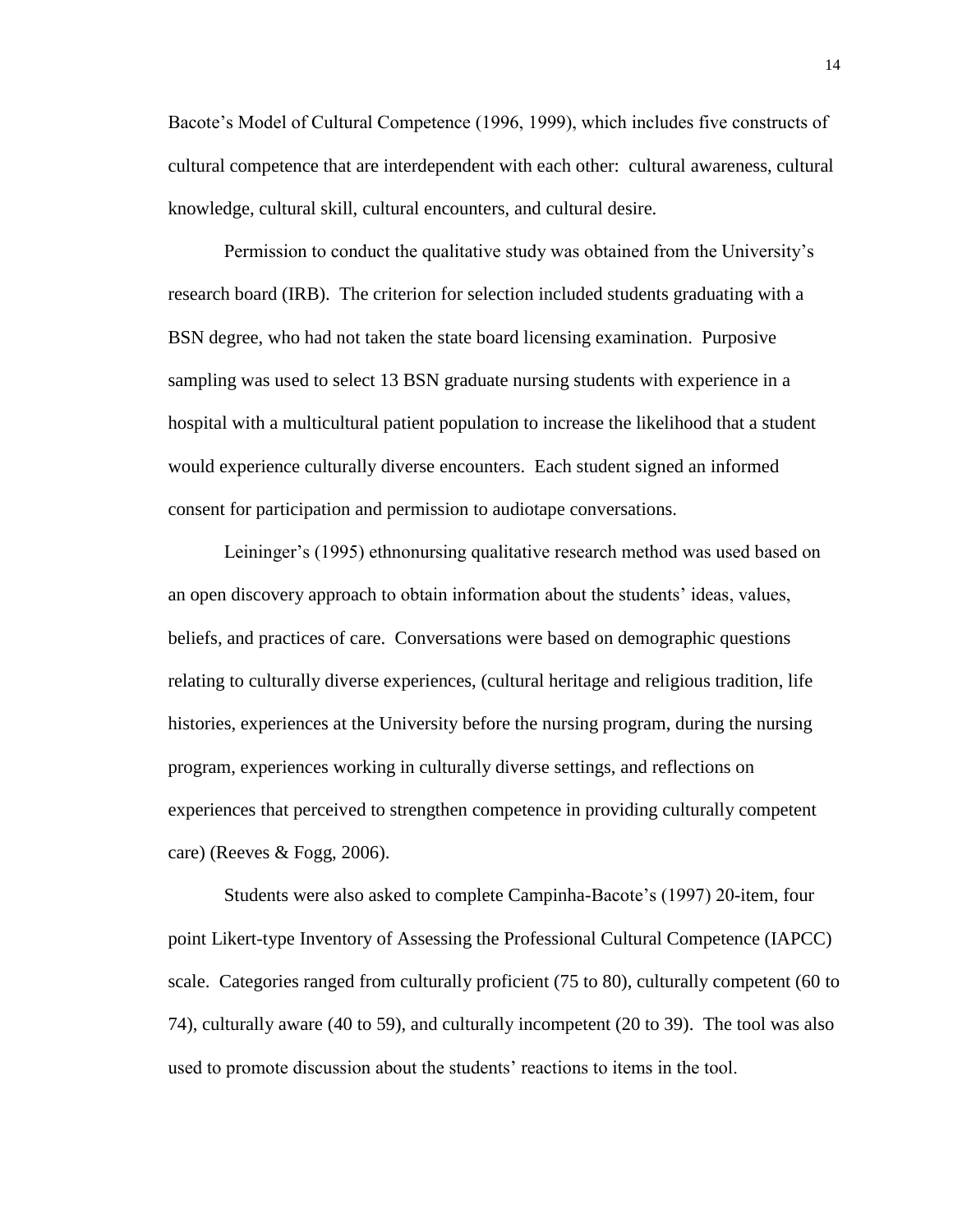Findings demonstrated that all 13 respondents of the Inventory for Assessing the Professional Cultural Competence (IAPCC) fell into the culturally aware category. The range of scores was 40 to 59 with a mean of 31 and SD of five (Reeves & Fogg, 2006). Seven of the 13 participants lacked adequate cultural knowledge to promote culturally competent care, and 11 of the 13 students were uncomfortable providing care to clients of diverse backgrounds. Findings support the transcultural literature that exposure to cultural content should be combined with comprehensive cultural content. The findings also supported the need for clinical faculty to teach students how to use cultural assessment tools in clinical practice and what to do with information obtained from the assessment (Reeves & Fogg, 2006).

The authors concluded that exposure to different cultural backgrounds promotes changes in knowledge, beliefs, and attitudes (Reeves  $\&$  Fogg, 2006). Nurse educators are in an ideal position to identify students who may need guidance transitioning into the role of caring for multicultural society, and need to promote cultural competence throughout nursing education.

Bandura's Social Cognitive Theory (1977, 1986, 1994) states that learning and motivation are directly related to perceptions of confidence (Jimenez, Contreras, Shellman, Gonzalez & Bernal, 2006). Spain has experienced an increase in cultural diversity due to economic and social changes. Changes in the demographic "face" of Spain present challenges to the health care system (Jimenez et al., 2006). The problem noted was that with the increase in cultural diversity, Spanish nurses are now challenged to acquire sensitivity and competence to meet the needs of the changing population. The purpose of this study was to investigate the level of self-efficacy among Spanish nursing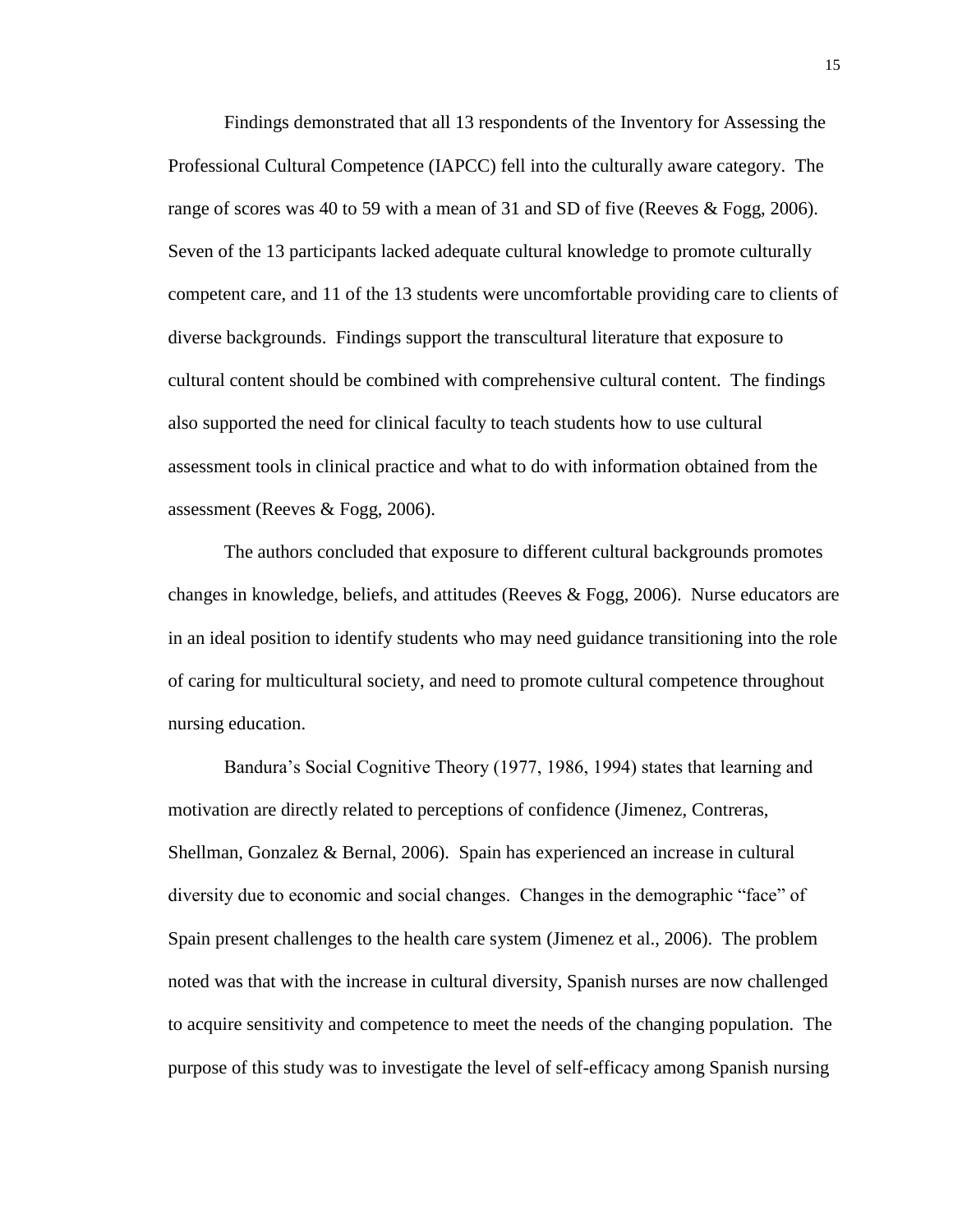students and practicing nurses, and to examine the factors that contribute to levels of cultural self-efficacy. An additional purpose was to establish the relationship between key background variables (speaking another language, lived or worked in another country, worked with other cultural groups) and level of self-efficacy, and how it compares with the English version (Jimenez et al., 2006). The framework was Bernal and Froman's (1987), Cultural Self-Efficacy which evolved from Leininger's Theory of Cultural Care Diversity and Universality and Bandura's Social Learning Theory.

Jimenez et al. (2006) used a descriptive correlational cross-sectional design. Cultural self-efficacy data were collected on an opportunistic sample of Spanish practicing nurses and students. Nurses working in local hospitals, primary health care centers, and students from the local university were asked to voluntarily participate in the study. The average age of the students was 21 years (SD=3.5) and 39 years for the nurses (SD=9.5). Most of the nurses reported having had the 3 year basic nursing education offered in Spain. Three participants reported advanced preparation, and 11 reported a clinical specialty such as midwifery, mental health, or community health.

The instrument was the Spanish translation of the Cultural Self-Efficacy Scale (CSES) (Bernal & Froman, 1987), identified as the CSES-Spanish (CSES-S). Back translation technique was used. Culture specific skills were measured for four cultural groups represented in Spain, Magreb and/or Moroccan, South Americans, Gypsies and eastern Europeans. The final version of the Spanish translation of the CSES (CSES-S) consisted of 26 items detailing cultural concepts and knowledge of cultural patterns and skills. The Likert-type scale consisted of five points (1-5) with 1 (low sense of selfefficacy) and 5 (high sense of self-efficacy). Each item was rated 4 times across four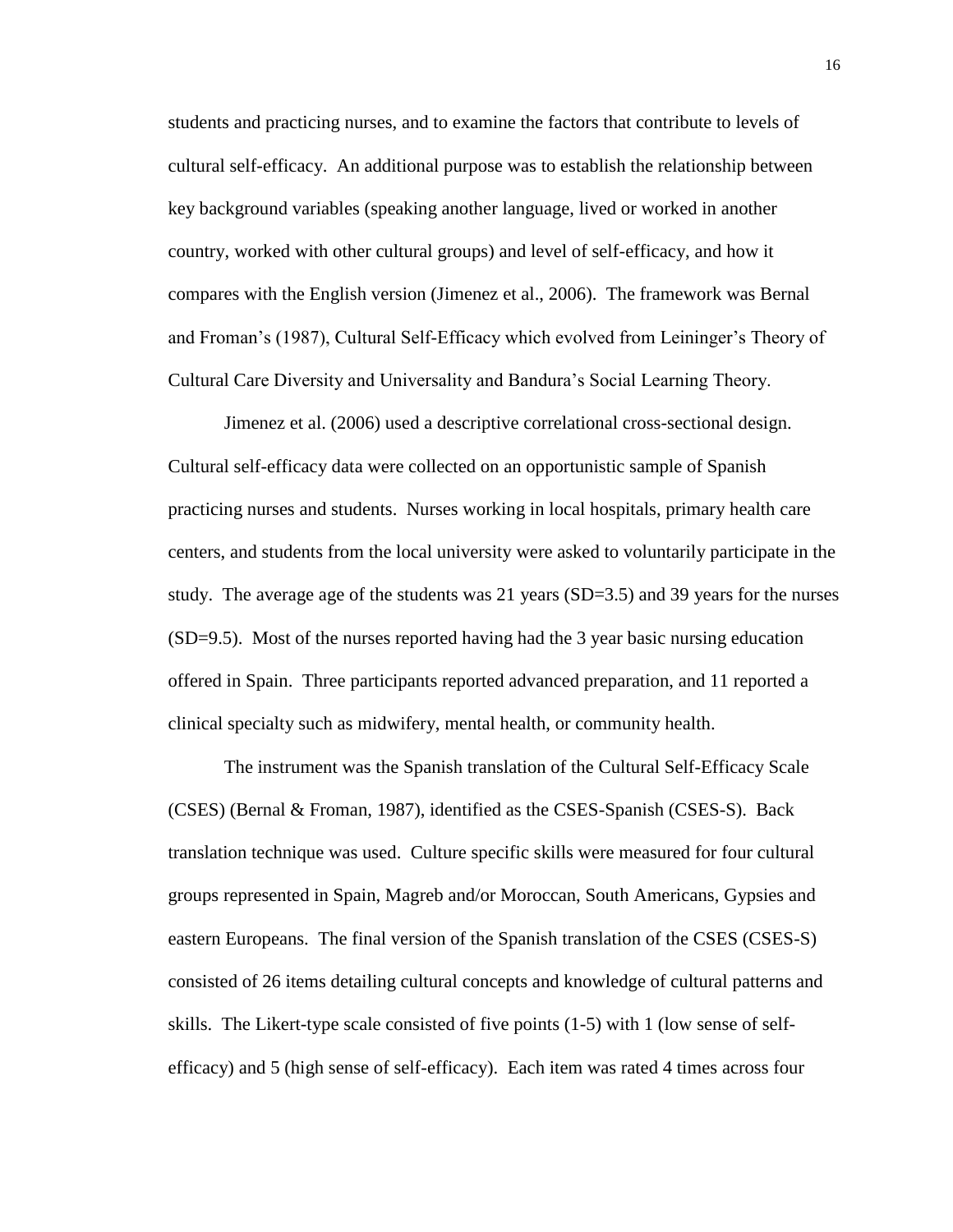groups that are consistently represented in the population served by the Spanish nurses (Magreb and/or Moroccan, South Americans, Gypsies, and eastern Europeans).

While reviewing the data for errors, a discrepancy was noted with the demographic portion of the questionnaire. Instead of asking nurses and students to specifically identify experiences with Gypsies as had been asked about the Moroccans, South Americans, and eastern Europeans, the category was identified as "Other." Some nurses and students identified "Other" as Gypsies, whereas others answered yes or no. It was decided to drop the "Other" category completely to avoid errors in the data analysis. The CSES-S was found to be a reliable and valid instrument that measures Spanish nurses' and students' perceived levels of self-efficacy based on alpha coefficients, and comparison positive relationship between cultural exposure levels of self-efficacy is evidence of construct validity (Jimenez et al., 2006).

Spanish nurses reported the highest levels of confidence in cultural nursing skills in conducting participatory observation and lowest confidence when entering an ethnic community (Jimenez et al., 2006). Students had high levels of confidence in advocating for clients and lowest confidence in creating a genealogical chart (Jimenez et al., 2006). Cumulative item means and standard deviations for cultural skills indicated that nurses and students rated levels of confidence at the neutral level 3 on the 5 point scale (Jimenez et al., 2006). Cumulative means and standard deviations for confidence in knowledge of cultural concepts also indicated that participating nurses and students had neutral levels of confidence in this area (Jimenez et al., 2006). Regression analyses showed a significant relationship between previous cultural exposure (speaking another language, having lived in another country) and levels of self-efficacy for nurses. However no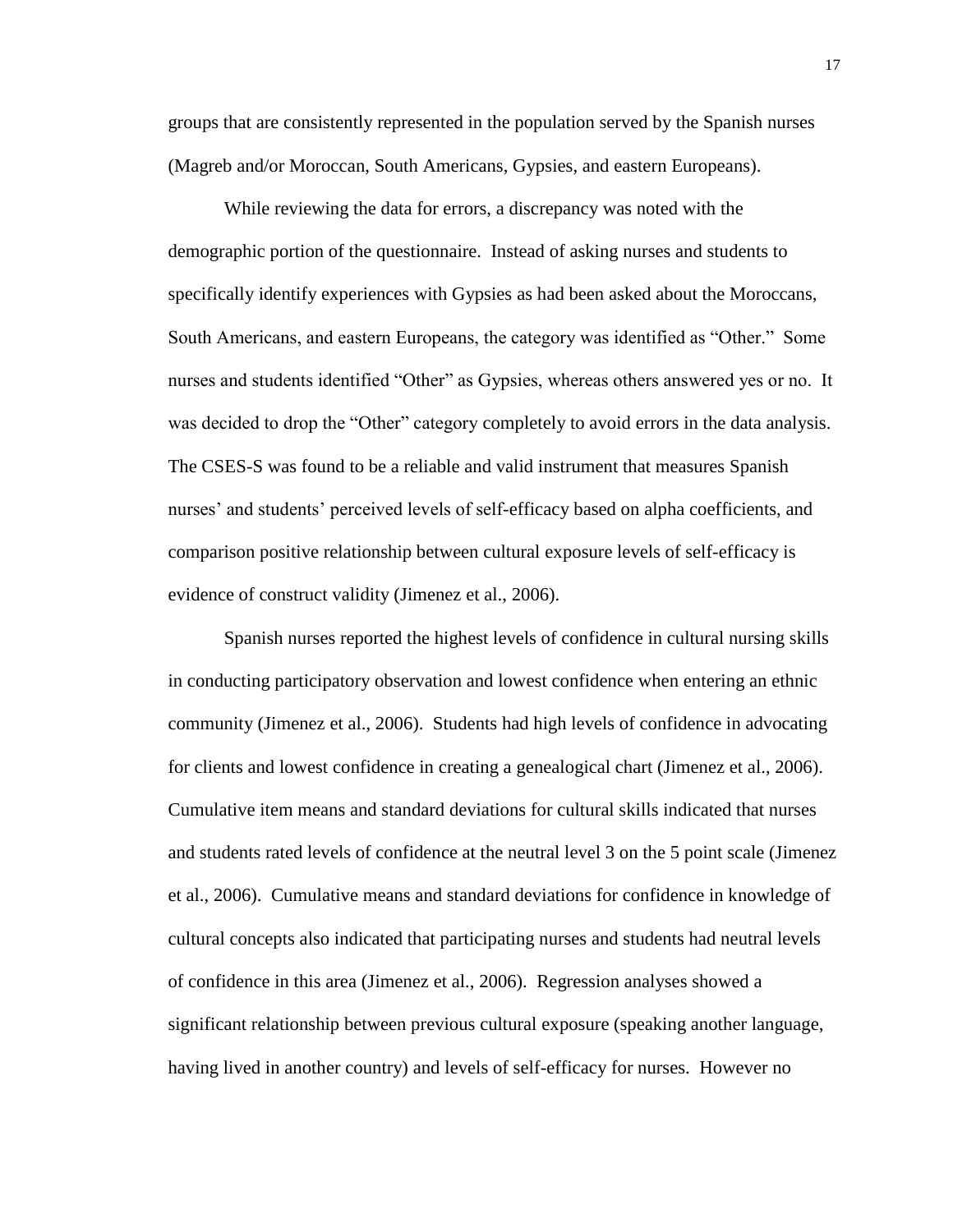significant associations were found between previous cultural exposure and levels of selfefficacy in the student sample (Jimenez et al., 2006).

Jimenez et al. (2006) concluded that students and nurses had selected self-efficacy skills and confidence in cultural nursing. Results were neutral. Therefore further education is needed to enhance skills and confidence.

The American Academy of Nursing (AAN) suggested that cultural sensitivity is a dimension of cultural competence (Campbell-Heider, Rejman, Austin-Ketch, Sackett, Feeley & Wilk, 2006). The purpose of this study was to examine the gap between cultural competence and FNP student practice immersion in practice settings with high concentrations of patients from diverse groups (Campbell-Heider et al., 2006). The conceptual framework for the Family Nurse Practitioner Curriculum (FNPC) was Benner's (1999) Novice to Expert Model, organized to educate students to be clinically and culturally competent, and Bloom's Taxonomy of Educational Objectives, to provide the framework for course placement and learning objectives (Anderson, 1994, as cited in Campbell-Heider et al., 2006).

A family theory course was taken prior to, or in conjunction with the first clinical courses to prepare students for family assessments and interventions related to clinical cultural care issues. The clinical emphasis in two "novice" courses was on "Care of the Young Family" (common episodic illness, health screening, and health counseling of children and young adults), and "Care of the Mature Family" (chronic disease management, health problems related to the aging process, and health screening in middle aged and elderly adults). The third course integrated clinical topics, clinical practice, and advanced practice theory to manage individuals with complex primary care problems.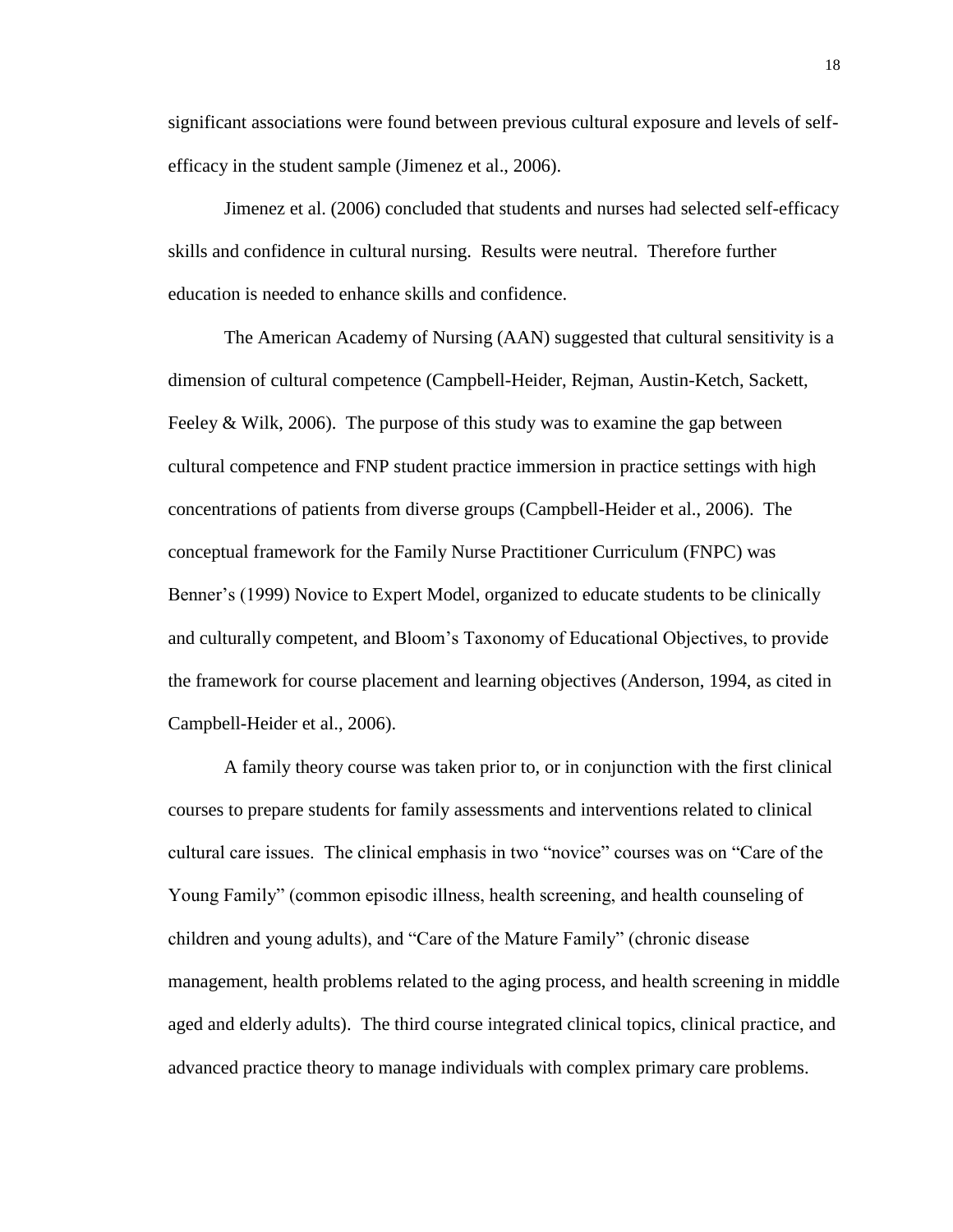The program was completed with an intensive clinical experience (Advanced Clinical Practicum) where students were immersed in a health provider shortage area (HPSA) or vulnerable population setting for the last 300 hours of practice. Campbell-Heider et al. (2006) stated the emphasis was on the use of culture-specific clinical interventions that reflect the students' progression to an expert level of preparation for practice (p. 26). The program evaluation study design and protocol were submitted to University at Buffalo, Health Sciences IRB and deemed exempt. Twelve students completed survey measures pre-curriculum, mid-curriculum, and post-curriculum.

A Cultural Quiz (CQ) that measured students' knowledge on 25 true/false cultural knowledge items was used. Other tools included: (a) the Xenophilia scale (XS), a 35 item scale measuring students' tolerance or openness to persons from other cultures, and (b) the Cross-Cultural World-Mindedness (CCWM) that measures one's value orientation (using 26 item, 6 point Likert scale, with 6 representing "strongly agree") toward viewing the world as a singular or whole system rather than a amalgam of separate or national parts. All 12 graduate students participated in a 1 hour focus group led by doctoral students and non FNP faculty members not previously associated with the cohort. Comments were audio taped and transcribed verbatim (Campbell-Heider et al., 2006).

Findings were that the CQ yielded the most promising results, with students improving scores on the cultural knowledge quiz. Although the measurement of specific cultural knowledge is one facet of competence, it does not encompass the concept of cultural sensitivity and the need for multiple measures of cultural competence is needed (Campbell-Heider, 2006). The XS demonstrated acceptable internal consistency with Cronbach's alpha coefficient of 0.92 (95% CI=.88, .95) and higher scores represent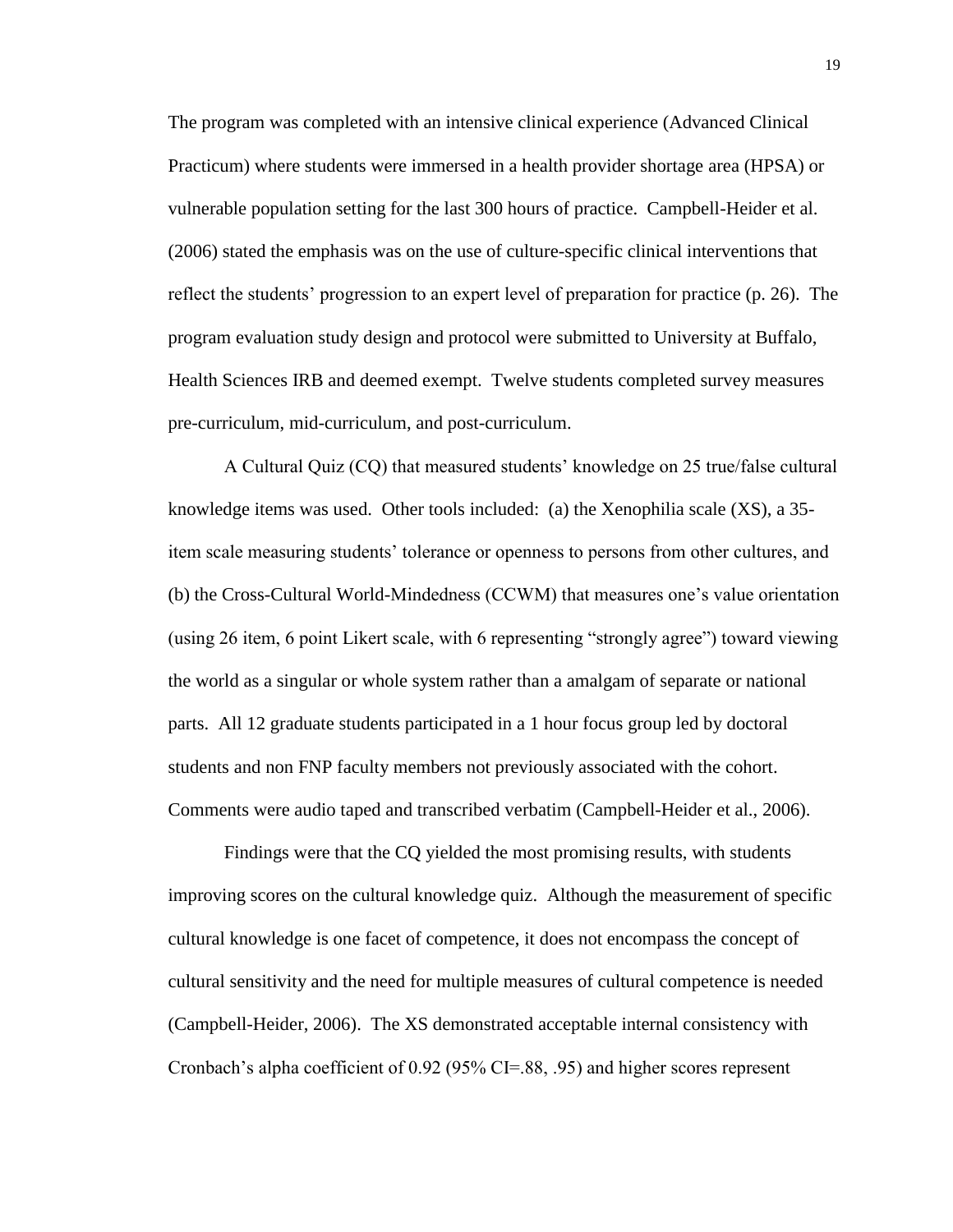greater liking and appreciation for those who are different (Campbell-Heider, 2006). XS scores over time did not increase significantly from outset to completion of the program (Campbell-Heider, 2006). The CCWM demonstrated acceptable internal consistency (Cronbach's=.71, 95% CI=.55, 83). Cultural tolerance did not demonstrate any statistical significance for this small student sample.

The post program focus group provided data reflecting the 12 graduates' insights into the effectiveness of the curricular design. All participants agreed that cultural competence had increased over the 2 years of the program. All agreed that achieving cultural competence is a never-ending process. There is a great individual variation of cultural groups, thus by studying specific cultures and practices students might actively reinforce cultural care stereotypes (Campbell-Heider, 2006).

The author concluded that realizing the variations within each cultural group helps diminish perceived stereotypes and lessens the risks of cultural care stereotyping. Cultural sensitivity is a lifelong learning process and so it is the quest to improve our FNP curriculum in ways that will better translate clinical and cultural theory into advanced practice (Campbell-Heider, 2006).

#### *Educational Interventions to Improve Cultural Competence*

## *Students.*

Native Americans often experience high rates of preventable acute and chronic illness. According to Healthy People 2000, the rates have continued to climb and the disparities in health have widened between Native Americans and non-Native Americans (National Center for Health Statistics, 2001) (as cited in Wittig 2004). Because Native Americans have unique characteristics, healthcare that effectively address cultural, ethnic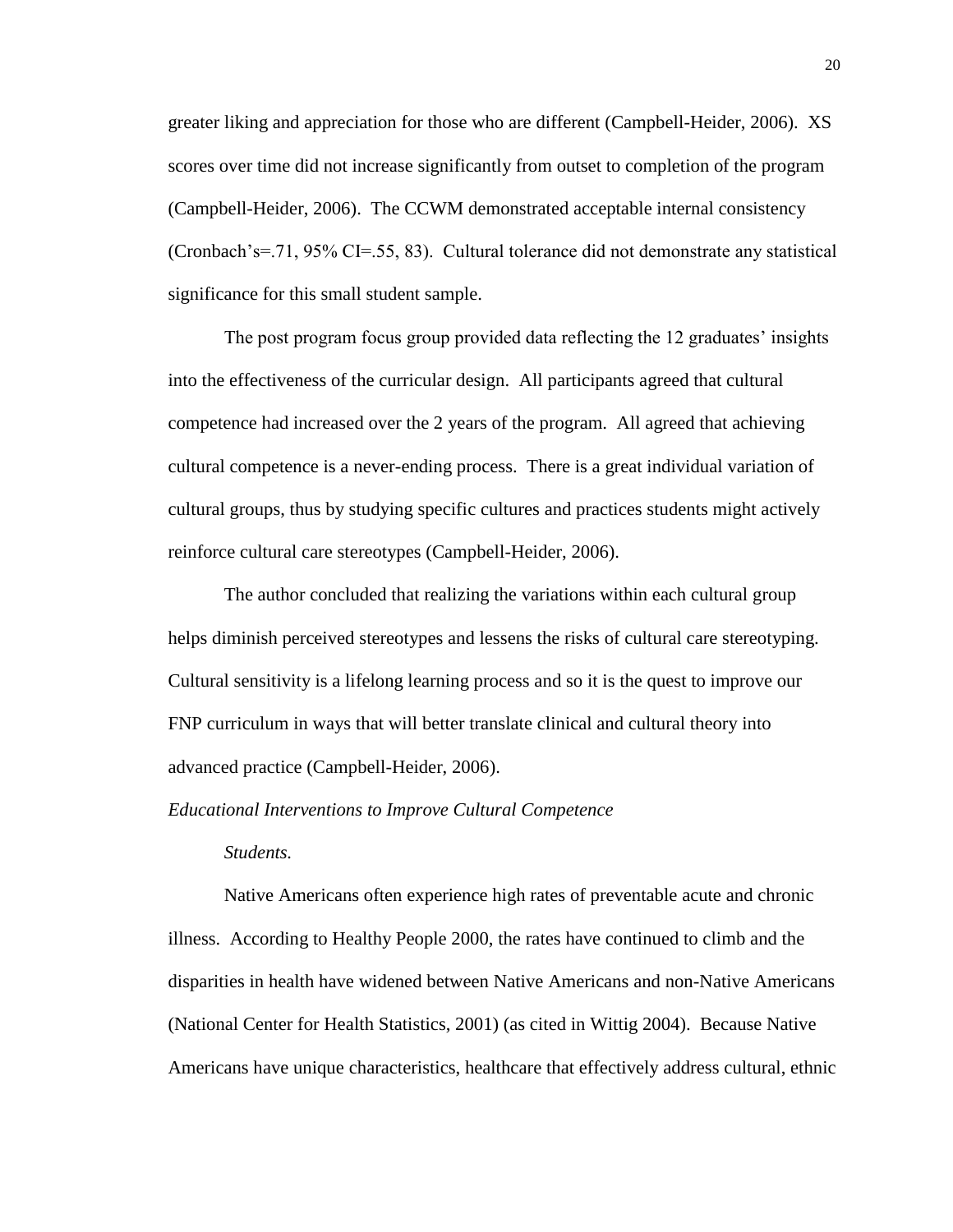and linguistics is needed. The purpose of this study was to explore the perceptions, beliefs, and practices of associate degree nursing students regarding culturally competent care for Native American clients, specifically the Cherokee tribe (Wittig, 2004). The framework was Campinha-Bacote's (1998, 1999) model of cultural competence. The model uses a framework that blends transcultural nursing (Leininger, 1988) and medical anthropology and multicultural counseling (Pederson, 1988). This framework considers cultural competence an ongoing process that involves the integration of the five constructs:

- 1. Cultural awareness-looking at one's own cultural and professional beliefs, including assumptions about groups of people and possible feeling of prejudice.
- 2. Cultural skills-the ability to collect cultural data that is meaningful to do a physical assessment hat is cultural in nature.
- 3. Cultural encounters-the process of being directly involved in experiences that are cross-cultural by design.
- 4. Cultural knowledge-the process of making an effort to learn about others by increasing and improving one's own knowledge.
- 5. Cultural desires-expressed by the health care provider's eagerness to become culturally aware, knowledgeable, skillful, and engaging in interactions with diverse groups (pp. 55-56).

The survey was distributed during one of the final nursing classes prior to graduation. An instructional cover letter introducing the study included the purpose, importance of the study, and ethical considerations. All associate degree nursing students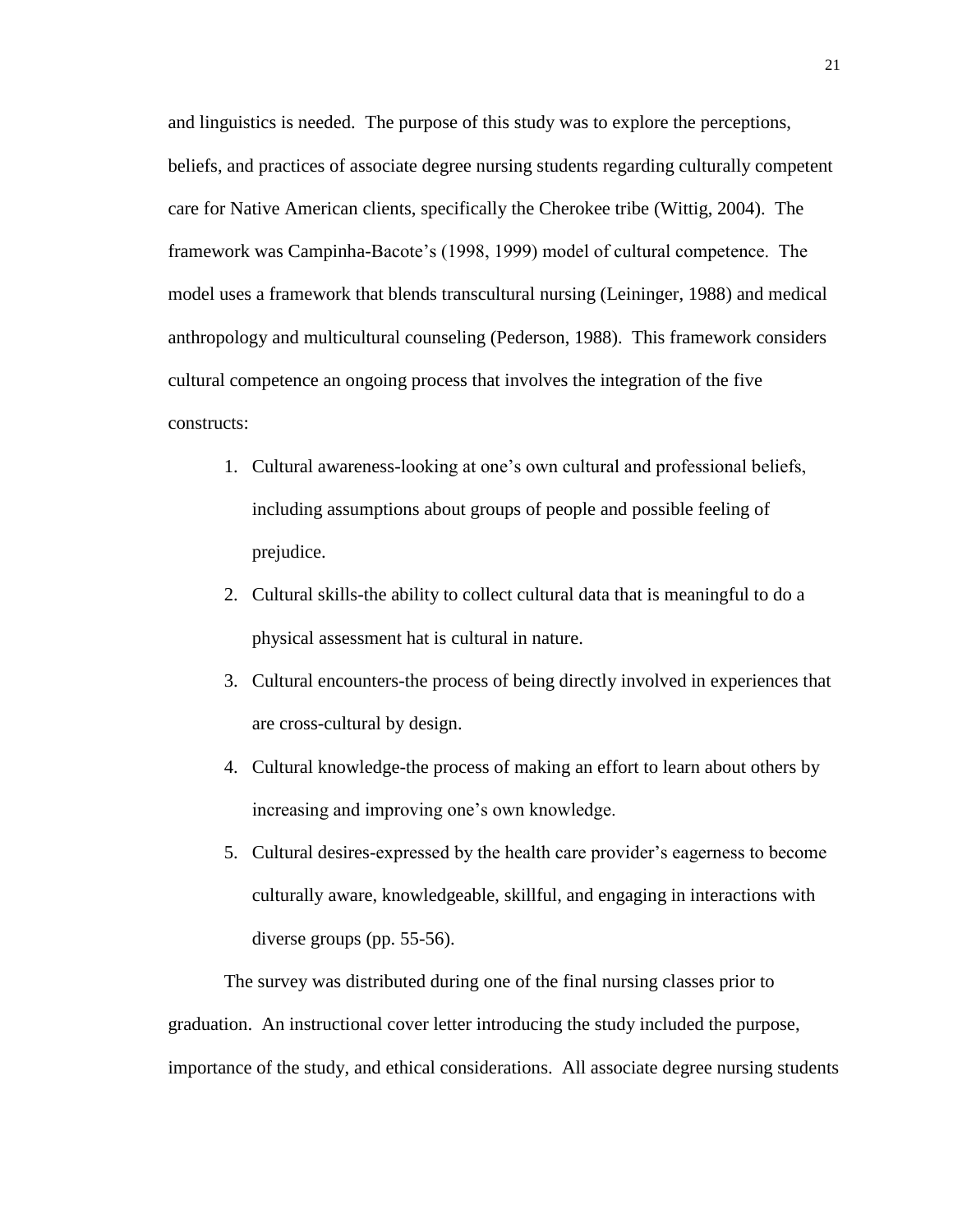in the final semester of the nursing program were included, 1 male and 27 females  $(n=28)$ (Wittig, 2004). Eleven participants were between the ages of 18 and 25, nine were from 26 to 35, and the remainders were 35 years of age and up (Wittig, 2004). Twenty of the students (71%) had provided care to Native American clients (Wittig, 2004). Most of the Native Americans the students had cared for were members of the Cherokee tribe or nation. The study was a quasi-replication of a project (Weaver, 1999) that examined the beliefs of Native American health care providers regarding culturally congruent care of native clients (Wittig, 2004).

The instrument was an open-ended survey. The tool was refined by Native American social workers and pretested with Native American nurses. The survey consisted of three questions on culturally appropriate nursing, specifically regarding Native Americans:

- 1. What knowledge should a nurse bring to work with Native American clients to provide culturally competent care:
- 2. What skills should a nurse bring to work with Native American clients to provide culturally competent care:
- 3. What attitudes or beliefs should a nurse bring to work with Native American clients to provide culturally competent care? (p. 57).

One limitation of the tool was that it categorized responses into groups of knowledge, skills, or attitudes. This might influence responses if the person tried to fit answers into defined categories (Wittig, 2004).

Findings demonstrated that the four knowledge themes were interrelated and connected to each other, the two skill themes included the possession of adequate clinical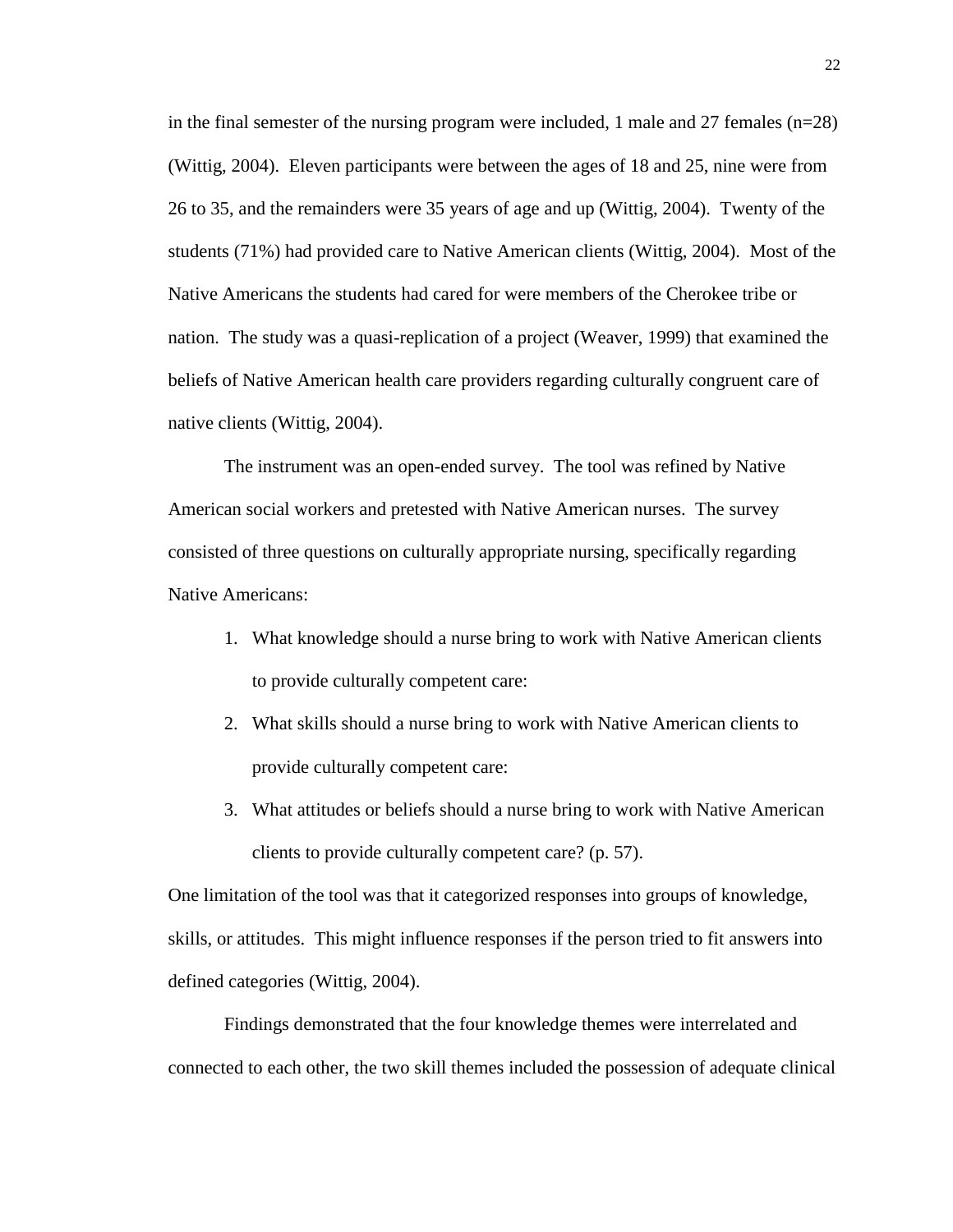skills and effective communication skills, and that nurses should be open, accepting, and respectful in attitudes and approaches to care. The four areas of knowledge considered to be important for administering culturally congruent health care with Native American populations were: (a) general cultural factors (specific differences that are common among the population)-24% of the students indicated that Native American clients might react to nurses differently than non-Native American clients; (b) spiritual and religious practices-eleven students (45%) identified this as a distinct and fundamental finding; (c) health and disease conditions specific to the population-about half of the students (15 people) identified health and disease conditions specific to the population as a critical component in culturally congruent care and (d) self-knowledge and reflection-eighteen percent (five students) indicated that self-knowledge and reflection are important in caring for other populations, including Native Americans (Wittig, 2004).

In response to the questions regarding skills a nurse should hold in working with Native American clients in culturally competent manner, the students identified two areas: (a) basic nursing skills and (b) effective communication skills. Twenty-five percent of the students indicated that nurses need basic nursing skills to provide culturally competent or congruent nursing care. Effective communications skills were designated by 25% of the students as being essential in providing culturally congruent nursing care to Native American clients. The attitudes identified by the nurses that were considered necessary for culturally congruent care were: (a) an open-minded, nonjudgmental, and caring attitude and (b) an attitude of respect for diversity. The themes appeared in most responses (75% of the students) (Wittig, 2004).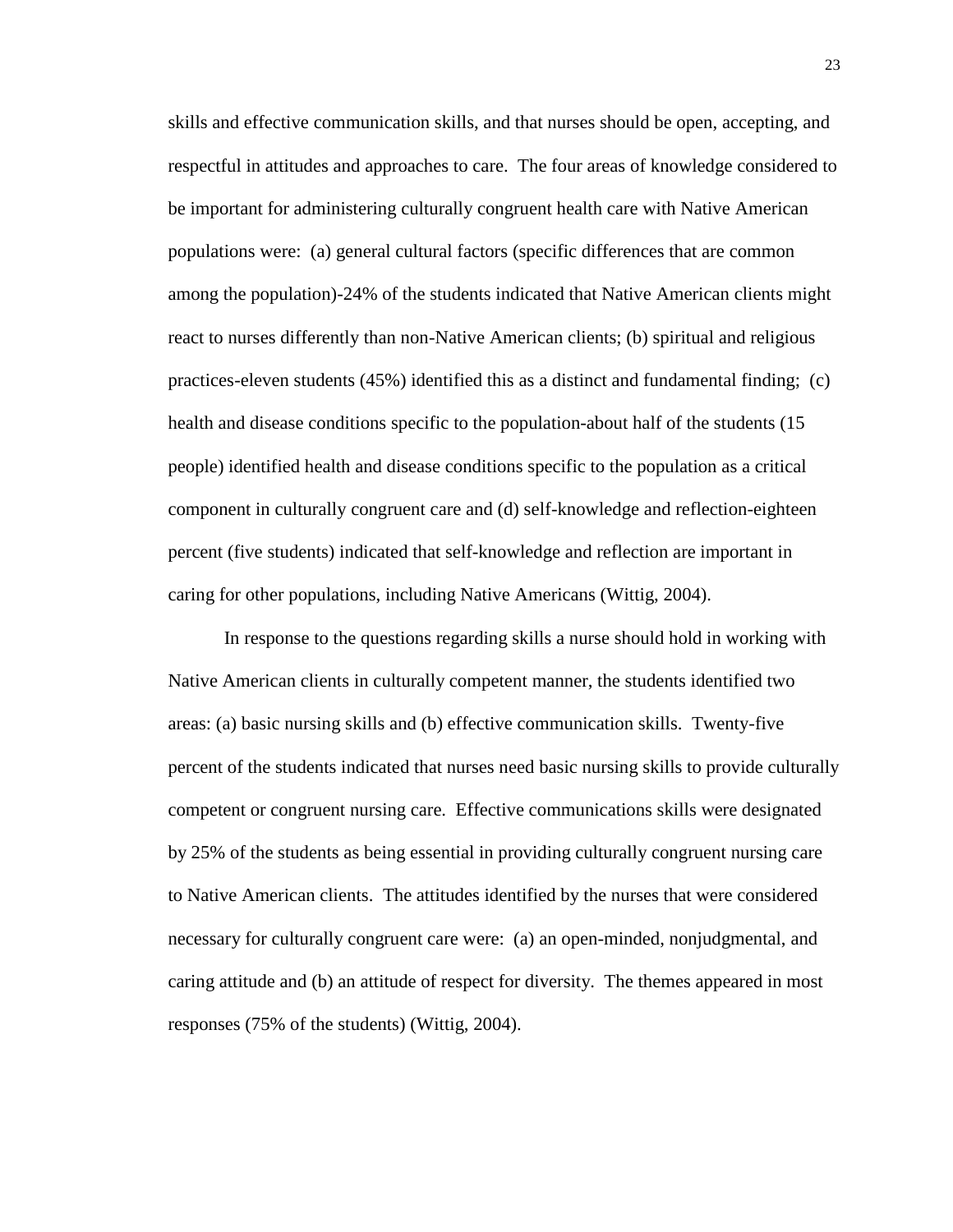The author concluded that survey responses reflected the belief that selfexamination and in-depth exploration of one's own culture and feelings are integral components to the culturally congruent care of others (Wittig, 2004). The study provided positive feedback that students are becoming more culturally aware, sensitive, and appreciative of diversity and associate degree nursing students are grasping the concepts necessary for culturally congruent care.

A major challenge is to educate and prepare future nurses with skills in transcultural nursing (Hughes & Hood, 2007). Although nurses have been taught to be holistic, culturally relevant nursing practice has been neglected in some nursing programs. The purpose of this study was to show that by addressing peoples' similarities rather than distinctions and separateness, stereotypes could be decreased and the significance of cultural sensitivity in professional practice appreciated (Hughes & Hood, 2007). The framework was Betty Neuman's System Model (1989).

Saint Luke's College, a single purpose nursing college, accepted the challenge to incorporate transcultural nursing content into the curriculum as a part of the evolution from a diploma school to a baccalaureate program. Faculty had a goal of decreasing stereotypes and helping students realize that being culturally sensitive was important to professional practice. Faculty agreed that some content on ethnic and cultural groups was necessary to increase students' respect and knowledge of diverse groups (Hughes  $\&$ Hood, 2007). In level I courses, students learn to deliver basic nursing care to clients with alterations in health. Clinical instructors reminded students about variations in behavior resulting from cultural differences which could be incorrectly identified as client health problems.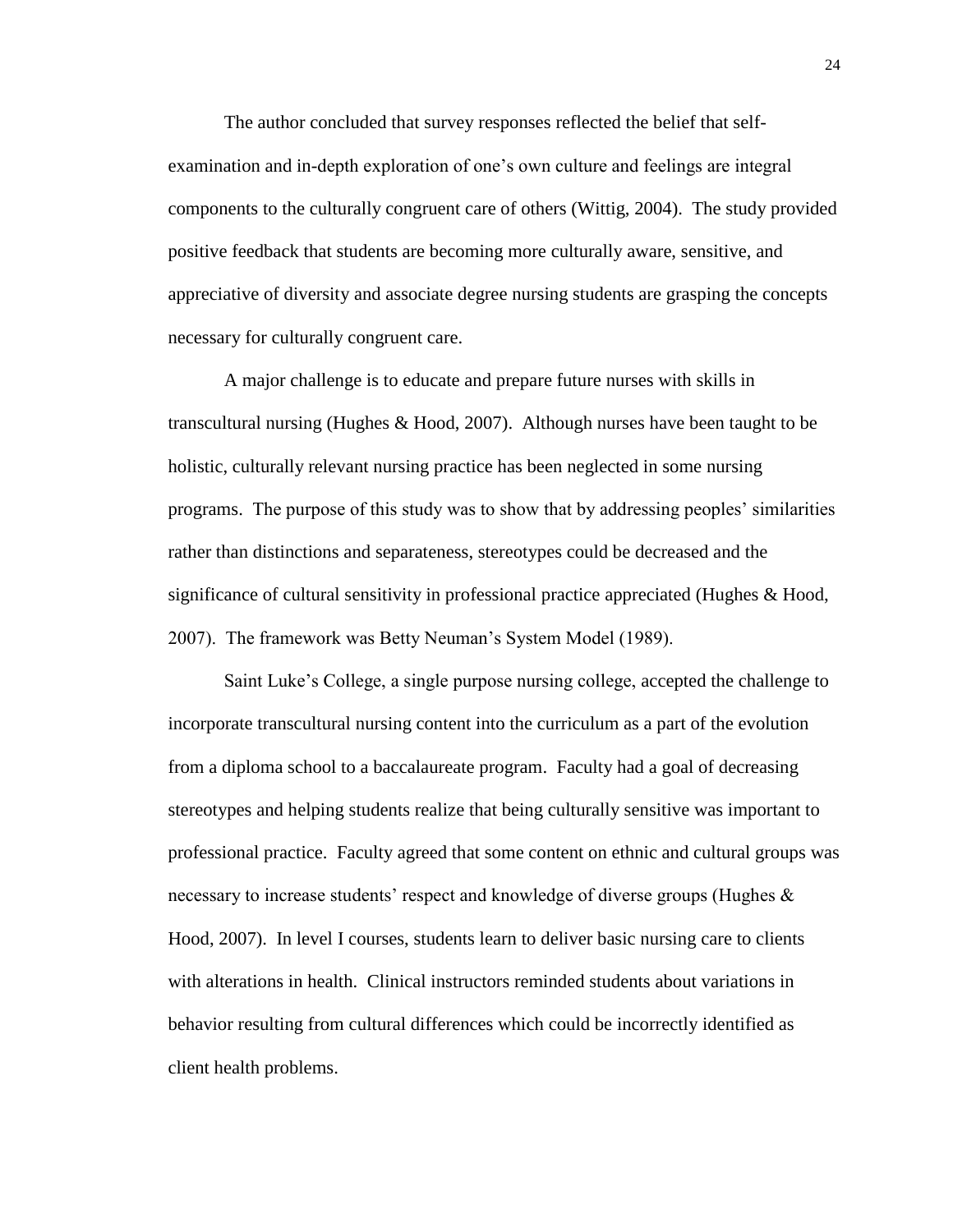The majority of transcultural nursing content was presented in level II of the curriculum. During this 16 week-course, the student had an entire unit on the basic tenets of Leininger's Theory of Cultural Care Diversity and Universality (1978, 1995) (as cited in Hughes & Hood, 2007). Clinical courses on the second level of the curriculum involved caring for adults, children, families, and clients with mental health needs. The main course project challenged students to become knowledgeable about relevant information on what nurses need to know to give culturally relevant care. Cultural groups in the local community were studied and students used many creative methods such as field trips, interviews, music, videos, food, and ethno-nursing literature to study selected groups. During the final semester, clinical courses provided opportunities for students to apply and practice caring for individuals from diverse ethnic and cultural backgrounds as students learned more about leadership, management, and role transition.

The instrument used was the Cross-Cultural Evaluation Tool (Freeman, 1993 as cited in Hughes & Hood, 2007), to measure changes in behavior and attitudes that might result from the teaching of transcultural nursing content. This tool was administered to five classes. The tool consisted of 20 items that assessed behaviors and attitudes using a 5 point Likert-type scale assessing a range of behaviors from behaviors usually exhibited to behaviors never demonstrated. The tool was administered at the end of the course as a posttest measure and part of the final course, and allowed the student to receive a crosscultural interaction score (CIS) that indicated how well students made culturally sensitive choices (Hughes & Hood, 2007). Using the Giger Davidhizar Transcultural Assessment Model (2004), students contrasted each of the groups with respect to use of time, space, communications, social organization, environmental control, beliefs about health,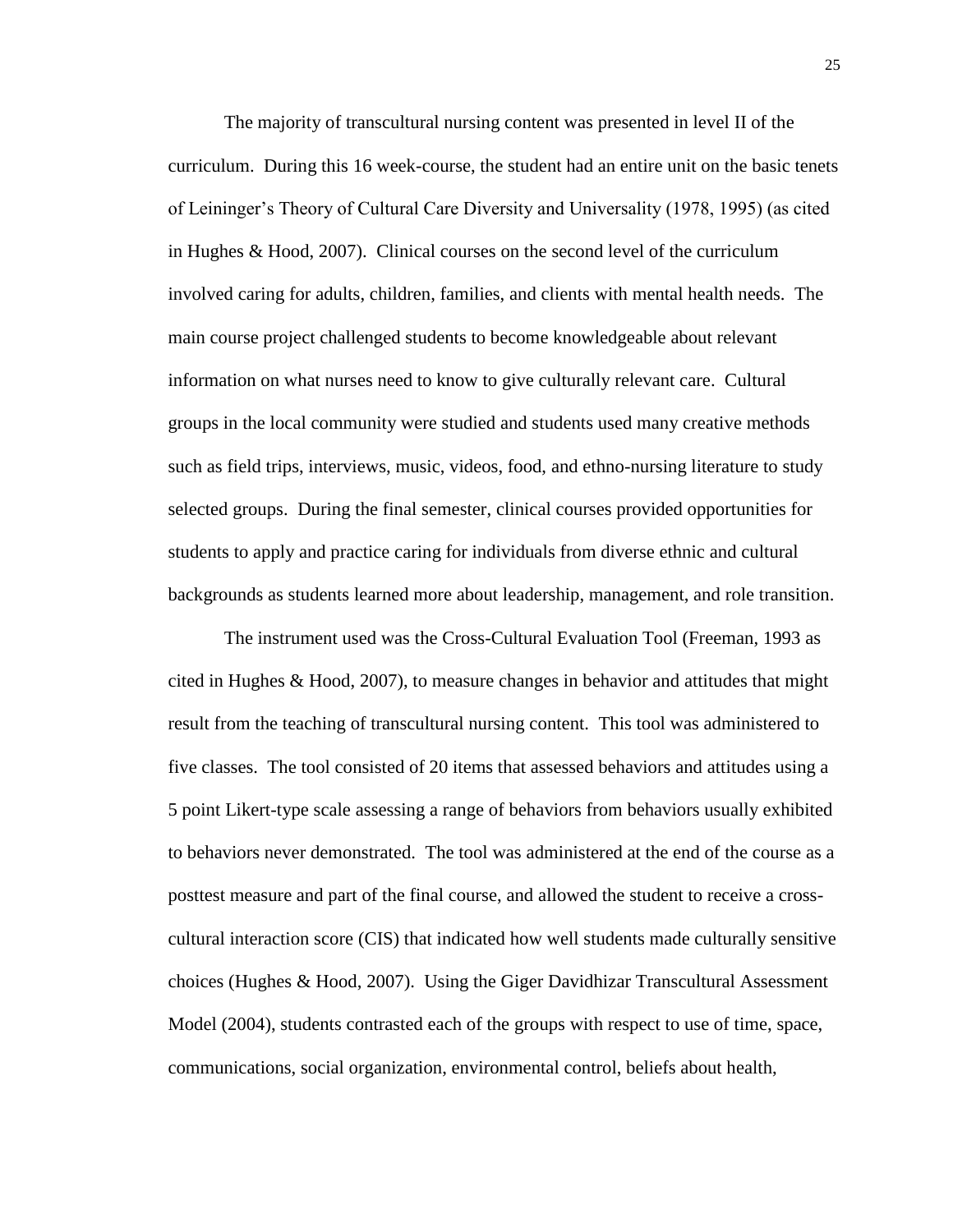biological variations, and nursing implications for delivering culturally sensitive care (Hughes & Hood, 2007).

Cronbach's alphas for the CIS ranged from .73 to .84 across classes. Significant Cronbach's alpha increases in student CIS scores were measured after students engaged in learning activities that promoted cultural sensitivity (Hughes & Hood, 2007). Paired *t*tests revealed that students' scores increased significantly  $(p<01)$  after engaging in the strategies to promote cultural sensitivity (Hughes & Hood, 2007).

Analysis of findings of the CIS tool resulted in four factors that contributed to CISs validity: (a) factor one had a major theme of sharing across cultures with appreciation for individual perceptions and was 24.4% of variance; (b) factor two had a major theme of acting with cultural awareness and sensitivity and was 13.1% of variance; (c) factor three had a major theme of collaborating with persons from different cultures with fairness and openness and was 8.1% of variance; and (d) factor four had a major theme of embracing cultural diversity without losing personal culture and was 6.0% of variance (Hughes & Hood, 2007). The four factors accounted for 51.9% of the variance of the scores for the concept, cross-cultural interaction.

The authors concluded that Cultural Sensitivity represents an attitude that directs behavior. CIS may serve as a useful instrument to document changes in cultural sensitivity in nursing students. Nursing faculty have responsibility for creating learning experiences to develop cultural sensitivity in future nurses who will care for an increasingly diverse population, and clinical practice provides real world application of transcultural nursing knowledge resulting in nurses who are better prepared to deliver culturally relevant care (Hughes & Hood, 2007).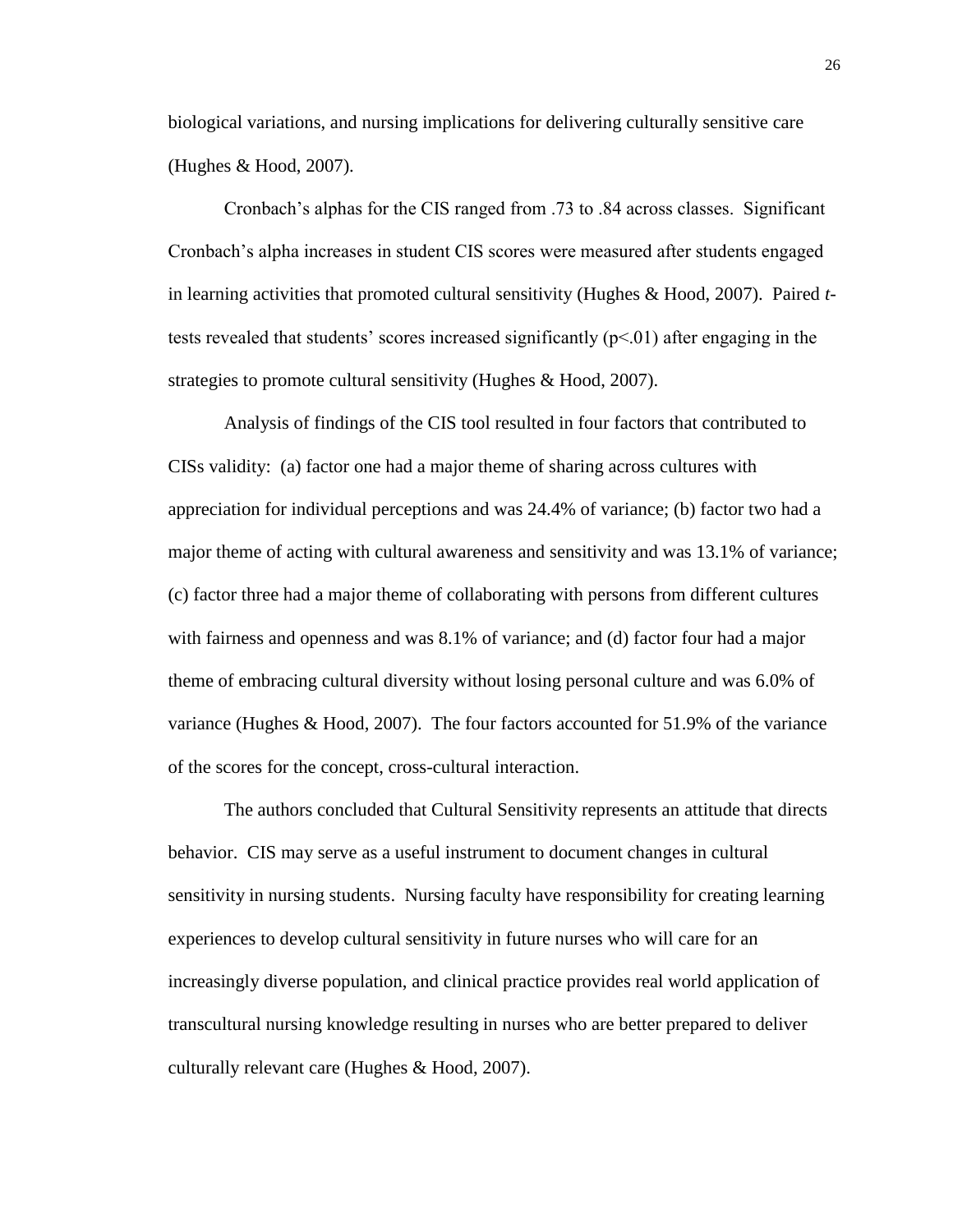Nurse educators are aware of the increased need for culturally competent nursing care, but are continually struggling with the best way to teach it. There is a need to expand experiential learning to augment the more traditional clinical approach of transcultural learning (Hunt & Swiggum, 2007). The purpose of this study was to compare traditional learning to service learning and determine the impact that service learning may have on developing skills in cultural competence. In traditional clinical education, student learning is the primary objective, but service learning places more emphasis on reciprocal learning as faculty, community partners, and students are all learners. The framework for this study was Leininger's Transcultural Nursing Theory of Culture Care Diversity and Universality. Student exposure to this theory in conjunction with the experience of working with the "other" provides them a framework for understanding experiences (Hunt & Swiggum, 2007).

This study took place in different states, and students had an 8-week clinical rotation at a family homeless shelter. The population of the homeless shelter was generally people of color (76%). The race of students consisted of 14 white undergraduate nursing students enrolled in the described service learning clinical rotation.

Participant experience was documented during 1 to 2 hour interviews that were transcribed and analyzed (Hunt & Swiggum, 2007). The interview was preceded by a writing assignment where the participants were asked to describe an experience, scenario or event that occurred during their learning experience. Completed interviews were transcribed to written text and analyzed following a tripartite structure approach for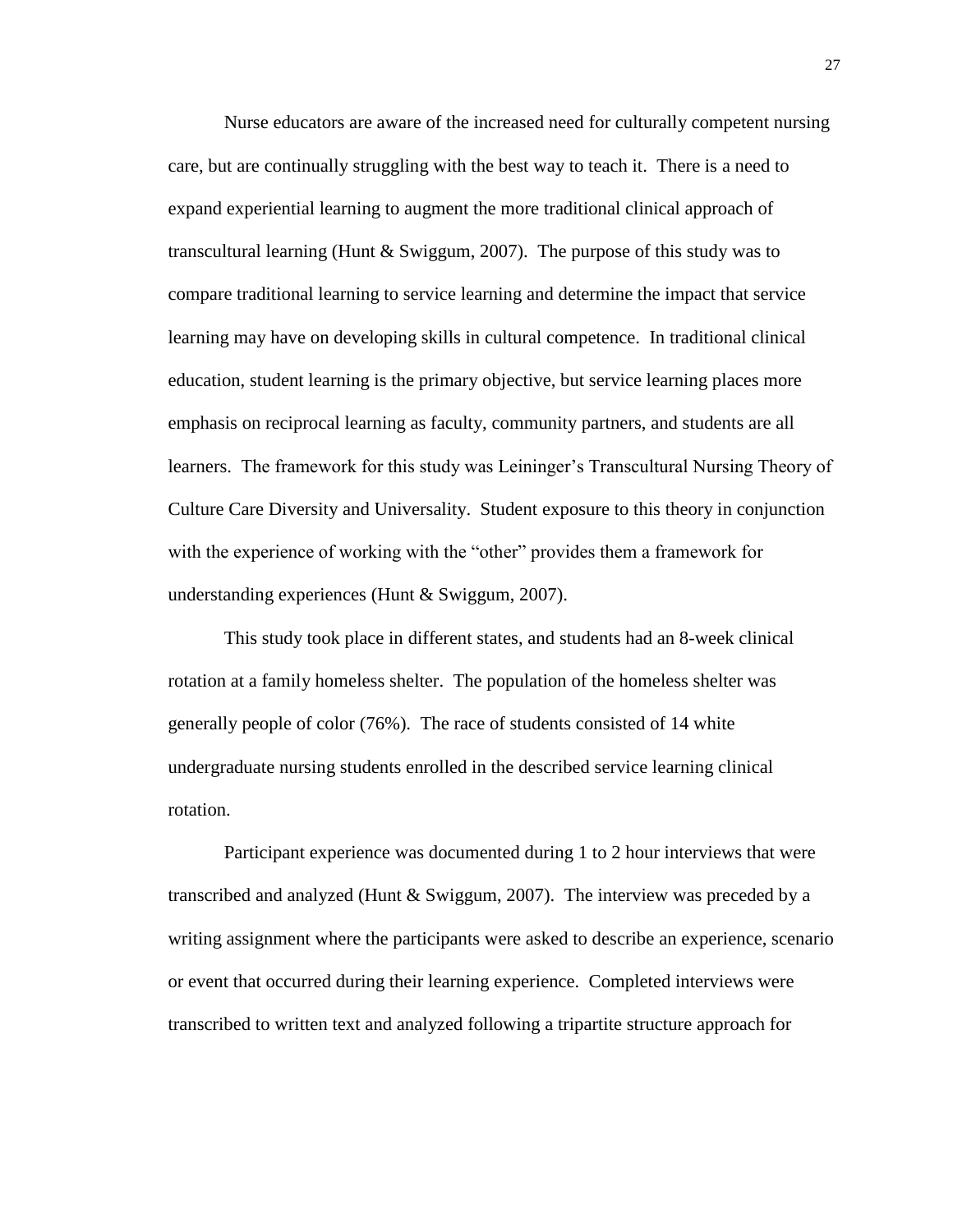descriptive phenomenology described by Dahlberg, Drew and Nystrom (Hunt & Swiggum, 2007).

The findings indicated that early in the experience, the students were more focused on the differences between the families and themselves. Students were highly aware of differences that made students uncomfortable, and differences in experiences and priorities (Hunt & Swiggum, 2007). Students expressed frustration in trying to care for persons with priorities different from the students. Gradually students became more aware of similarities and how potentially all may be vulnerable to homelessness. The students valued the practice of reflection which was promoted throughout the experience. Students noted that it helped clarify feelings regarding therapeutic relationships, assisted in managing the profound emotional responses, facilitated articulation and deeper thinking. As cultural skills developed, students recognized the need for interventions that were culturally appropriate.

It was concluded that service learning experiences create "eye-opening" experiences that can motivate and transform students into more culturally competent effective caregivers. Developing cultural competence may be experienced in stages and cannot all happen in the classroom; however, nurse educators who understand the journey of cultural competence, can provide the structure that guides the students to successful learning and service that benefits them and the recipients care (Hunt & Swiggum, 2007).

#### *Practicing Nurses.*

With the increasingly diverse culture and associated healthcare disparities, nurses are required to continuously seek skills, practices, and attitudes to perform nursing interventions into positive healthcare outcomes (Smith, 2001). The purpose of this study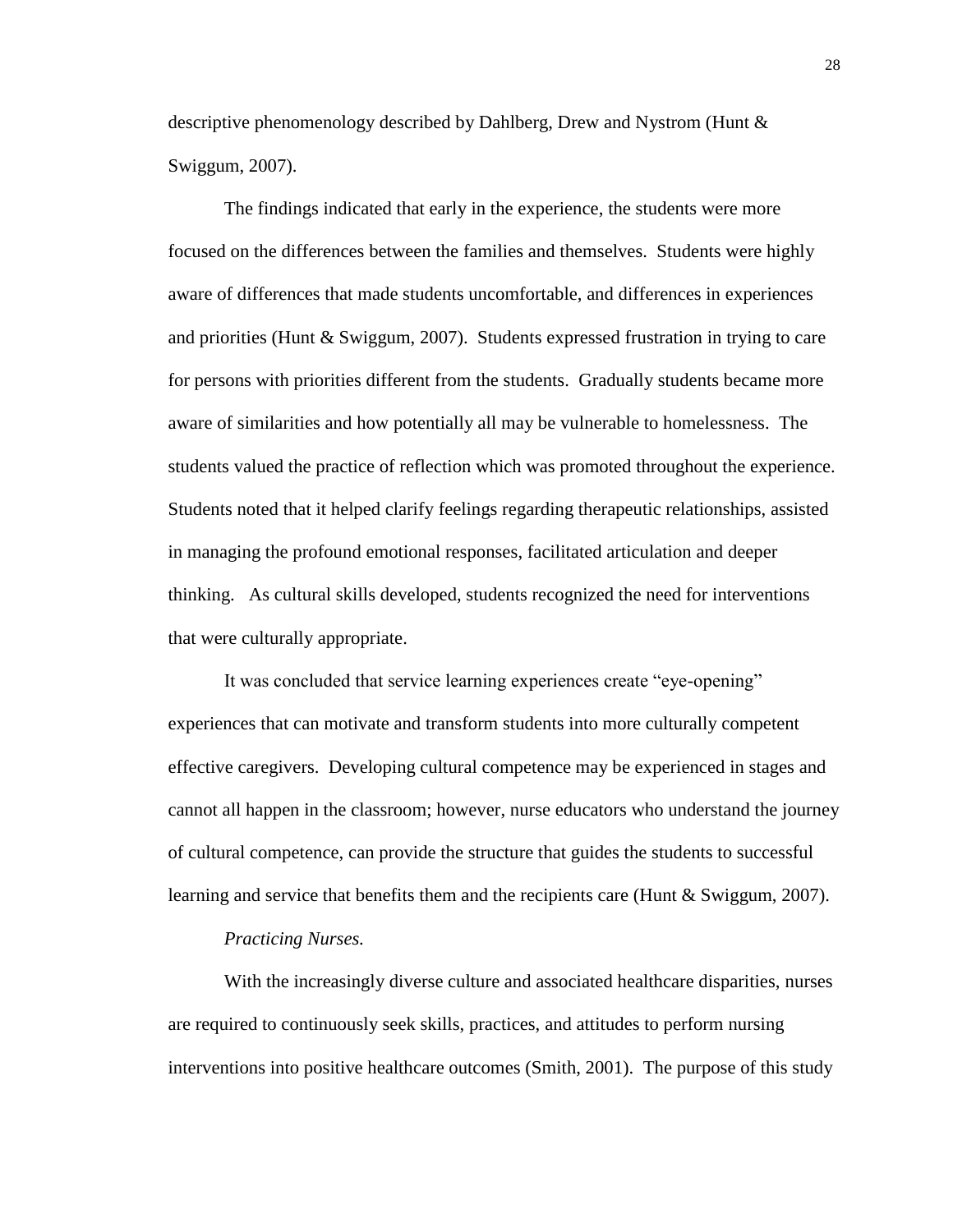was to determine if registered nurses participating in "cultural school" classes achieved and maintained a greater level of cultural competence than registered nurses participating in informatics classes. The framework for this study was Giger and Davidhizar's Transcultural Assessment Model/Theory (GDTAMT). The concepts that make up the model are: communication-behaviors in the presence of others, space-responses to sight, sound, smell, and touch, social organization-distinct learned behaviors within different situations, time-an individual's perception, environmental control-ability or perceived ability to control surroundings, and biological variations-physiological, nutritional, and psychological components.

A 2000 person randomly identified sample from a total of 8,717 nationally located registered nurses, received information regarding the study. Data were obtained from a total of 94 nurses. It was noted that the percentage of African Americans (29, 31%) was greater than the percentage identified for that county, (19.20%). No gender or racial inclusion or exclusion was implemented, but race was used as stratification. Random assignment of subjects to each group, stratified by race for equal group representation of blacks and non-black participants, was used to provide an adequate sampling plan (Smith, 2001).

The instruments, Cultural Self-efficacy Scale (CSES) by (Bernal & Froman, 1987), and Knowledge based Questions (Rooda, 1990), in conjunction with demographic profile (age, race, gender, current nursing degree, years in nursing, and service area of practice), were used to measure intervention-cultural school and control-informatics class, and cultural self-efficacy as measured by the CSES, and total knowledge as measured by the total knowledge base instrument (Smith, 2001). The Cultural Self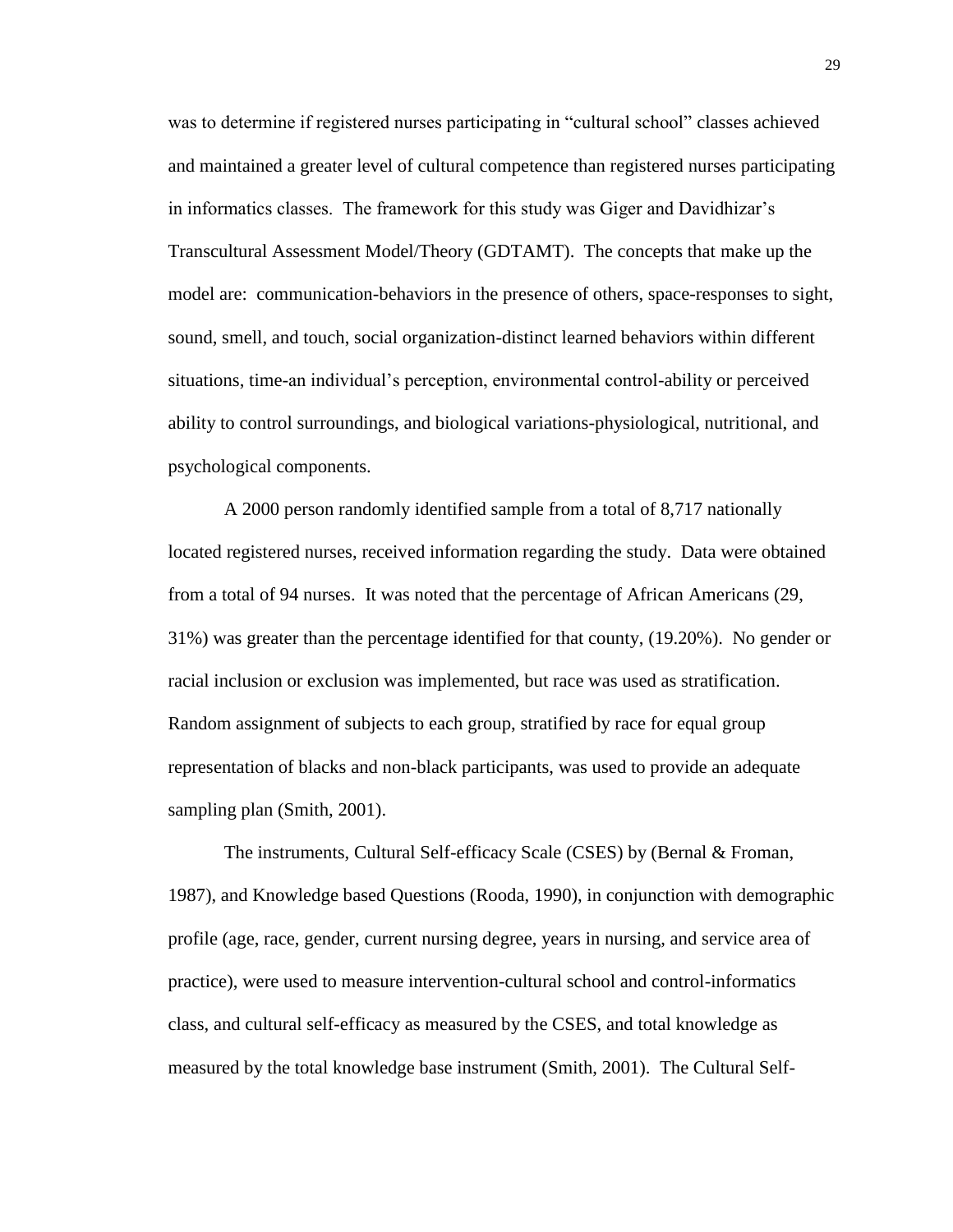efficacy scale was scored by calculating the total mean and standard deviation for all 58 items of the CSES. Factor analysis was performed and the 58 items that loaded into four distinct factors. The 10 general cultural concepts/skills questions loaded into one factor, the other three factors were culture specific knowledge (African-American, Hispanic and Asian). Alpha coefficient scores in this study were over .98 for all three phases of the study (Smith, 2001).

The CSES instrument is a 26 item Likert-type scale, grouped into three subsections: perceived knowledge (self-efficacy in knowledge) of cultural concepts, confidence (self-efficacy) in performing specific trans-cultural nursing skills, and confidence (self-efficacy) in knowledge of cultural patterns within different groups (African American, Hispanic and Asian). The knowledge based question tool was scored by calculating the total mean and standard deviation for all questions. Construct validity was evaluated for both instruments, via a congruence survey completed by five transcultural nurse experts.

The knowledge based questions (Rooda) were divided into four sub-scales: culturally specific health and illness concerns, values, and family orientation issues unique to certain cultural groups. During the development of the knowledge based question instrument, the 30 initial questions were reviewed by three multicultural nurse educator experts for representativeness of basic cultural knowledge. The selected questions were pilot studied on a sample of 29 nurses. Kuder-Richardson reliability was identified as .74 (Smith, 2001). In this study the instrument demonstrated alpha coefficient scores of .52, .70 and .58 for the three phases of the study (Smith, 2001).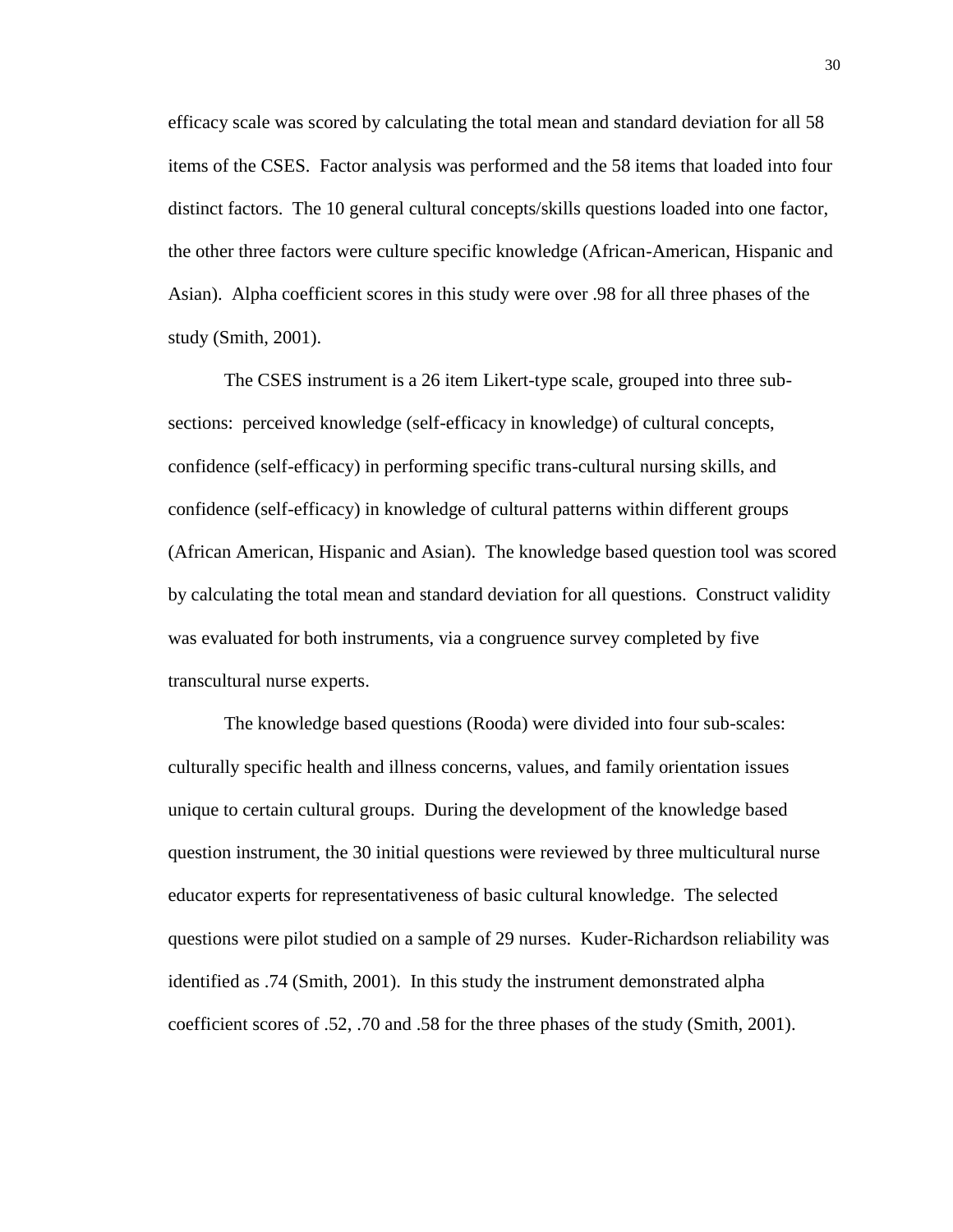The findings demonstrated that on a scale of one to four (1-incongruence, 2 minimal, 3-good, and 4-highly congruent) all knowledge based questions received a mean score of 3.2 or greater. The mean scores for the CSES concepts ranked 89% as a three or greater and 11% between 2.6 and three (none less than 2.6) (Smith, 2001). The original study using the CSES (Bernal  $&$  Froman, 1987) had been replicated for evidence for validity and reliability (Bernal & Froman, 1993).

The author found that there was a statistically significant difference between the intervention and control groups for both the total CSES and the total knowledge base scores as dependent variables (Smith, 2001). Conclusions were that nursing educational interventions could significantly increase cultural competence.

As a cultural group, Hispanics share many common values and beliefs as an identifiable population (Lee, Anderson & Hill, 2006). Hispanic beliefs and practices about health and illness are associated with a supreme being or supernatural forces, and good health is a reward for good behavior, and illness a punishment from God for wrong doing (Lee et al., 2006). The purpose of this study was to determine the effect that an education program about selected Hispanic health beliefs and practices had on nurses who provide care to a culturally diverse population (Lee et al., 2006). The framework was Leininger's Theory of Cultural Care Diversity and Universality and The "Sunrise Model" (1985, 1988) (Lee et al., 2006).

The sample included seven registered nurses employed in a small, rural Midwestern health department, which offered personal health and environmental services primarily to the needs of women and children. All participants were white females with a mean age of 45.4 years (SD=8.3), and the majority had associate degrees ( $n=5$ ; 71%) and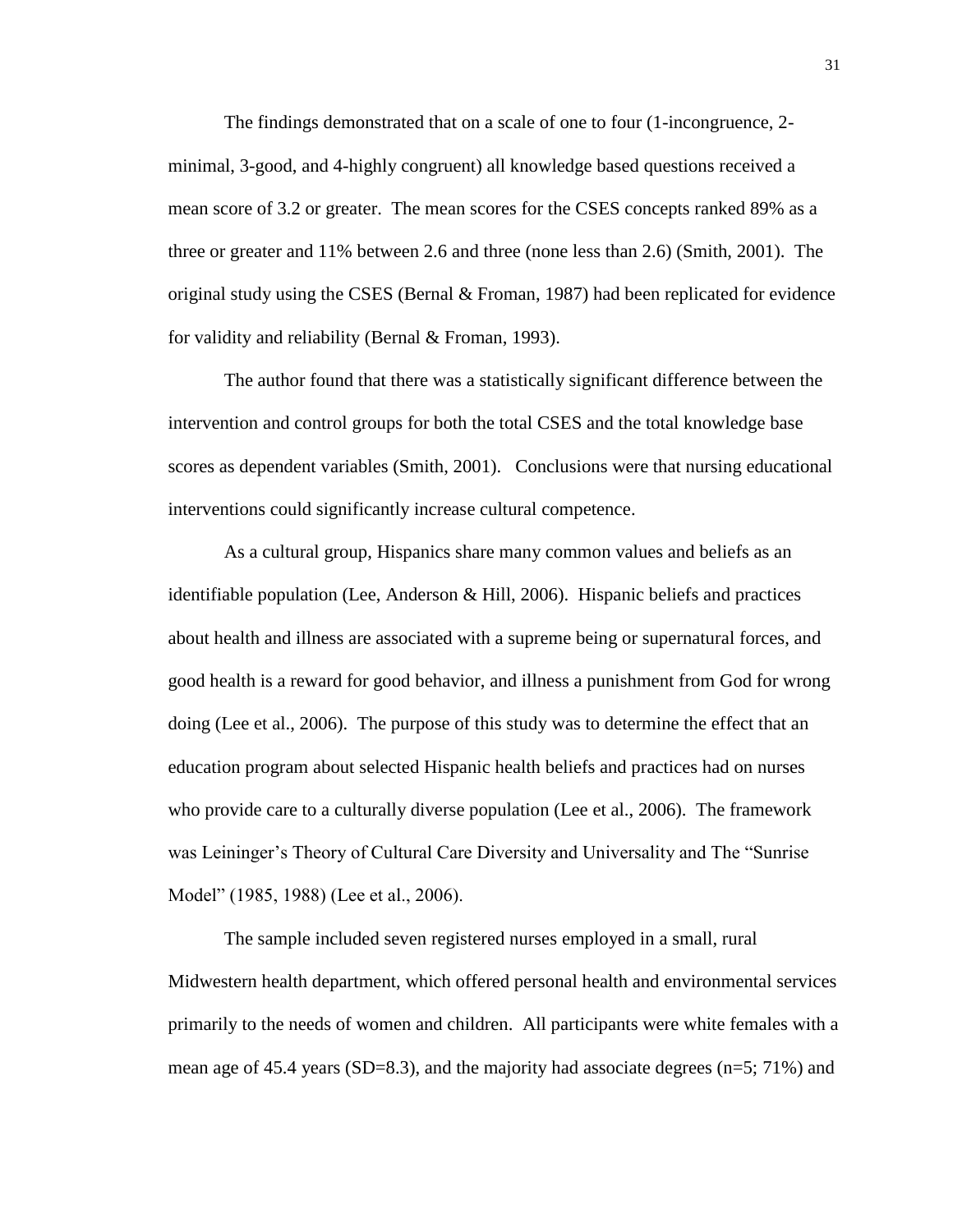two were graduates of diploma programs. One of the diploma graduates held a master's degree in nursing. Participants were an experienced group, with a mean of 20.1 years (S=10.1) practicing as a registered nurse. The average number of years of practice in the current multicultural setting was 6.4 years (SD=5.5) (Lee et al., 2006). All participants spoke English only, and four (57%) had some previous work experience in a multicultural setting. Only two (29%) had participated in a previous multicultural education offerings. Written consent forms in blank manila envelopes were distributed, and nurses who chose to participate signed the form and returned it with written consent to the researcher.

The instrument to measure cultural sensitivity was a 10-item, author-developed tool termed the Lee Cultural Sensitivity Tool, Hispanic version (Lee et al., 2006). The content was derived from related literature concerning selected Hispanic health beliefs and practices. Construction of the tool was guided by the concepts of belief in a Supreme Being, la familia, respeto, personalismo, and confianza. A correct answer received a score of one; an incorrect or do not know/no opinion answer received a score of zero. Possible scores ranged from a low of 0 to a high of 10. Content validity was established through a review of the literature related to the health beliefs and practices of Hispanics, which served as the foundation for the tool (Lee et al., 2006).

Each participant received three envelopes with an identifiable subject number listed on the outside. The first envelope contained a 12-item demographic survey. The second contained the pretest questionnaire to the evaluation program, and the third envelope contained the posttest questionnaire which was completed immediately after the interview. The pre and posttest were identical versions of the Lee Cultural Sensitivity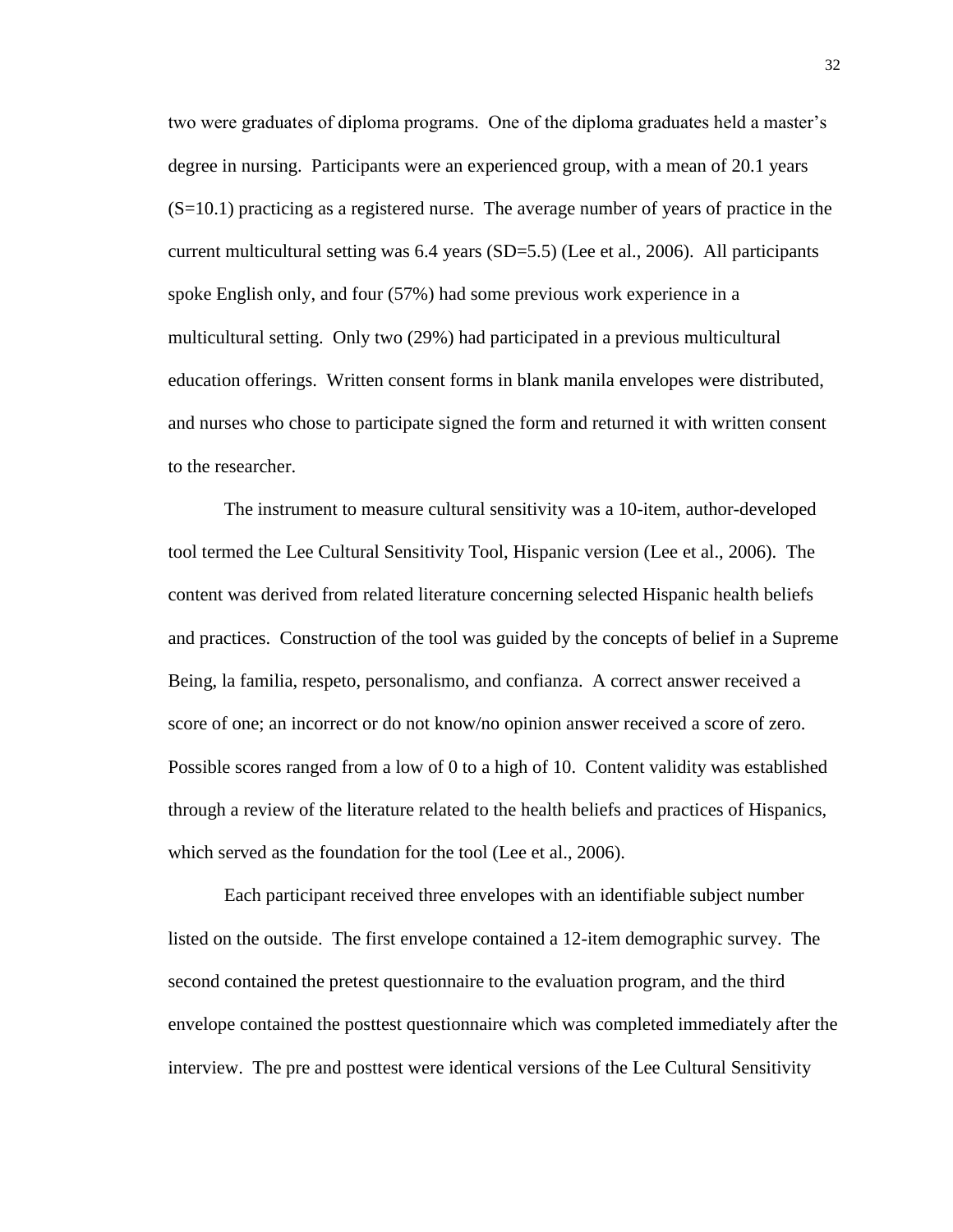Tool (Lee et al., 2006). Visual aids were used during the presentation, and a comfortable environment free from bias and distractions was provided. The treatment was a 90 minute education program designed to enhance the cultural knowledge of the nursing staff. Nurses' knowledge of selected Hispanic health beliefs and practices was measured by a 10-item, author-developed tool, Lee Cultural Sensitivity Tool, Hispanic version (Lee et al., 2006).

Findings were that there was a significant difference between the pretest and posttest scores on the Lee Cultural Sensitivity Tool (p=.018) with the posttest scores being higher (Lee et al., 2006). Pretest and posttest scores were analyzed using the nonparametric Wilcoxon signed rank test. Further analysis was conducted using the analogous parametric *t-* test for dependent (Paired) samples. A p value of .05 was considered significant. Participants' knowledge of selected Hispanic health beliefs and practices increased significantly from pretest to posttest (mean=5.4 to 9.7) (Lee et al., 2006).

The authors concluded that an educational intervention provided to RNs increased knowledge of selected Hispanic health beliefs and practices; and because knowledge is vital for providing culturally competent care, results support the use of an educational intervention to enhance the clinical services that health professionals offer to culturally diverse groups (Lee et al., 2006).

#### *Cultural Immersion Experiences*

Migration by choice or force has changed the "face" of many geographical communities. According to the Institute of Medicine (1997), refugees displaced by war, environmental crisis, or economic collapse has increased 60% to 48 million (Walsh  $\&$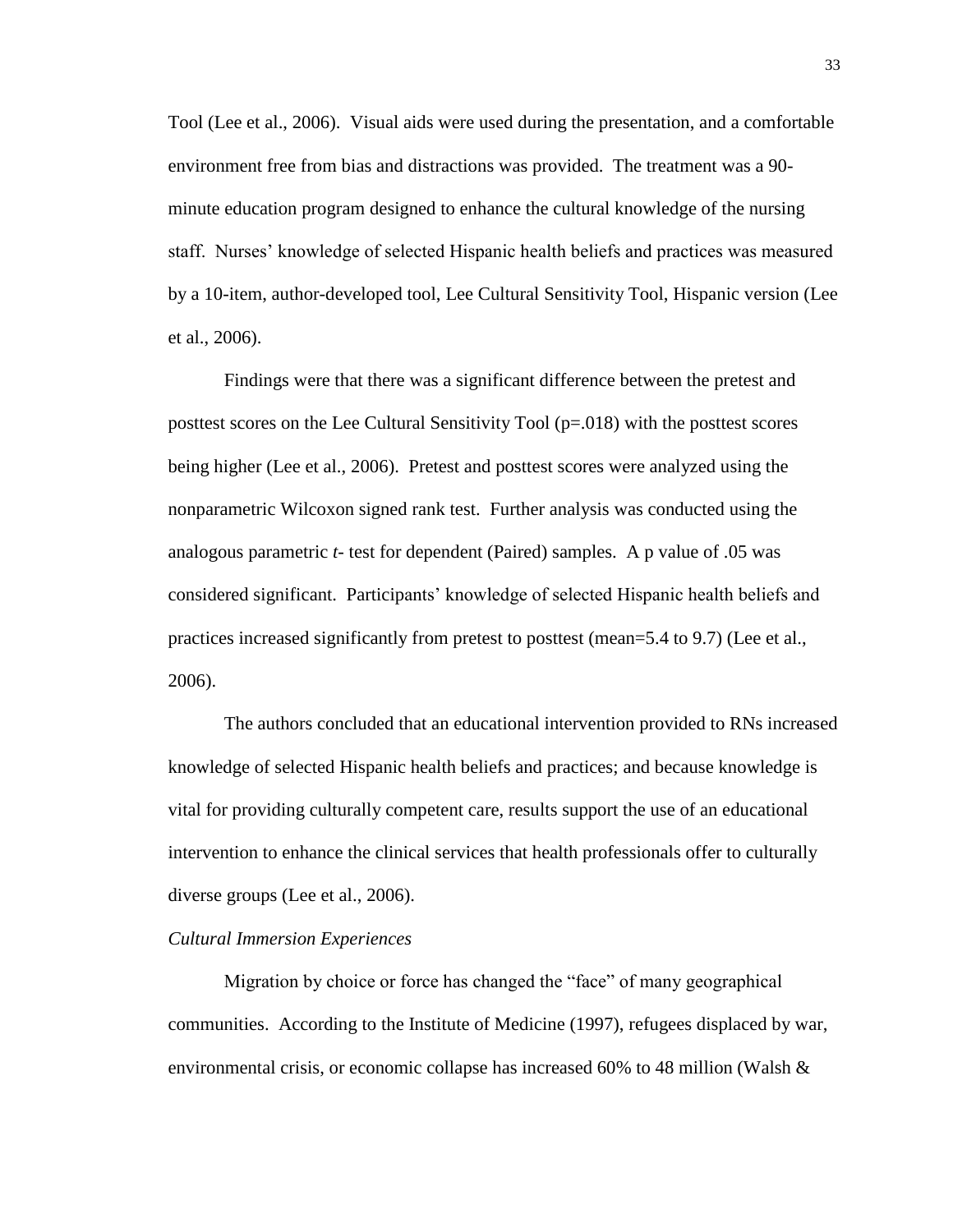DeJoseph, 2003). Health care providers are challenged to understand the cultural factors that influence individuals' responses to health and illness, and must develop skills to behave in a culturally appropriate manner. Cultural content in theory and clinical assignments in communities rich in cultural diversity are usually included in baccalaureate nursing curricular. Little research has been done on the process and outcomes of nursing programs and immersion experiences as a way to increase students' cultural awareness (Walsh & DeJoseph, 2003). The purpose of this study was to explore the experiences of nursing students and faculty mentors who participated in a short-term immersion learning project to identify experiences that may contribute to the development of cultural competence. The framework was Cross-cultural Nursing Care (American Academy of Nursing), and defined as care provided to individuals, families and/or groups that are considered minorities (by self or others), because of race, culture, heritage, or sexual orientation (Walsh & DeJoseph, 2003).

Students interested in participating in the immersion experience were required to complete an application that included short essay questions addressing the applicant's strengths related to community building in the group, commitment to work in diverse communities, and interest in increasing knowledge about other cultures. Seven nursing students and two faculty mentors from a Private University in the Western United States participated in a short-term immersion learning project in Central America. The median age of the participants was 28.4 with a range of 21 to 52 (mode=24). Although fluency in Spanish was not required, applicants who spoke Spanish were given preference for participation. Prior to the immersion experiences, participants were required to attend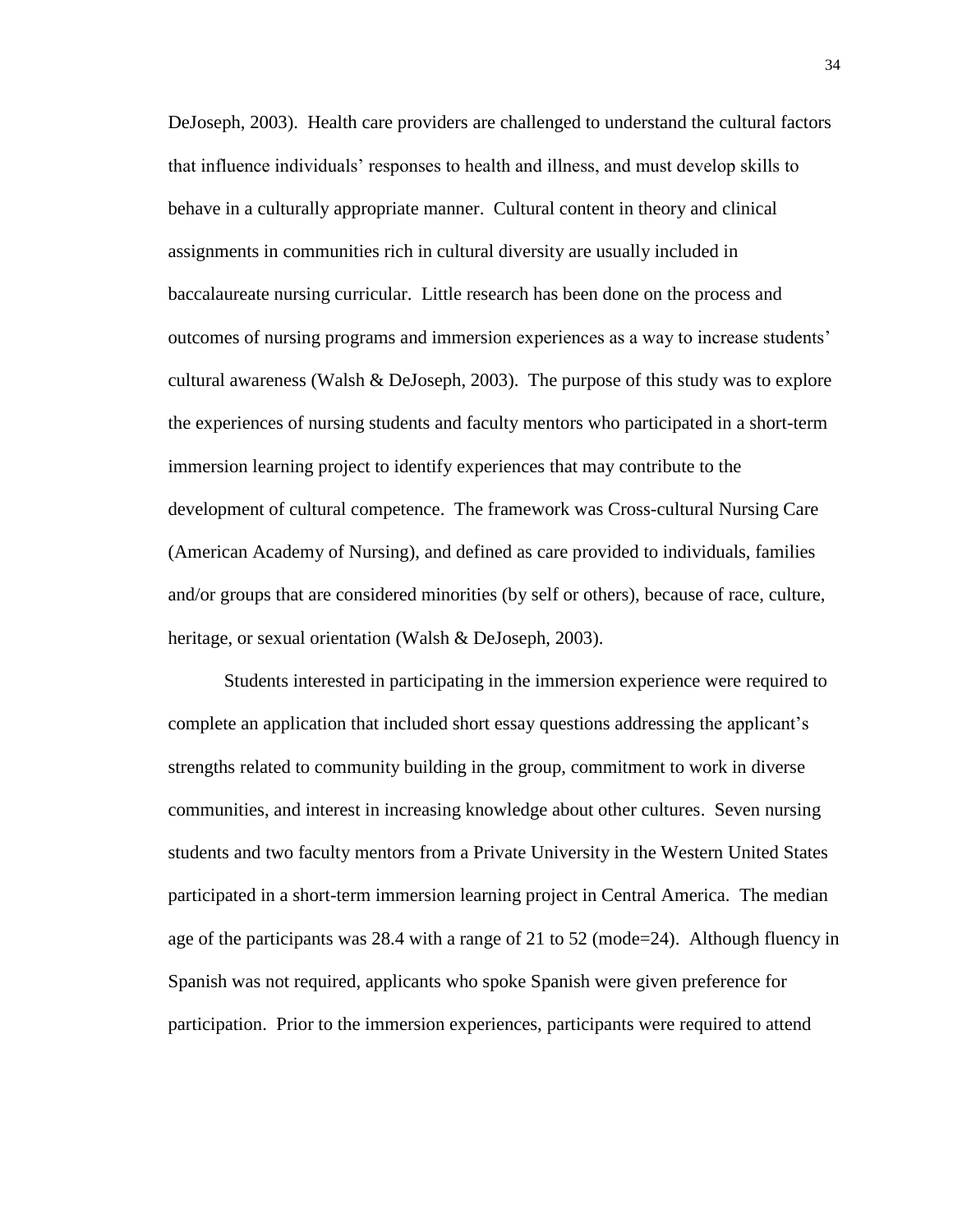several planning meetings involving an introduction to the community and culture and a discussion of the service learning process (Walsh & DeJoseph, 2003).

A demographic data sheet was used to obtain information about the participants' ages, ethnicities, birthplaces, spoken language, and previous international experiences. Three interview schedules were developed, one for students and one for faculty, prior to the immersion experience, and one for both participants after the experience. Data collection began with semistructured interviews prior to leaving the U. S. Interviews were audiotaped and transcribed to maintain anonymity during data analysis. The primary data sources for this analysis were the interview transcriptions and journals.

Findings from this exploratory study suggested that short-term international immersion projects are effective in enhancing students' and faculty members' awareness of the global community. This community-based curriculum uses clinical sites throughout diverse urban areas, to offer student nurses the opportunity to care for individuals and families who do not share the language or culture. Not until the immersion experience was completed did students living and working in a different community realize the affect (Walsh & DeJoseph, 2003). Findings suggested that shortterm experiences increased confidence of nurses.

It was concluded that the international immersion project was associated with participants' personal growth and professional identification as nurses. It is possible that when individuals experience immersion in another culture, students are better able to take in the lived experience of another community (Walsh & DeJoseph, 2003).

As the U. S. population has become more culturally diverse, cultural competence has emerged as a critical element of professional nursing practice (Caffrey, Neander,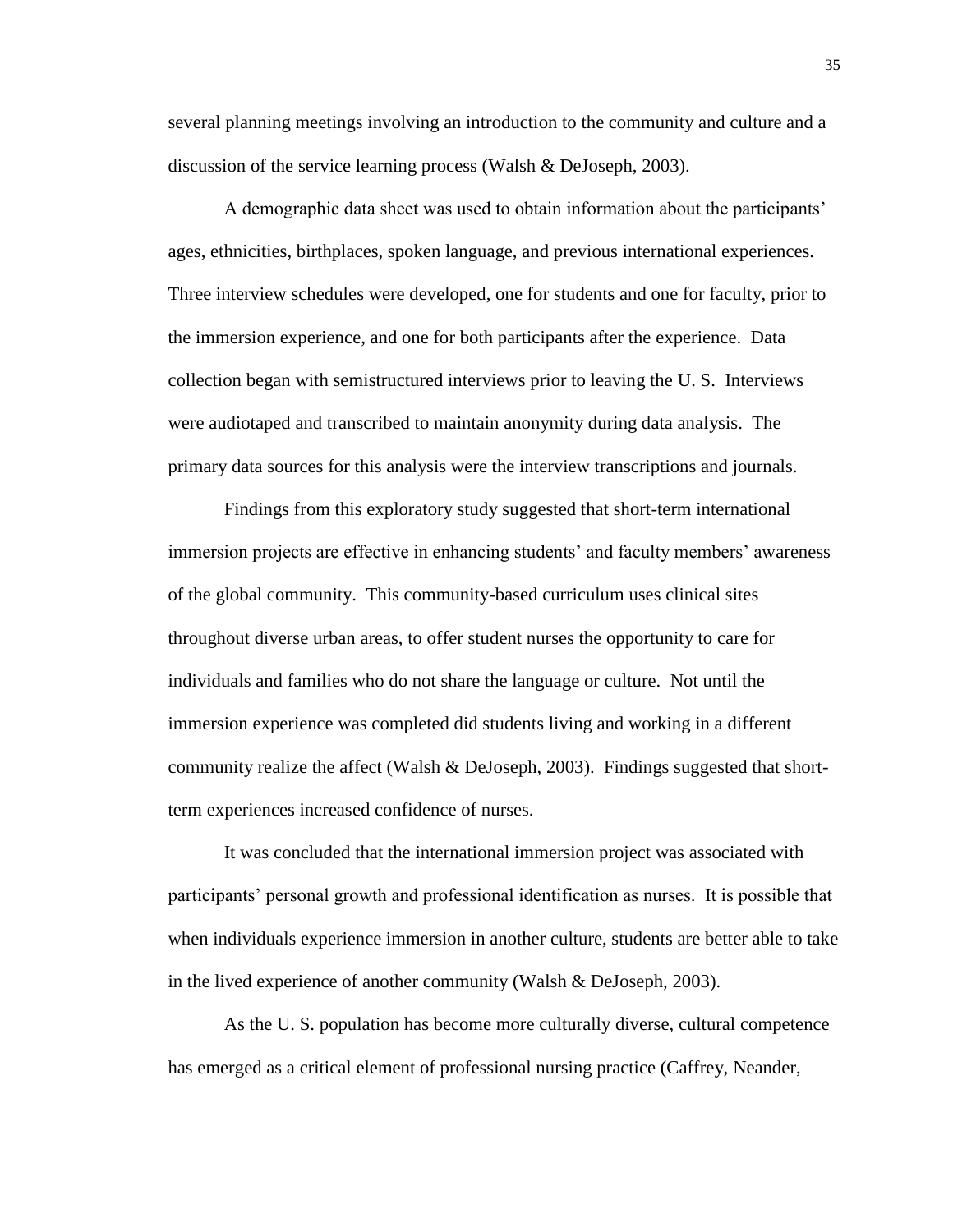Markle  $\&$  Stewart, 2005). It is not feasible that all students have the opportunity to visit another culture. The purpose of this study was to evaluate the effect of integrating cultural content (ICC) in an undergraduate nursing curriculum on students' self-perceived cultural competence, and determine if a 5 week clinical immersion in international nursing (ICCPlus) had an effect on students' self-perceived cultural competence. The framework was Well's Model (2000) that incorporates two phases, the cognitive phase (acquisition of knowledge), and the affective phase (attitudinal and behavioral changes) in the development of cultural competence. The cognitive phase is characterized by transitioning from cultural incompetence (lack of knowledge) to cultural knowledge, and then cultural awareness. The affective phase builds on the cognitive phase and includes the development of cultural sensitivity, cultural competence, and cultural proficiency (Caffrey et al., 2005).

The sample consisted of seven nursing students in the ICC Plus group and 25 nursing students in the ICC group in a baccalaureate nursing program at a university in southern Oregon. Since southern Oregon is limited in culturally diverse populations, limiting the students' exposure to culturally diverse clients, the faculty made a concerted effort to incorporate cultural concepts into course materials (Caffrey et al., 2005). The ICC Plus students applied to travel to Guatemala for a 5-week clinical immersion in the last term of the senior year. The ICC students continued with traditional senior-year clinical assignments. The group sizes ranged from 20 to 44, and had no male students. The mean age of the students in the ICC Plus group (mean age= $25.3$ , SD= $8.7$ ) was not statistically different from that of the students in the ICC group (mean age=25.6, SD=6.5) (Caffrey et al., 2005). The selection criteria included the student's interest, the faculty's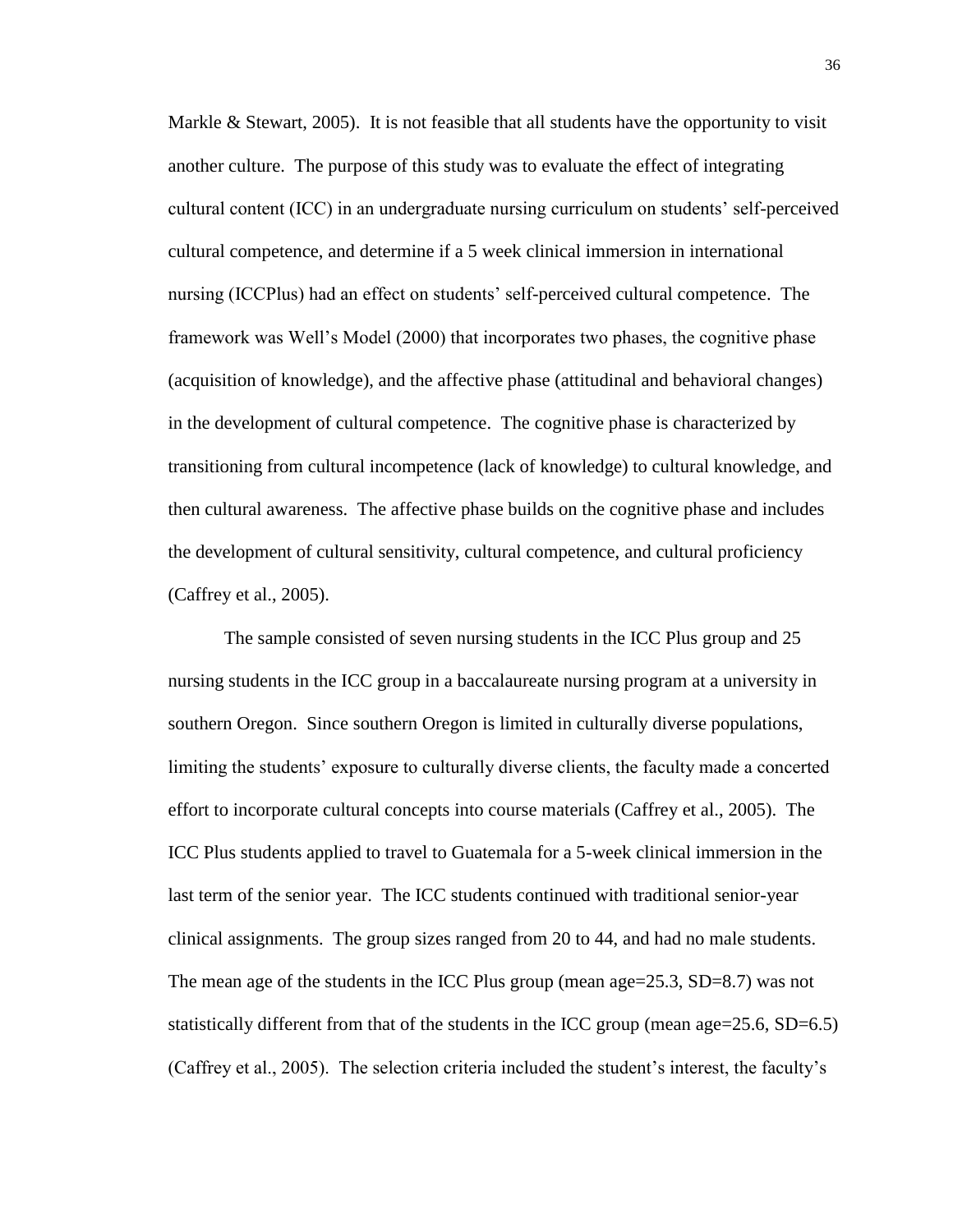assessment of the student's ability to work in groups and acceptable academic and clinical standing performance evaluations.

The instrument was Caffrey's Cultural Competence in Healthcare Scale (CCCHS) based on the cultural competencies expected from the students on completion of the baccalaureate nursing program. The scale contained 28 items requesting a self-rating on a Likert scale, with (1=not comfortable, not knowledgeable, or not aware) and (5=very comfortable, very knowledgeable, or very aware) in relation to concepts appropriate to cultural competence. The items included were:

- 1. Knowledge about health care beliefs and practices of a cultural group.
- 2. Knowledge of and comfort with cultural assessment process.
- 3. Comfort with ability to work with a translator, clients' family members, or folk healers.
- 4. Knowledge of another cultural group's practices around death and dying, organ donation, pregnancy and childbirth.
- 5. Awareness of limitations related to cultural competence.
- 6. Willingness and ability to work as a team member with or supervise diverse staff.
- 7. Awareness of national policies affecting culturally diverse populations and perceived ability to advocate on that behalf (pp. 235-236).

The CCCHS was found to be valid and detected improvement in students' selfassessment of culturally competent attitudes, knowledge, and skills following the international experiences. It was therefore used in this study to evaluate the overall effectiveness of the nursing education program on students' development of perceived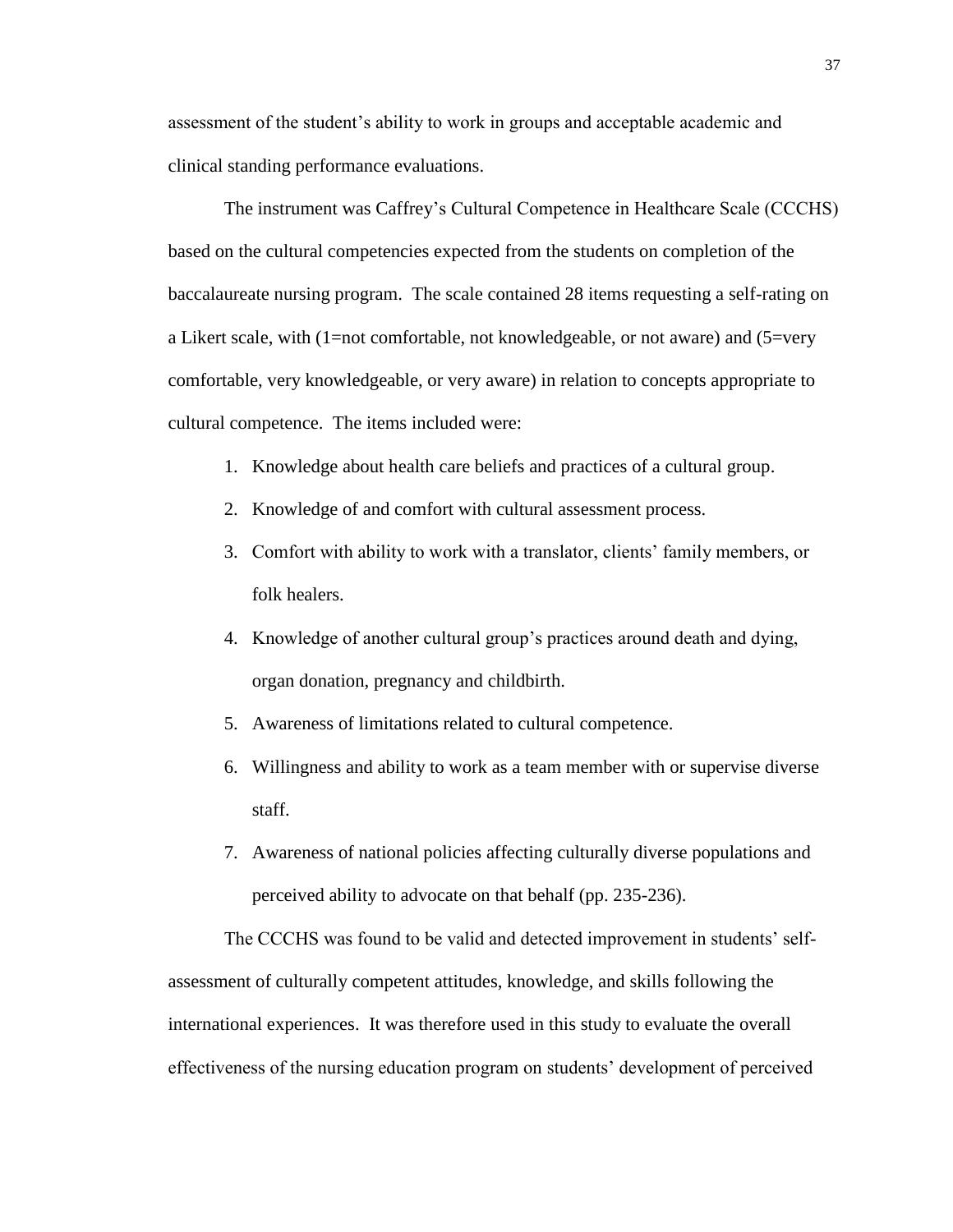cultural competence and to further evaluate the outcomes of the Guatemala immersion experience. A two group, pretest-posttest, quasi-experimental design was used to compare students in the ICC group and ICC Plus group on perceived cultural competence (Caffrey et al., 2005).

Findings demonstrated small to moderate gains for the 25 students in the ICC group, and very large gains for the seven students in the ICC Plus group, related to perceived cultural competence (Caffrey et al., 2005). Cronbach's alpha was .93 on the pretest (N=44) and .97 on the posttest (N=32). Using an independent samples *t-* test, pretest mean scores on the overall CCCHS of the seven students in the ICC Plus group (mean=3.19, SD=.31) and the 25 students in the ICC group (mean=3.31, SD=.58) were not significantly different  $(p=.28)$ . Similarly, the pretest mean scores of the two groups did not differ on any of the CCCHS items (Caffrey et al., 2005).

Students in the ICC group demonstrated moderate improvement in perceived culturally competent attitudes, knowledge, and skills over the 2 years in the nursing program. However, students in the ICC Plus group gained much more than participants in the perceived cultural competence group as a result of the immersion program. The item showing the greatest improvement for students in the ICC Plus group was, "Overall, how would you evaluate your abilities to provide culturally competent care in the clinical setting to clients from a culture other than your own?" (Caffrey et al., 2005, p. 238). The effect size value for this item was 3.46 for students in the ICC Plus group, and negligible (effect size=.13) in the ICC group. In contrast, the item with the largest effect size value for students in the ICC group (effect size=.84) was, "How aware do you think you are regarding your own limitation in providing culturally competent care to a member of a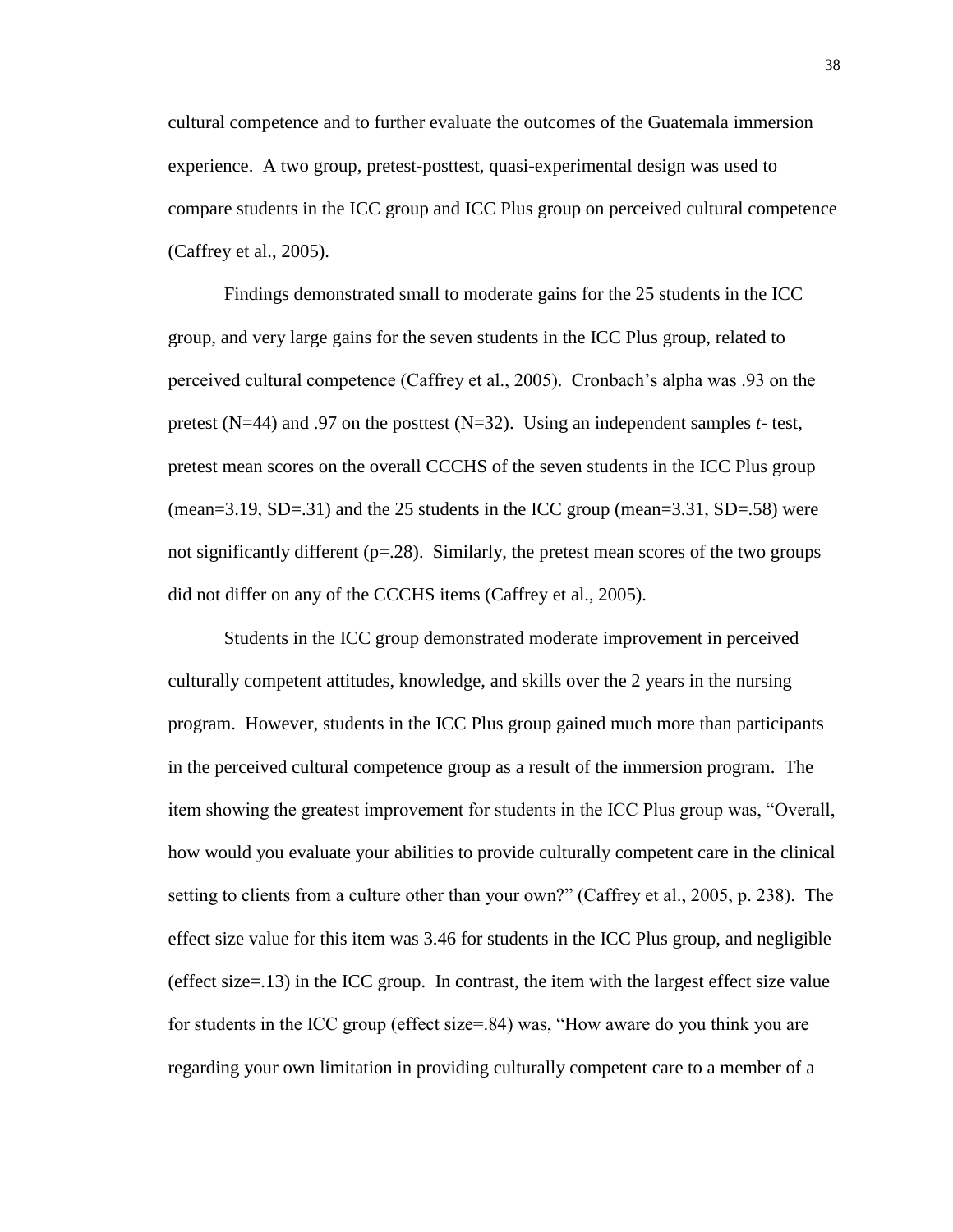cultural group other than your own?" (Caffrey et al., 2005, p. 238). For students in the ICC Plus group, this item had an effect size value of 1.07.

Cultural competence is an ongoing process requiring more than formal knowledge; and support for an immersion clinical experience in another country can result in dramatic affective changes in students' values and attitudes, which affect the cultural competence. However for students who do not participate in an immersion experience with another culture, the cognitive level of cultural competence could be the best that can be expected (Caffrey et al., 2005).

## *Instrument Development and Analysis*

Although the U. S. has become increasingly diverse, nurses remain a homogenous group with approximately 98% of all registered nurses being Caucasian (Coffman, Shellman, & Bernal, 2004). Nurses need to be prepared to care for the increasing number of multicultural patients. The purpose of this study was to review the uses, methods, and findings related to the Cultural Self-Efficacy Scale (CSES) (Bernal & Froman, 1987). The framework was Bandura's Social Cognitive Theory (1977, 1986), which states that learning and motivation are directly related to perceptions and confidence (Coffman et al., 2004).

Fifteen research studies were evaluated that used the CSES. The sample included six studies published in peer-review journals, four doctoral dissertations, and five master's theses. Samples ranged from 40 to 398 respondents with a mean of 148.6 and a total of 2,229 participants. The respondents were nurses  $(N=1, 680; 75.3%)$  and nursing students (N=549; 24.6%) (Coffman et al., 2004). Criteria for inclusion were availability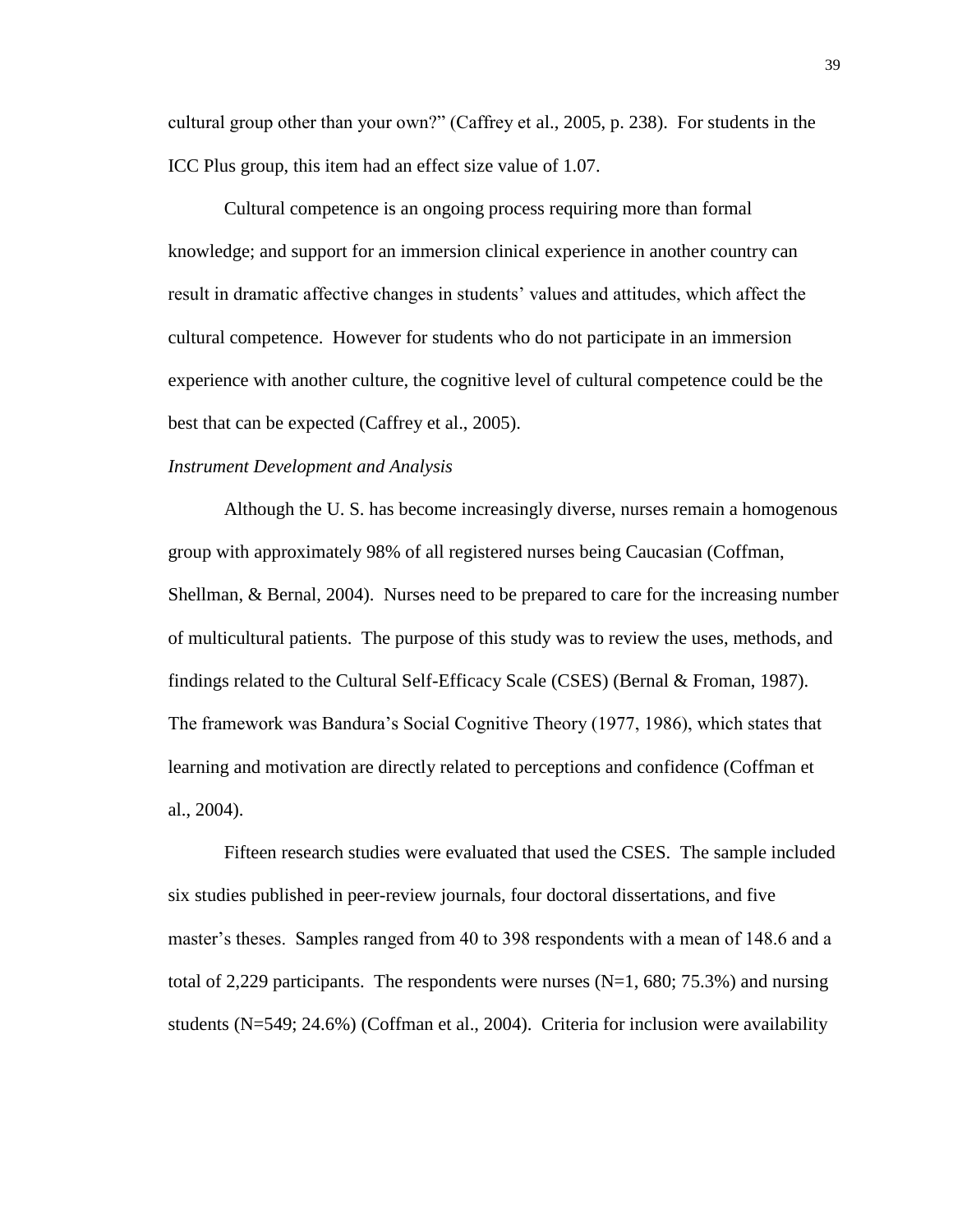to written report, use of the CSES in research with a sample of nurses or nursing students, and adequate reporting of statistical analysis.

The instruments used to measure variables were the CSES (Bernal & Froman 1987, 1993), to measure the perceived sense of self-efficacy of community health nurses caring for culturally diverse clients, and the Transcultural Self-Efficacy Tool (TSET) (Jeffreys, 2000; Jeffreys & Smodlaka, 1999), designed to measure cultural self-efficacy in nursing students. This scale has limited applicability because it has been tested only with nursing students (Coffman et al., 2004). The CSES items were grouped into three sub-scales: knowledge of cultural concepts, cultural patterns, and skills in performing transcultural nursing function, and perceptions of confidence were rated about each behavioral statement of African Americans, Puerto Ricans, and Southeast Asians. Selfefficacy rating ranged from 1 (very little confidence) to 5 (quite a lot of confidence). The TSET is an 83 item, 10 point Likert-type scale rated from 1 (not confident) to 10 (totally confident).

Findings from the CSES (1987) indicated that nurses had neutral to low selfefficacy when caring for African American (3.0), Puerto Rican (2.5), and Southeast Asian (1.0) patients. Alpha internal consistency coefficients were calculated at .97. The second more extensive study conducted by Bernal and Froman (1993) tested the reliability and validity of the CSES community health nurses, indicated that greater knowledge of transcultural nursing through formal and informal coursework increased nurses' perceptions of confidence when caring for culturally diverse clients. Analyses showed a significant, positive relationship ( $r=0.55$ ,  $p < 0.005$ ) between ethnicity, interactions with diverse clients within undergraduate experiences, work experiences, and levels of general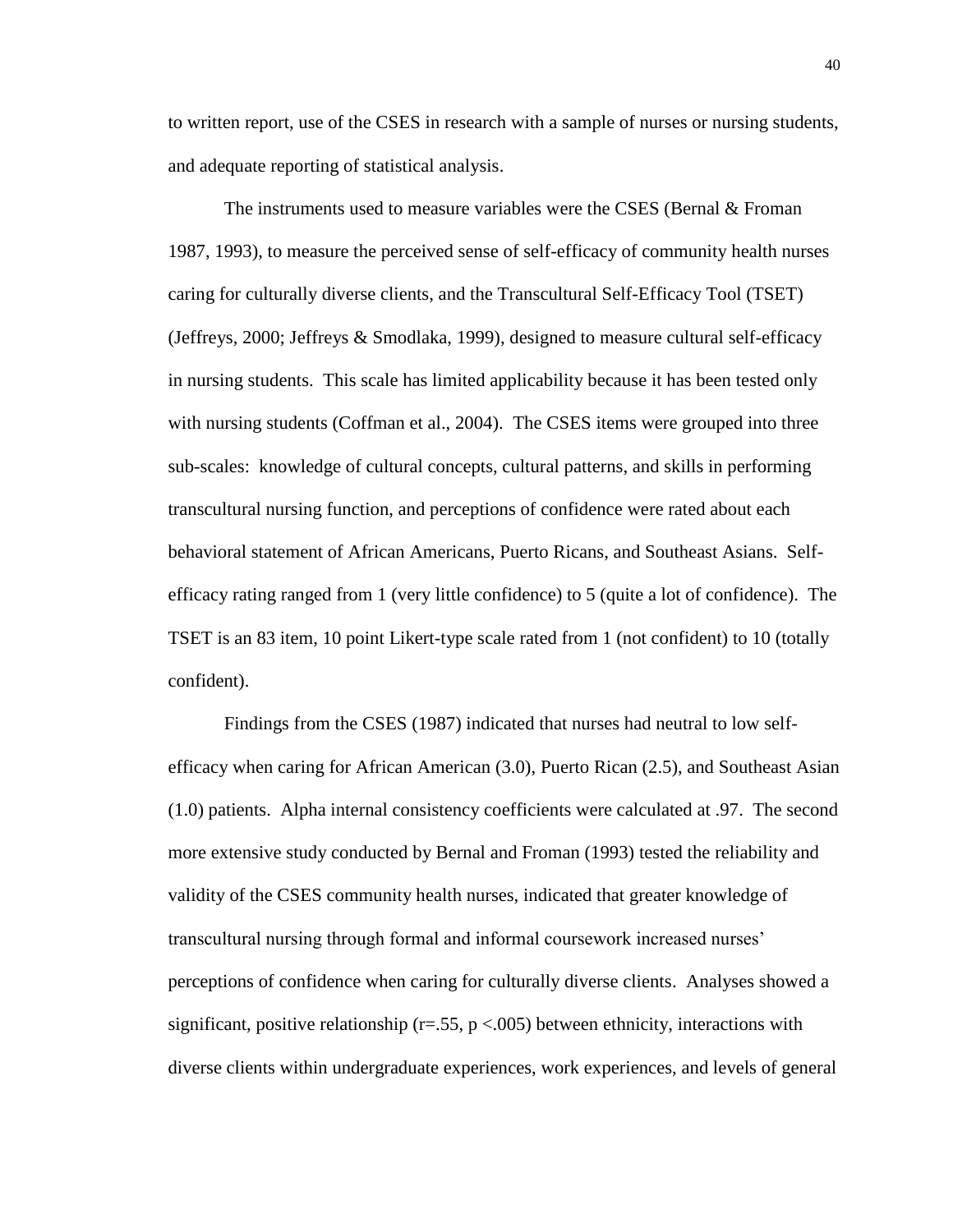cultural self-efficacy. In this CSES study, the scale was adjusted from the category Puerto Rican to Hispanic or Latino to broaden the ethnic-group categories (Coffman et al., 2004).

The TSET (2000, 1998) had limited applicability because it was tested with nursing students only. Cultural self-efficacy literature indicated that American nurses and nursing students perceived a lack of self-efficacy in caring for culturally diverse populations. Exposure to cultural concepts and to ethnically diverse populations was positively associated with respondents' perceived self-efficacy, and that ethnicity, previous coursework, and educational experiences can increase nurses' self-efficacy in delivering culturally competent care (Coffman et al., 2004).

The authors concluded that although the American nurses and students perceived a lack of self-efficacy in caring for culturally diverse populations, exposure to cultural concepts and to ethnically diverse populations was positively associated with respondents' perceived self-efficacy (Coffman et al., 2004). Ethnicity, previous coursework, and educational experiences can increase nurses' self-efficacy in delivering culturally competent care. Further research regarding the students' phenomenon of perceived cultural self-efficacy was needed to increase self-efficacy in the delivery of culturally competent care, and the inclusion of nursing students in study samples might be a confounding factor when using self-efficacy scales (Coffman et al., 2004).

With the increase in the diverse elderly population, it is not only important for nurses to provide culturally appropriate care, but also to be sensitive to the cultural characteristics of elders of all ethnic backgrounds (Shellman, 2006). The purpose of this study was to describe the development and psychometric evaluation of the Eldercare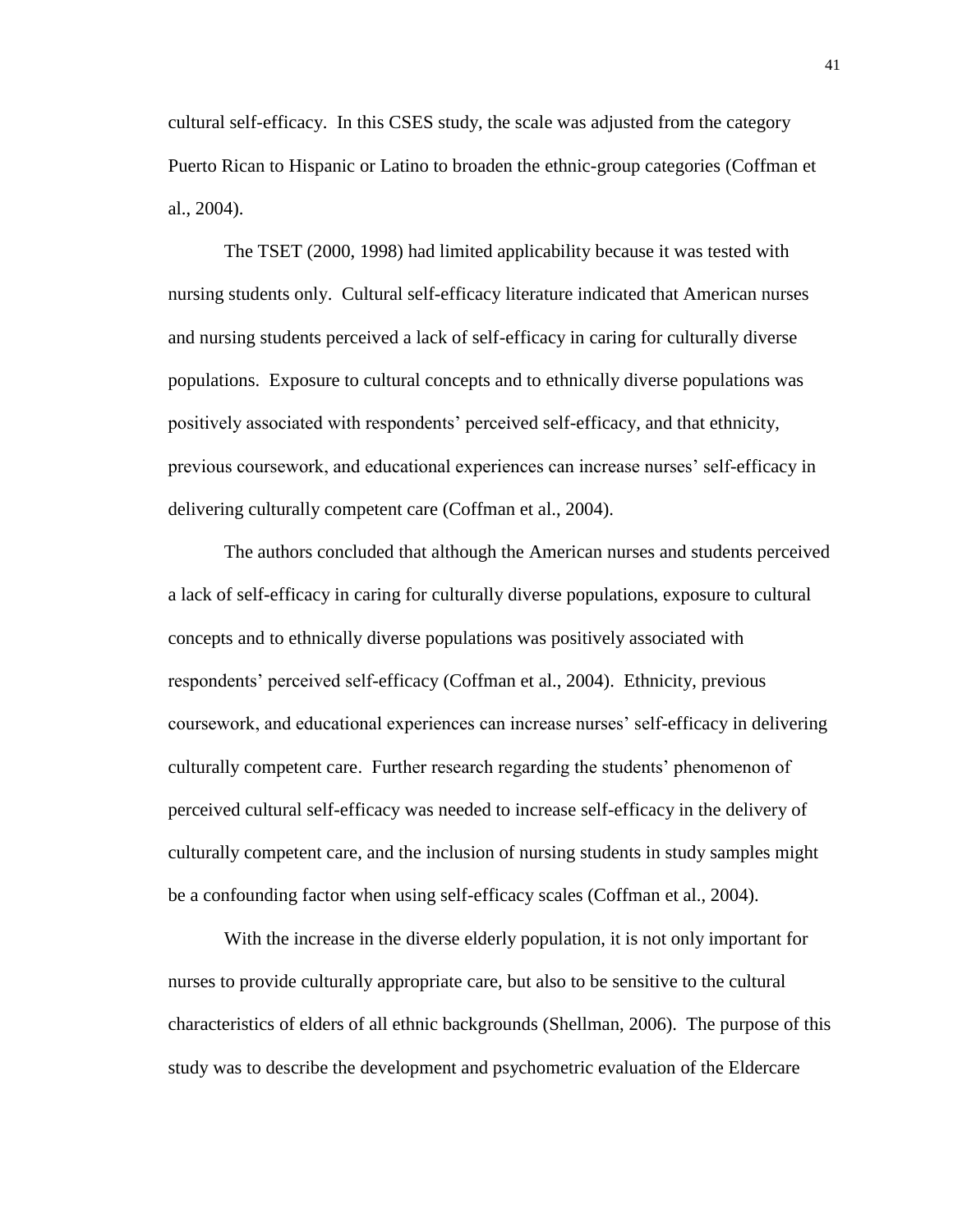Development and Psychometric Evaluation Scale (ESCES), and to measure the level of eldercare cultural self-efficacy of baccalaureate nursing students across diverse backgrounds. The framework used for this study was the Cultural Self-Efficacy Scale (CSES) (Bernal & Froman, 1987) which evolved from the theoretical framework of Leininger's Theory of Cultural Care and Diversity and Universality and Bandura's Social Learning Theory.

Adequate sample size for reliability and validity analysis was determined to be at least 200 to 300 respondents. Baccalaureate nursing students (N=248) were selected. Participation was voluntary and responses were anonymous. The inclusion criteria for the participants were to have junior or senior standing in a BSN school of nursing in a Northeast state. The participants ranged in age from 20 to 57 years. The mean age of respondents was 26 (SD=6.2). Ninety-four percent of the respondents were female and 5.2 % male. The majority of the sample was seniors (76%), and 217 (88%) had cared for elders during clinical rotation. Approximately 71% of the students reported caring for an elder from a background different than their own. Sixty percent reported caring for Latino/Hispanics, and 18% had cared for Southeast Asians (Shellman, 2006).

The instrument used in this descriptive analysis was the 38-item ESCES. ESCES has a Likert type scale, (1-very little confidence, 2-little confidence, 3-neutral, 4 moderate confidence and 5- quite a lot of confidence), that measure students' level of confidence in ability to deliver culturally competent care to four distinct ethnic elder groups (White, African-American, Hispanic and Asian American). Factors assessed were assessment lifestyle and social patterns, determination of cultural health practices, determination of cultural beliefs, and the dealing with grief and loss. The content validity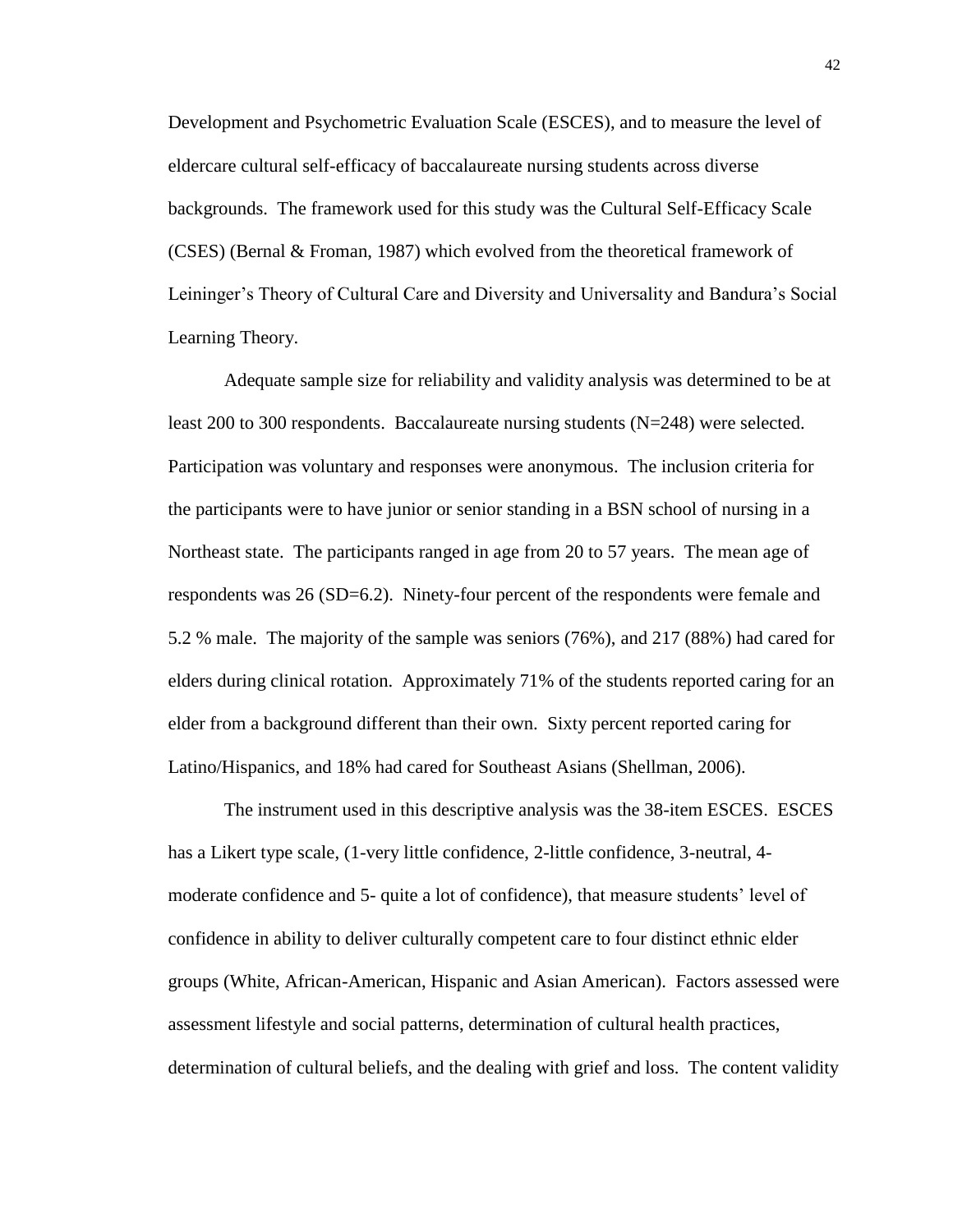index and inter-rate agreement was calculated at .94. Reliability had been previously established for the CSES with alpha internal consistency reported in 26 studies between .86-.98. The ECSES was found to be a reliable and valid instrument that measured student's perceived levels of self-efficacy in caring (Shellman, 2006). Findings demonstrated that all four subscales of the instrument had sufficient internal consistency reliability for use as independent measures of BSN students' self-efficacy in caring for elders of four ethnic groups.

The second goal was to determine levels of eldercare cultural self-efficacy in BSN students from a northeast state (Shellman, 2006). The means for the specific items tended to cluster above the neutral point of three leaning toward the higher end of the five point scale. It can therefore be interpreted that BSN students were slightly above neutral in self-confidence in caring for elders. Only one of the schools reported having specific gerontological courses for undergraduate students. The majority of the students were seniors; findings raise concerns. Lowest perceptions of confidence were found for the subscale "dealing with the grief and losses of aging" (3.4, SD=.02) and the highest levels of confidence were found for "assessing lifestyle and social patterns" (3.7, SD=.02) (Shellman, 2006, p. 13).

The author concluded that further testing of the ECSES is important to establish reliability and validity. This sample was limited to BSN students in one state in the northeast. Expanding the study to include a more diverse sample is needed for generalizability. Perceived levels of self-efficacy influence how much effort is made when new behaviors are learned. The use of the ECSES could assist with the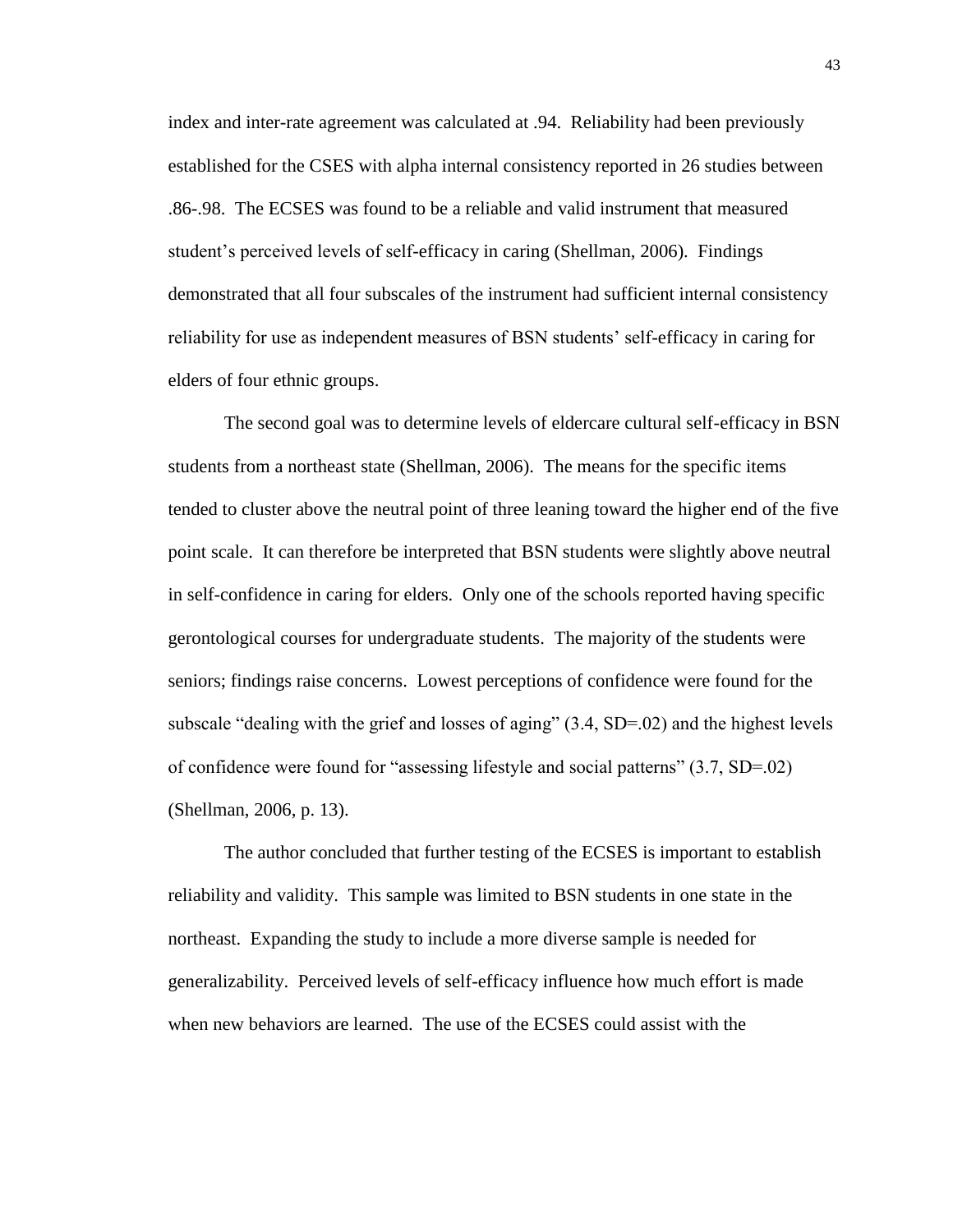development, implementation and evaluation of classroom and clinical programs in gerontologic nursing (Shellman, 2006).

#### *Summary*

## *Perceptions of Cultural Competence*

Based on data collected from a nationwide sample of Community Health Nurses, the level of confidence in nurses' ability to care for three racial and ethnic groups was found to be low to neutral (Bernal  $&$  Froman, 1993). The study added to the reliability and factoral/content validity of the Cultural Self-Efficacy Scale (CSES).

The purpose of this study was to identify factors and/or patterns that aided or hindered the development of cultural competence in nursing students by gaining information about students' perceptions regarding educational and practice experiences. Findings support that mere exposure to cultural content is not enough. Conclusions were that the exposure or immersion should be combined with comprehensive cultural content (Reeves  $&$  Fogg, 2006).

The English version of the Cultural Self-Efficacy Scale (CSES) was translated to Spanish (CSES-S) and modified to measure levels of cultural self-efficacy among Spanish nursing students and nurses with representative ethnic groups (Jimenez et al., 2006). There was a positive correlation between speaking another language and having lived in another country and increased confidence for practicing nurses. It was noted that having worked with the target cultural groups did not seem to influence levels of cultural self-efficacy for the Spanish nurses and students (Jimenez et al., 2006).

Findings suggested that the immersion of family nurse practitioner students in educational setting with high concentrations of patients from diverse groups is the best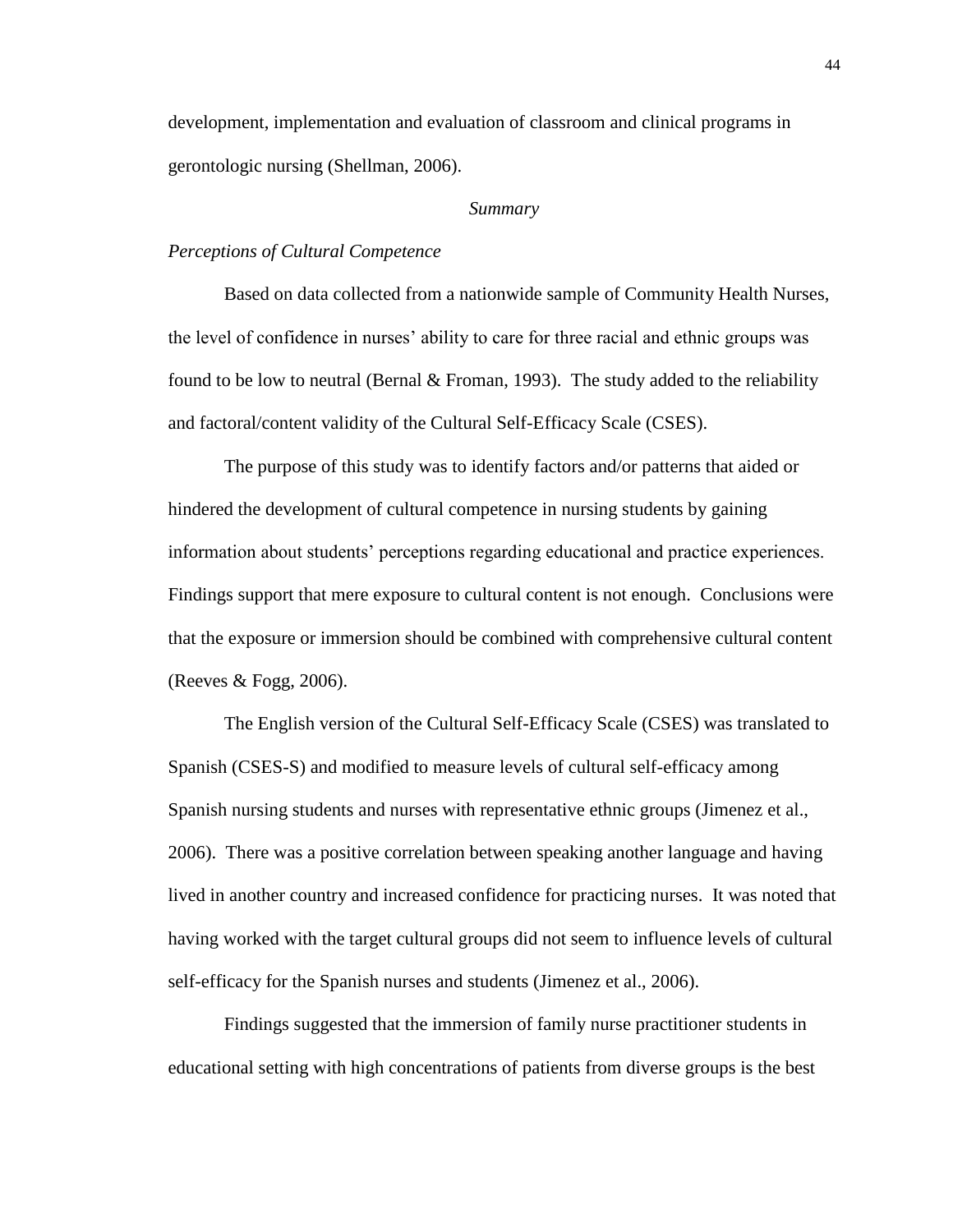educational strategy to foster positive attitudinal change, cultural self-efficacy and clinically competent care in underserved and vulnerable populations, cultural sensitivity is a lifelong learning process that will better translate clinical and cultural theory into advanced practice (Campbell-Heider et al., 2006).

#### *Educational Interventions to Improve Cultural Competence*

## *Students.*

The four areas of knowledge considered to be important for administering culturally congruent health care with the Native American populations are: (a) general cultural factors, (b) spiritual and religious practices, (c) health and disease conditions specific to the population and (d) self-knowledge and reflection (Wittig, 2004). The author concluded that survey responses reflected the belief that self-examination and indepth exploration of culture and feelings are integral components to the culturally congruent care of others (Wittig, 2004).

Hughes and Hood, 2007 concluded that cultural sensitivity represents an attitude that directs behavior. The Cross-Cultural Evaluation Tool used to measure changes in behavior and attitudes is a useful instrument to document changes in cultural sensitivity in nursing students (Hughes & Hood, 2007).

Students identified reflection as vital to learning, and comments regarding the role that reflection played in service learning informed faculty regarding implications for transcultural learning (Hunt & Swiggum, 2007). Reflection leads to transformation, and the nurse educators can provide the structure that guides the students to successful learning and service.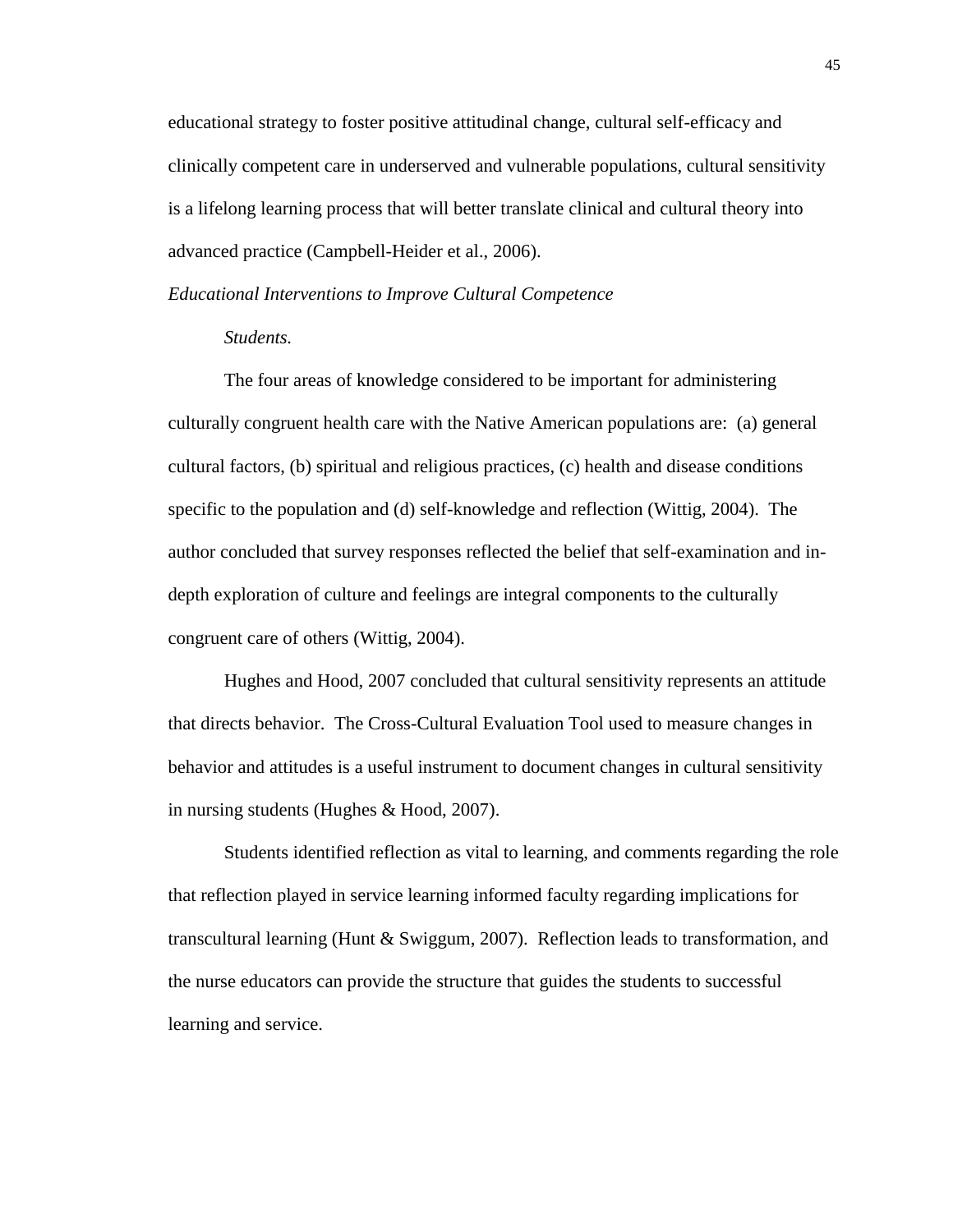#### *Practicing Nurses.*

The Cultural Self-Efficacy Scale (CSES) and knowledge based questions were used to determine if RN's who participated in "cultural school" improved levels of cultural competence to a greater extent than RN's who attended nursing informatics class (Smith, 2001).The author demonstrated that continuing education programs provide opportunities for practicing nurses to improve sensitivity and skills in caring for culturally diverse clients and communities (Smith, 2001).

Lee et al. (2006) concluded that an educational intervention provided to RN's increased knowledge of selected Hispanic health beliefs and practices; and because knowledge is vital for providing culturally competent care, results support the use of an educational intervention to enhance the clinical services that health professionals offer to culturally diverse groups.

#### *Cultural Immersion Experiences*

The purpose of this study was to identify key experiences of students and faculty that may influence development of cultural competence for nursing practice (Walsh & DeJoseph, 2003). Although many cross-cultural learning experiences had already been incorporated into the nursing program curriculum, not until the immersion experience was included did participants living and working in a foreign community appreciate other cultures (Walsh & DeJoseph, 2003).

This study was designed to evaluate the effect of integrating Cultural Content (ICC) in an undergraduate nursing curriculum on nursing students' self-perceived cultural competence (Caffrey et al., 2005). Results demonstrated small to moderate gains for the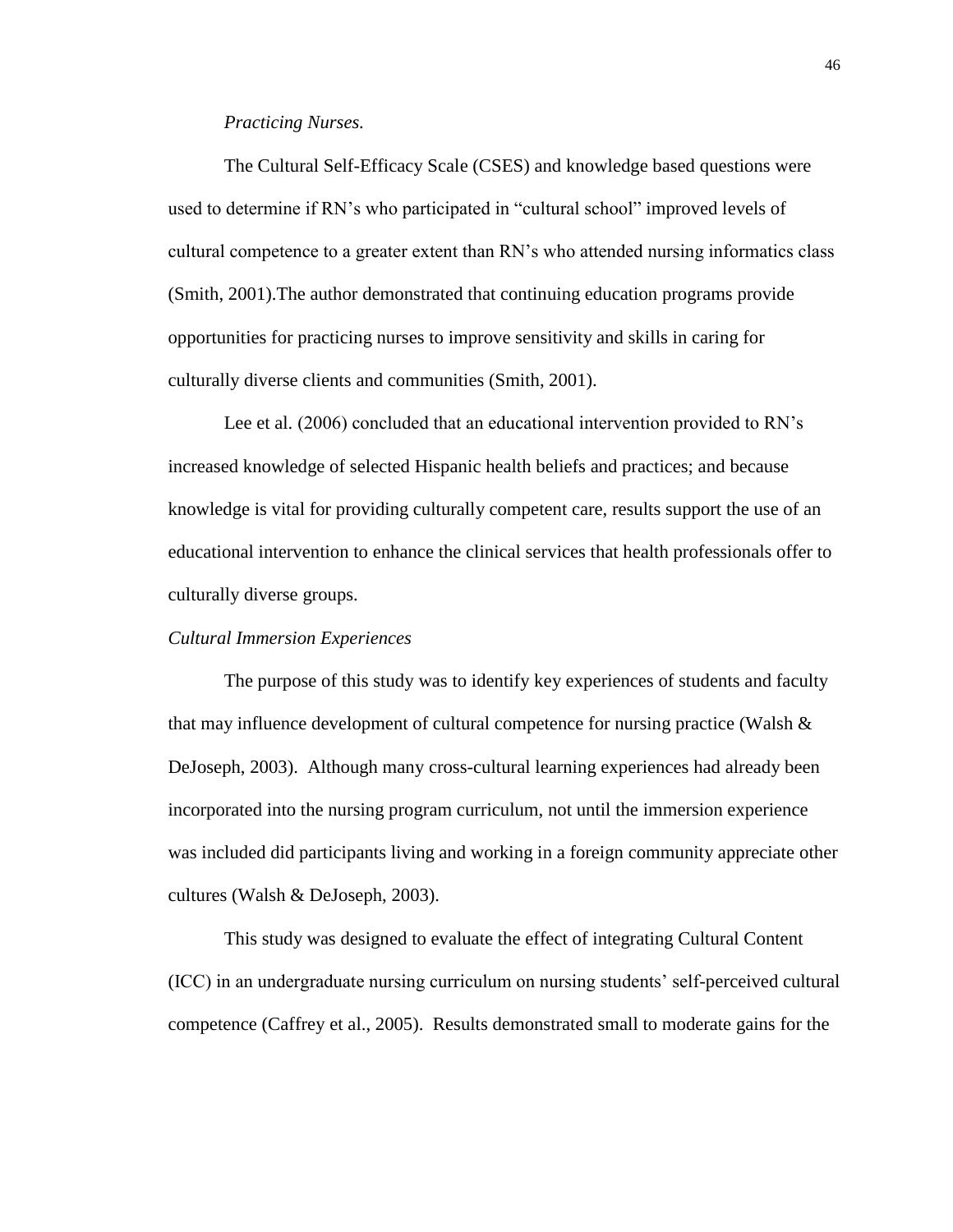student in the ICC group, and very large gains for the students in the ICC Plus (clinical immersion) group, related to perceived cultural competence (Caffrey et al., 2005). *Instrument Development and Analysis* 

Bernal and Froman (1987) designed and tested the Cultural Self-Efficacy Scale (CSES) to measure the perceived sense of self-efficacy of community health nurses caring for culturally diverse clients on the premise that nurses lack the confidence and skills needed to care for patients from culturally diverse backgrounds (Coffman et al., 2004). Although it was suggested that further testing regarding the phenomenon of perceived cultural self-efficacy among students is needed, ethnicity, previous coursework, and educational experiences can increase nurses' self-efficacy in delivering culturally competent care (Coffman et al., 2004)

The Eldercare Cultural Self-Efficacy Score (ESCES), which is an instrument used to measure students' perceived levels of self-efficacy in caring for elders of four ethnic groups, (White, African American, Hispanic, and Asian American), was found to be a reliable and valid instrument (Shellman, 2006). While the researcher achieved the goal of being reliable and valid, the representativeness of the sample was compromised due to the fact that the survey was voluntary and only five to seven schools returned surveys (Shellman, 2006).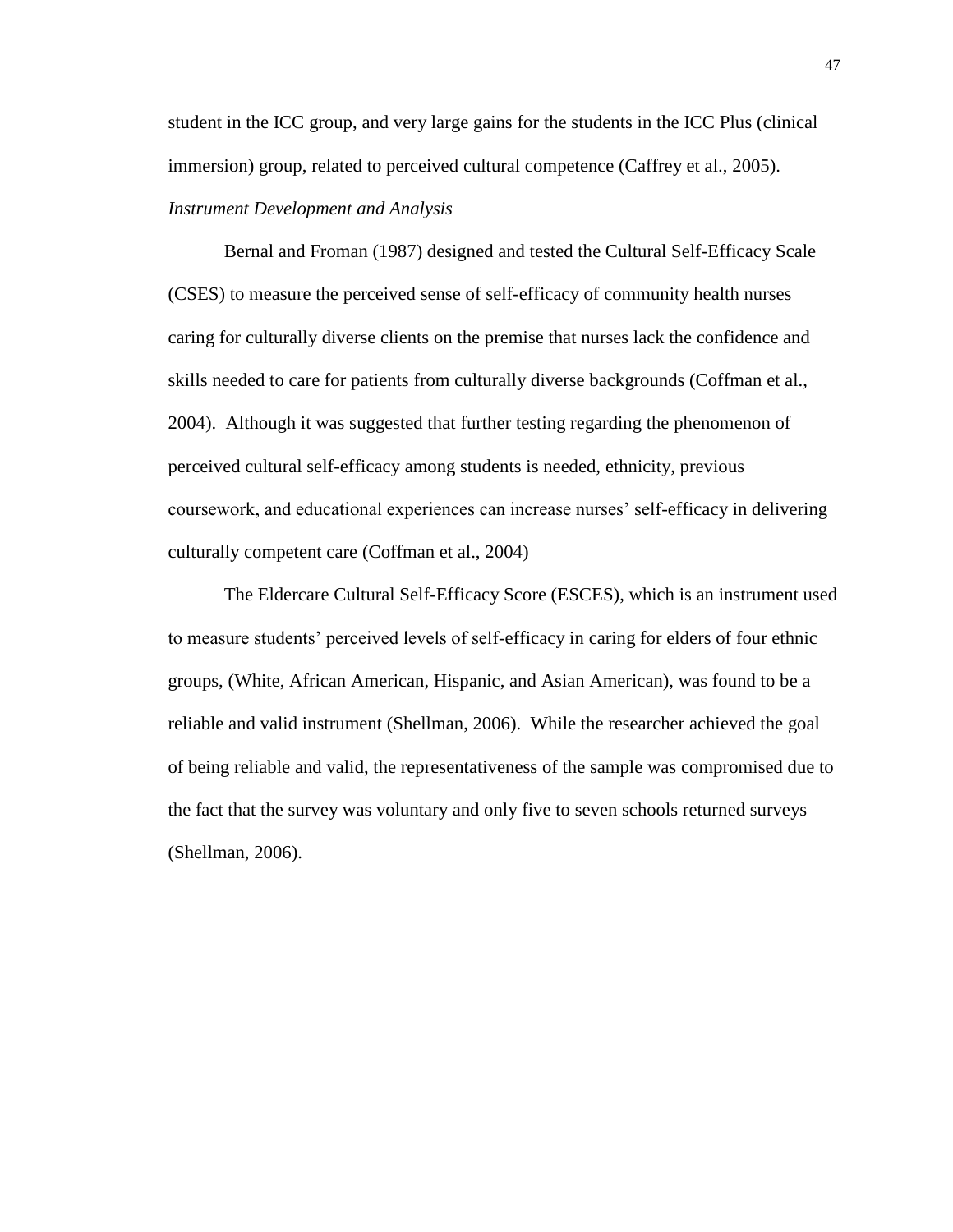## Chapter III

## *Methodology*

## *Introduction*

The U. S. is becoming increasingly diverse and multicultural, and emphasis should be placed on the delivery of culturally competent and appropriate care to each individual, family and community. Culturally sensitive care requires knowledge and confidence. The purpose of this descriptive, correlational study is to assess the level of self-efficacy of Registered Nurses, and to identify relationships among selected demographic characteristics of nurses and Cultural Self-Efficacy. This is a replication of Hagman's (2006) study. This chapter presents the population, sample, methodology, and procedures that will be utilized for this study.

## *Research Question*

What are the relationships among selected demographic characteristics of registered nurses and level of cultural self-efficacy?

## *Population, Sample, and Setting*

The population for this study is nurses working in the Community Hospital Network in Indiana. All registered nurses that meet study criteria employed in this network will be invited to participate. Criteria for inclusion are: employment within the network for at least 2 years and current full-time work status in direct patient care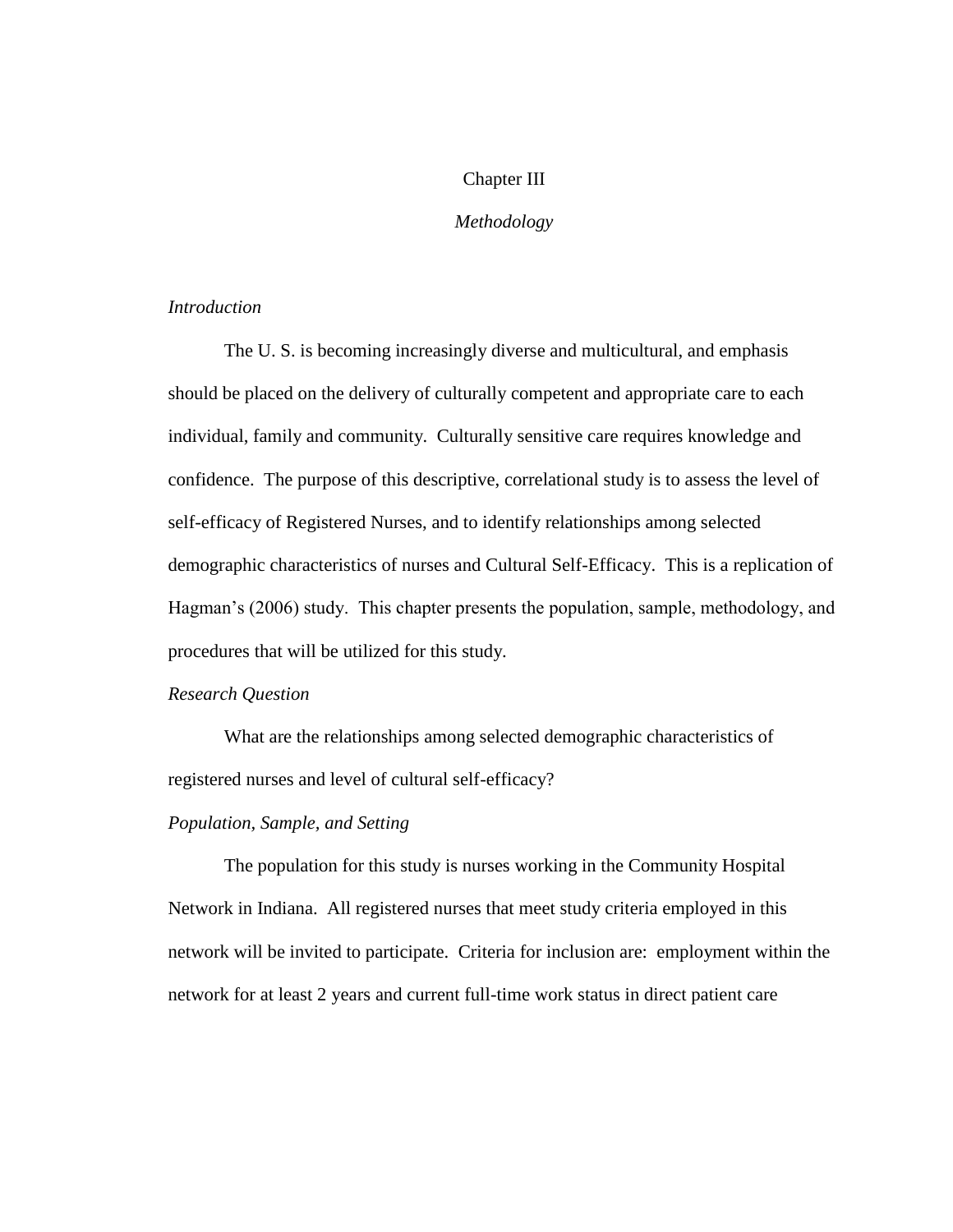(N=640). The anticipated sample will be 200 registered nurses from direct patient care units who are willing to participate in this study.

## *Protection of Human Rights*

The study will be submitted to the Ball State Institutional Review Board and the Community Hospital Network, which consists of four participating hospitals, for approval. In order to protect the human rights of the participating nurses, this study will be voluntary. All names will be anonymous and negative consequences will not occur due to participation or non-participation. The study will be presented via the Community Hospital Network intranet. An introduction will accompany each survey, explaining the purpose of the study. Consent of participation is indicated with the completion of the questionnaire. No risks have been identified with this study. The benefit of this study is to provide information about the characteristics of nurses and level of self-efficacy in delivering culturally sensitive care.

#### *Procedures*

After approval from the Ball State Institutional Review Board and the participating hospitals, a letter of introduction to the research project will be sent to each participating hospitals' Vice President of Nursing explaining the purpose of the study, criteria for inclusion, and anticipated sample and instrument. A meeting with the Vice President of Nursing, and the Director of the Magnet Committee will be arranged to further explain in details of the study, how the study will be conducted, and to obtain approval. The e-mail distribution list of all Community Hospital Network managers and registered nurses will be provided once the approval of the Vice President of Nursing is obtained. After approval, letters will be sent via e-mail to the inpatient nurse managers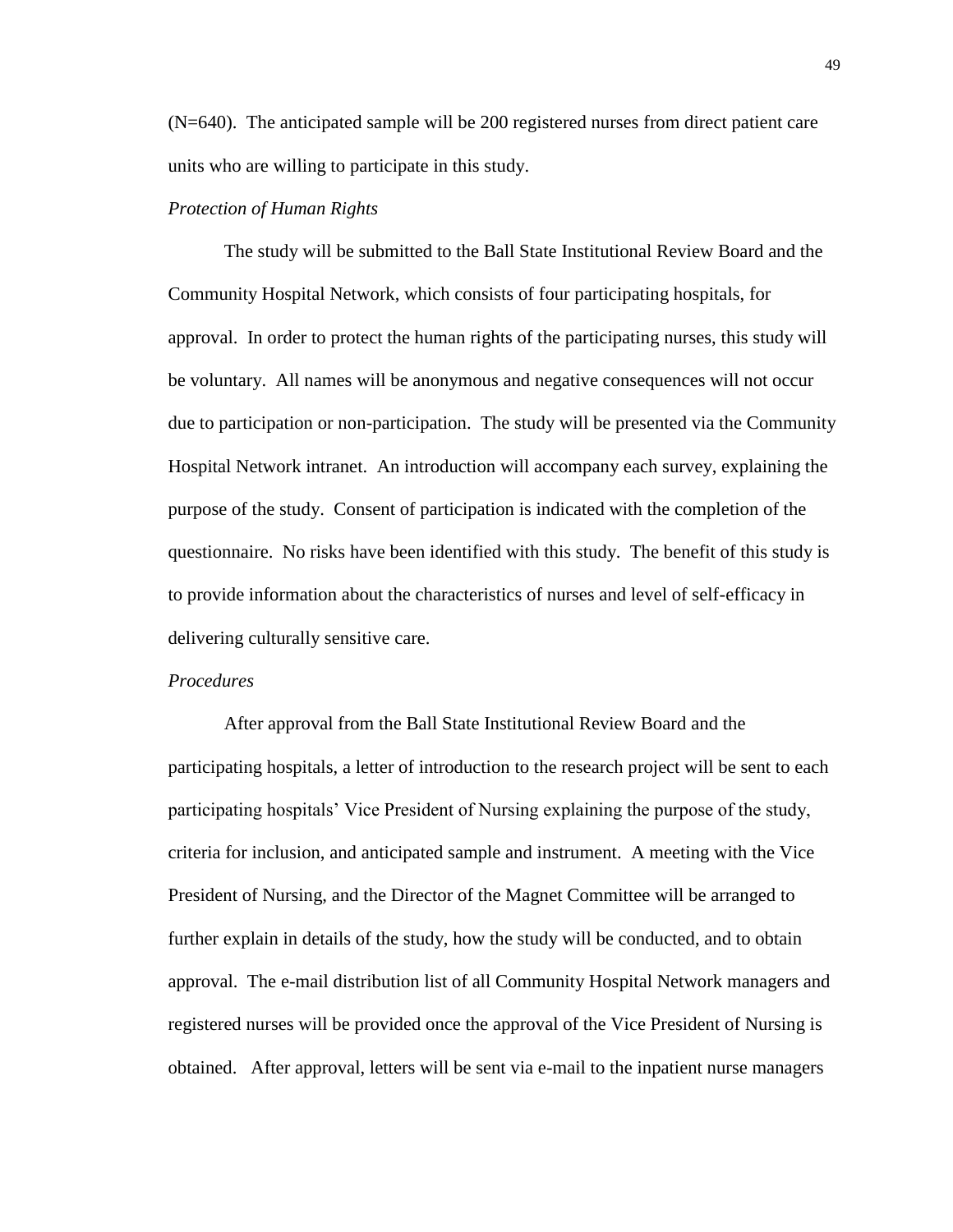from participating hospitals to introduce the research project and seek support. A letter explaining the purpose of the study, instructions (which will include the requirement of at least 2 years employment), time commitment required, study instruments, questionnaire, and e-mail address of where to return the surveys will be distributed to all nurses by the researcher via the employee intranet e-mail address. Nurses will be instructed to delete the survey if not working in direct patient care area and/or hired after August 2006. Responses will be collated into a common file. Only the researcher and statistician will have access to the files.

#### *Research Design*

This study will use a descriptive, correlational design. This type of design describes the variables and examines the relationships that exist in a study situation (Burns & Grove, 2005). This type of design will allow the researcher to identify the demographic variables and examine the relationships among variables and the nurse's perception of culturally competent care.

#### *Instrumentation, Reliability, and Validity*

#### *Instrumentation.*

The Cultural Self-Efficacy Scale (CSES) (Bernal & Froman, 1987) was tested in a pilot study, and modified to measure the level of confidence in caring for the five most prevalent ethnic groups in New Mexico (White, non-Hispanic replaced Middle East/Arab) (Hagman, 2006). The questionnaire is a multi-item (25) with a Likert-type scale. The CSES measures the individual nurse's confidence in knowledge and skill to deliver culturally appropriate care (Hagman, 2006). The Likert scale ranges from 1 to 5, with 1associated with a low level of confidence, and 5 associated with a high level of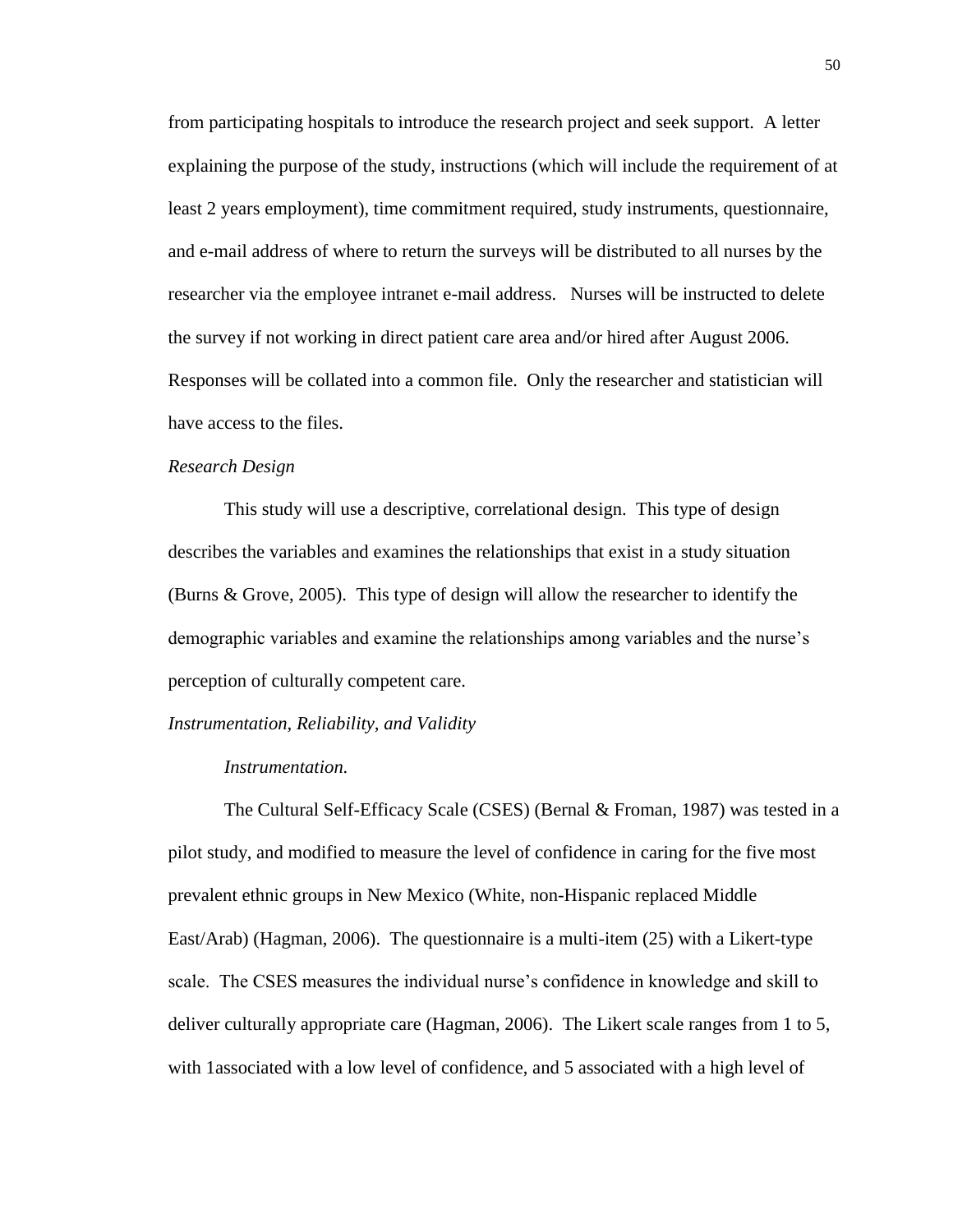confidence (Hagman, 2006). The 25 self-efficacy ratings are grouped into three subscales: (a) knowledge of cultural concepts (three concepts rated), (b) comfort in performing cultural nursing skills (six skills rated), and (c) knowledge of cultural patterns for specific ethnic groups (16 patterns rated) (Hagman, 2006).

The demographic variables were age, gender, educational level, number of years of nursing experience, previous experience with other ethnic groups, whether or not participants had studied Leininger's (1991) theory of culture care diversity and universality, and participant ethnicity (Hagman, 2006). The total CSES mean scores were correlated with the demographic variables to determine the level of influence of specific background and demographic variables on perceived levels cultural self-efficacy.

#### *Reliability.*

The reliability was determined by calculating Chronbach's alpha on all three scales of the CSES, which resulted in a score of .86. Though lower than the .90 reported by Bernal and Froman (1987), it is within an acceptable range (Hagman, 2006). Reliability resulted in a Conbach's alpha of .87, which compares favorably to the .90 reported by Bernal and Froman (1987) (Hagman, 2006). Reliability scores for life patterns for each of the five ethnic groups ranged from .97 to .99 (Hagman, 2006).

#### *Validity.*

Content validity was established by an expert panel of senior researchers including the original authors (Hagman, 2006).

## *Summary*

Nurses need to be prepared to provide culturally sensitive and appropriate care to all clients from a variety of backgrounds, with a variety of life views and perceptions.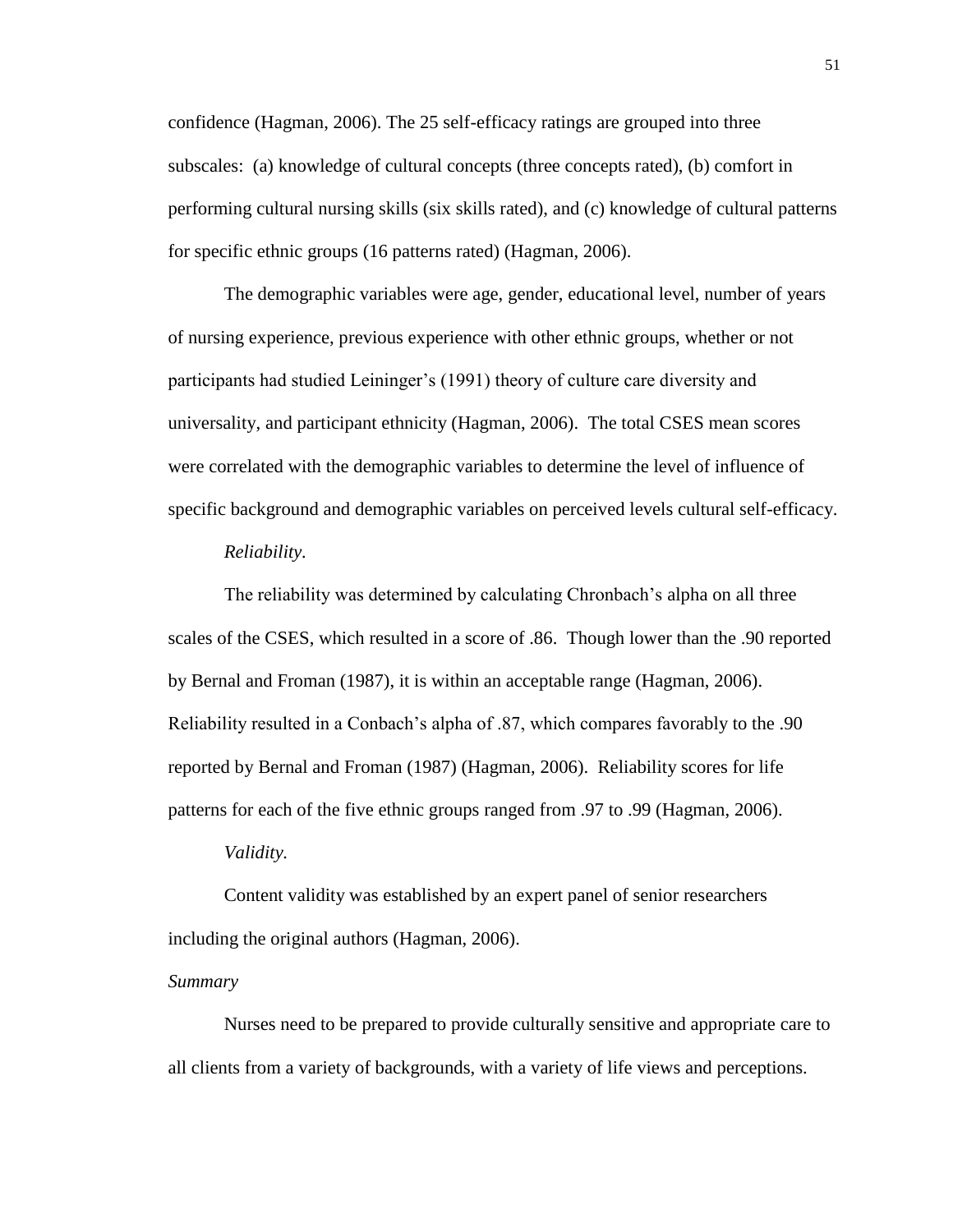The purpose of this descriptive, correlational study is to assess the level of self-efficacy of licensed Registered Nurses in the Community Health Network in Indiana, caring for White, non-Hispanic, Hispanic and African American patients, and to gain background information about variables that may influence that level of perceived self-efficacy.

An anticipated sample of 200 registered nurses will fill out an online multi-item Likert-type CSES that will correlate with demographic variables of age, gender, educational level, number of years of nursing experience, previous experience with other ethnic groups, and participants ethnicity, to determine if the demographic variables may influence the perceived self-efficacy rating, and to gain information that will influence levels of self-efficacy, in order to better understand cultural practices and deliver culturally competent nursing care.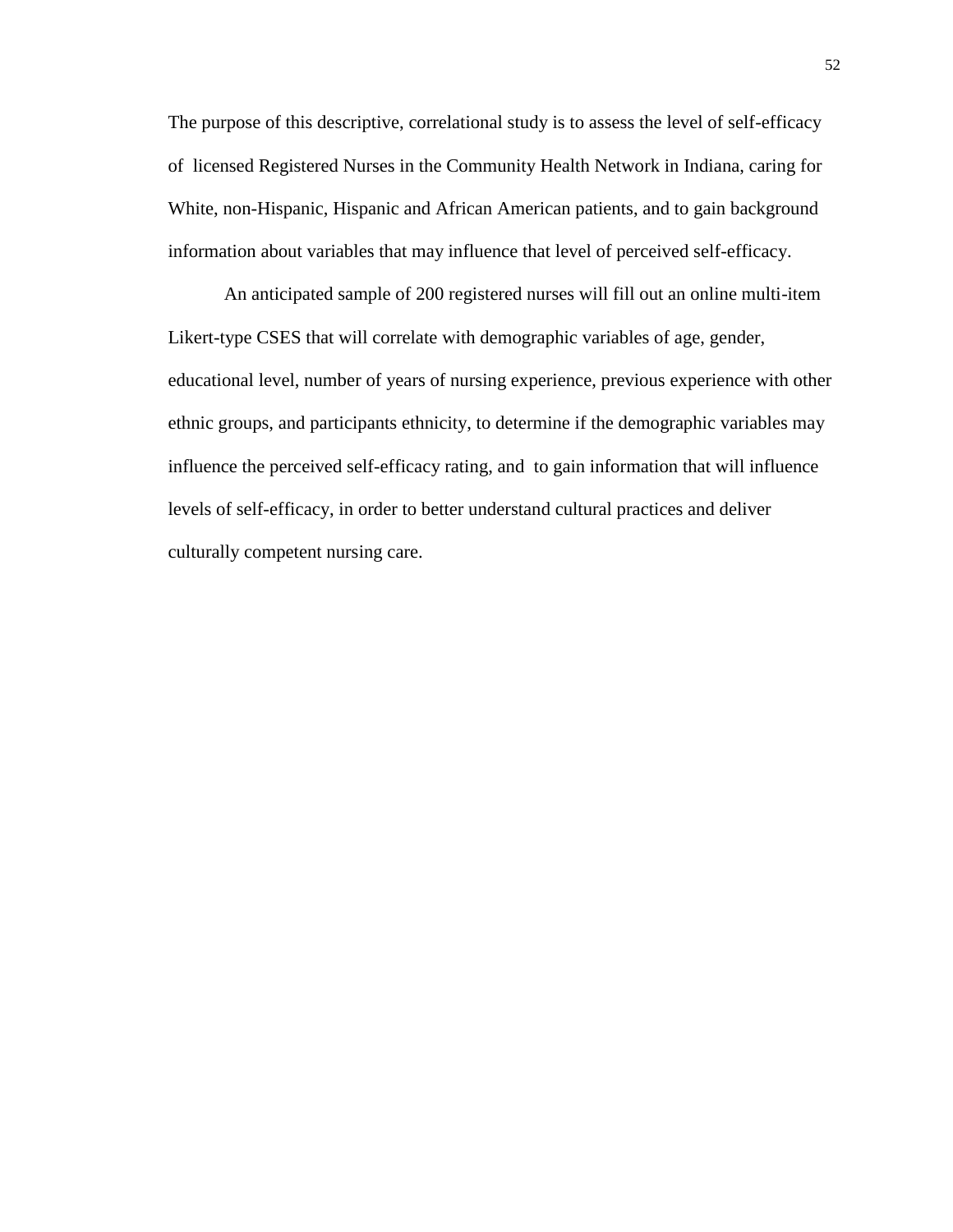Judith Nave

| <b>RES 697 RESEARCH</b> |                      |                                |                           |                                |          |                                                         |                               |  |
|-------------------------|----------------------|--------------------------------|---------------------------|--------------------------------|----------|---------------------------------------------------------|-------------------------------|--|
| Source                  | Problem              | Purpose Research               | Framework or              | Sample                         | Design   | Instrument                                              | Results                       |  |
|                         |                      | Questions                      | Concepts                  |                                |          |                                                         |                               |  |
|                         | Cultural             | To evaluate the                | Well's (2000)             | Seven nursing                  | Quasi-   | Caffrey's Cultural                                      | Small to moderate gains       |  |
| Caffrey,                | competence is a      | effect of                      | Model                     | students in                    | experi-  | Competence in Healthcare                                | for the 25 ICC students, $\&$ |  |
| Neander,                | critical element of  | integrating cultural           | incorporates 2            | <b>ICC Plus</b>                | mental   | Scale (CCCHS) based on                                  | very large gains for the 7    |  |
| Markle, &               | professional         | content (ICC) in               | phases                    | group $& 25$                   | design   | cultural competencies                                   | <b>ICC Plus students on</b>   |  |
| Stewart,                | nursing practice.    | <b>BSN</b> curricula on        | (cognitive $\&$           | nursing                        |          | expected on completion of                               | cultural competence.          |  |
| (2005)                  | Nurses lack skills   | students' cultural             | affective) in             | students in                    |          | BSN program. Cronbach's                                 | Independent samples t-        |  |
|                         | in cultural          | competence, and                | development of            | ICC group in                   |          | alpha was .93 on the pretest                            | test, pretest mean scores     |  |
|                         | competence.          | determine if                   | cultural                  | <b>BSN</b> program             |          | $(N=44)$ & .97 on the posttest                          | on the overall CCCHS of       |  |
|                         |                      | clinical immersion             | competence                | in southern                    |          | $(N=32)$ .                                              | 7 ICC Plus group              |  |
|                         |                      | in international               |                           | Oregon                         |          |                                                         | $(M=3.19, SD=.31)$ & 25       |  |
|                         |                      | nursing (ICCPlus)              |                           |                                |          |                                                         | ICC group (M=3.31,            |  |
|                         |                      | had an effect on               |                           |                                |          |                                                         | $SD=.58$ ) were not           |  |
|                         |                      | students'                      |                           |                                |          |                                                         | significantly different       |  |
|                         |                      | perception of<br>cultural      |                           |                                |          |                                                         | $(p=.28).$                    |  |
|                         |                      |                                |                           |                                |          |                                                         |                               |  |
| 2.                      | There are few        | competence.<br>To describe the | Benner's (1999)           | <b>12 FNP</b>                  | Descrip- |                                                         | The CQ found students         |  |
| Campbell-               | published accounts   | development,                   | Novice to                 | students in a                  | tive     | 1. A Cultural Quiz (CQ)<br>knowledge of cultural items. | improved scores on the        |  |
| Heider,                 | of curricula content | implementation                 |                           |                                |          | 2. The Xenophilia Scale                                 | cultural knowledge quiz,      |  |
| Rejman,                 | for cultural         | and program                    | Expert Model &<br>Bloom's | health shortage<br>area (HPSA) |          | (XS) students' tolerance or                             | & higher scores represent     |  |
| Austin-                 | competence, & few    | evaluation of a new            | Taxonomy of               | or vulnerable                  |          | openness to persons from                                | greater liking &              |  |
| Ketch,                  | documented           | FNP curriculum                 | Educational               | population                     |          | other cultures. DS                                      | appreciation for              |  |
| Sackett,                | outcomes of          | designed to prepare            | Objectives.               | setting for the                |          | demonstrated acceptable                                 | differences. Cultural         |  |
| Feeley &                | cultural             | graduates for                  |                           | last 300 hours                 |          | internal consistency with                               | tolerance did not             |  |
| Wilk (2006)             | competence in        | cultural                       |                           | of practice.                   |          | 3. Cross-Cultural World-                                | demonstrate statistical       |  |
|                         | graduate nurses.     | competence.                    |                           |                                |          | Mindedness (CCWM)                                       | significance.                 |  |
|                         |                      |                                |                           |                                |          | measured value orientation.                             |                               |  |
|                         |                      |                                |                           |                                |          | <b>CCWM</b> demonstrated                                |                               |  |
|                         |                      |                                |                           |                                |          | acceptable internal                                     |                               |  |
|                         |                      |                                |                           |                                |          | consistency (Cronbach's                                 |                               |  |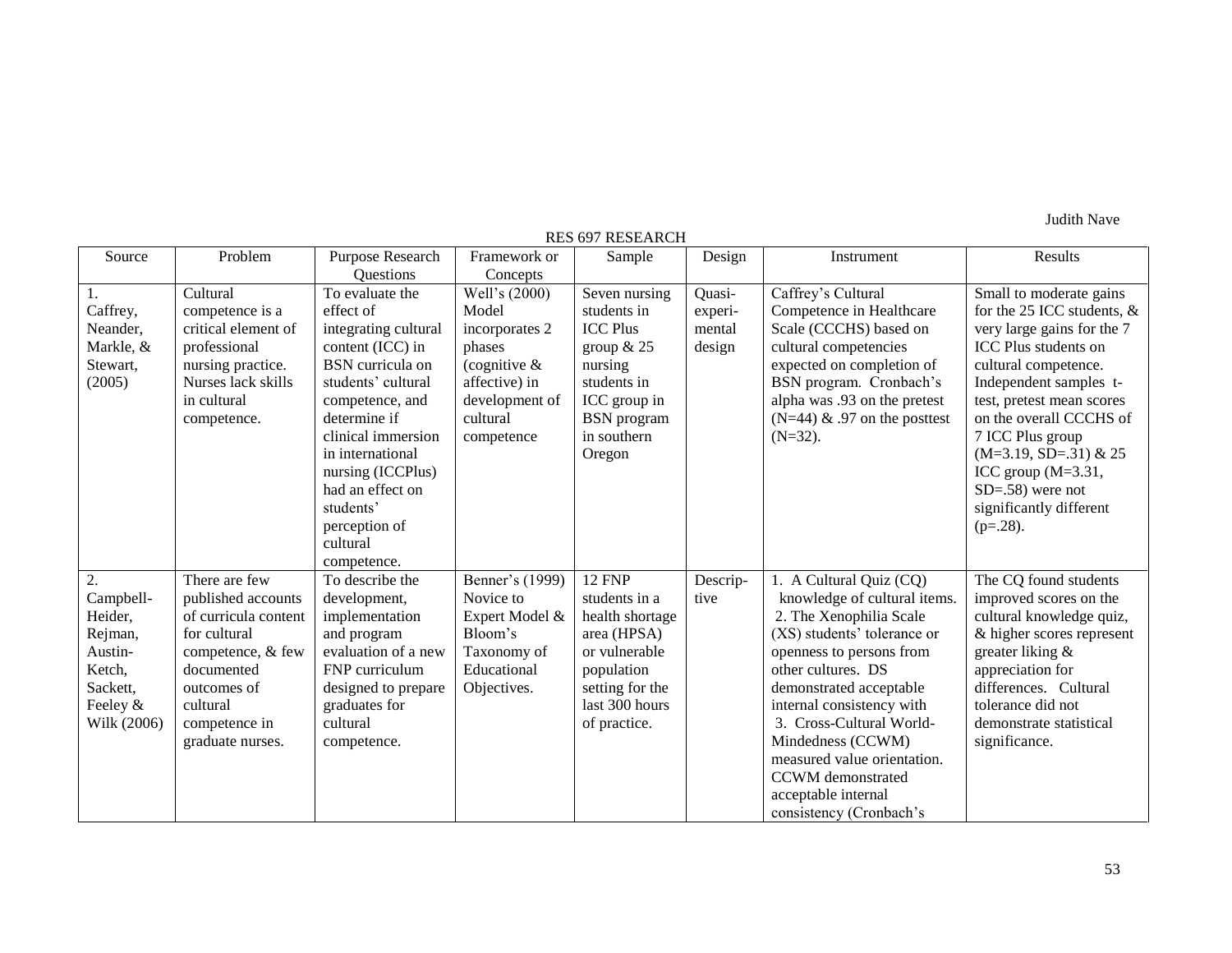|                                                   |                                                                                                                                                                                                                               |                                                                                                                                                       |                                                                                                                                                                  |                                                                                                                                            |                                                            | $=.71,95\%$ CI $=.55,83$ ).                                                                                                                                                                                                                                                                                                                                                                                                                         |                                                                                                                                                                                                                                                                                                                                                                                                                                                                    |
|---------------------------------------------------|-------------------------------------------------------------------------------------------------------------------------------------------------------------------------------------------------------------------------------|-------------------------------------------------------------------------------------------------------------------------------------------------------|------------------------------------------------------------------------------------------------------------------------------------------------------------------|--------------------------------------------------------------------------------------------------------------------------------------------|------------------------------------------------------------|-----------------------------------------------------------------------------------------------------------------------------------------------------------------------------------------------------------------------------------------------------------------------------------------------------------------------------------------------------------------------------------------------------------------------------------------------------|--------------------------------------------------------------------------------------------------------------------------------------------------------------------------------------------------------------------------------------------------------------------------------------------------------------------------------------------------------------------------------------------------------------------------------------------------------------------|
| 3.<br>Coffman,<br>Shellman &<br>Bernal,<br>(2004) | Nurses remain a<br>homogenous group<br>with approximately<br>98% of all RN's<br>are Caucasian.<br>There is a need for<br>increased cultural<br>competence. Need<br>For an evidence<br><b>Based cultural-</b><br>Self-efficacy | The purpose was to<br>review the<br>literature uses,<br>methods &<br>findings related to<br>the CSES.                                                 | Cultural self-<br>efficacy (Bernal<br>& Froman<br>1987) evolved<br>from<br>Leininger's<br>Theory of<br>Cultural Care &<br>Bandura's<br>Social Learning<br>Theory | 20 studies<br>written in<br>thesis or<br>dissertation<br>format were<br>evaluated.                                                         | Meta<br>analysis                                           | An instrument review tool<br>was developed consisting of<br>9 criteria: author expertise,<br>funding, sampling, sample<br>size, instrument measures,<br>predictor variables, research<br>design, data analysis, &<br>publication status.                                                                                                                                                                                                            | CSES analyses showed a<br>significant, positive<br>relationship $(r=.55, )$<br>p<.005) between<br>ethnicity, interactions<br>with diverse clients within<br>undergraduate<br>experiences, work<br>experiences, & levels of<br>general cultural self-<br>efficacy. 26 known uses<br>of the CSES showed that<br>ethnicity, previous<br>coursework & educational<br>experiences can increase<br>nurses' self-efficacy in<br>delivery of culturally<br>competent care. |
| 4. Hughes,<br>& Hood,<br>(2007)                   | Although nurses<br>have been taught<br>holistic care,<br>culturally relevant<br>nursing practice<br>has been low<br>priority in some<br>nursing programs.<br>Attitudes of nurses<br>Need to be<br>addressed as<br>students    | Purpose was to<br>measure &<br>compare attitudinal<br>& behavioral<br>changes of BSN<br>students prior level<br>2 curriculum &<br>post course finals. | Betty Neuman's<br><b>System Model</b><br>(1989)                                                                                                                  | Saint Luke's<br>Nursing<br>College<br>evolving from<br>a diploma<br>school to BSN<br>program.<br>5 classes for a<br>total of 218<br>nurses | Pre-<br>experi<br>mental<br>pretest/p<br>osttest<br>design | <b>Cross-Cultural Evaluation</b><br>Tool (Freeman, 1993), &<br>Giger-Davidhizar<br><b>Transcultural Assessment</b><br>Model (2004), used to<br>measure student ability to<br>make culturally sensitive<br>choices. Tools were used<br>with students as pretest-<br>posttest instrument.<br>Significant Cronbach's alpha<br>for CIS ranged from .73 to<br>.84 across classes.<br>Significant Cronbach's alpha<br>increased in student CIS<br>scores. | Scores measured after<br>student engagement in<br>learning activities<br>promoted cultural<br>sensitivity. Paired $T$ tests<br>revealed that student<br>scores increased<br>significantly $(p<.01)$ after<br>engaging in strategies to<br>promote cultural<br>sensitivity.                                                                                                                                                                                         |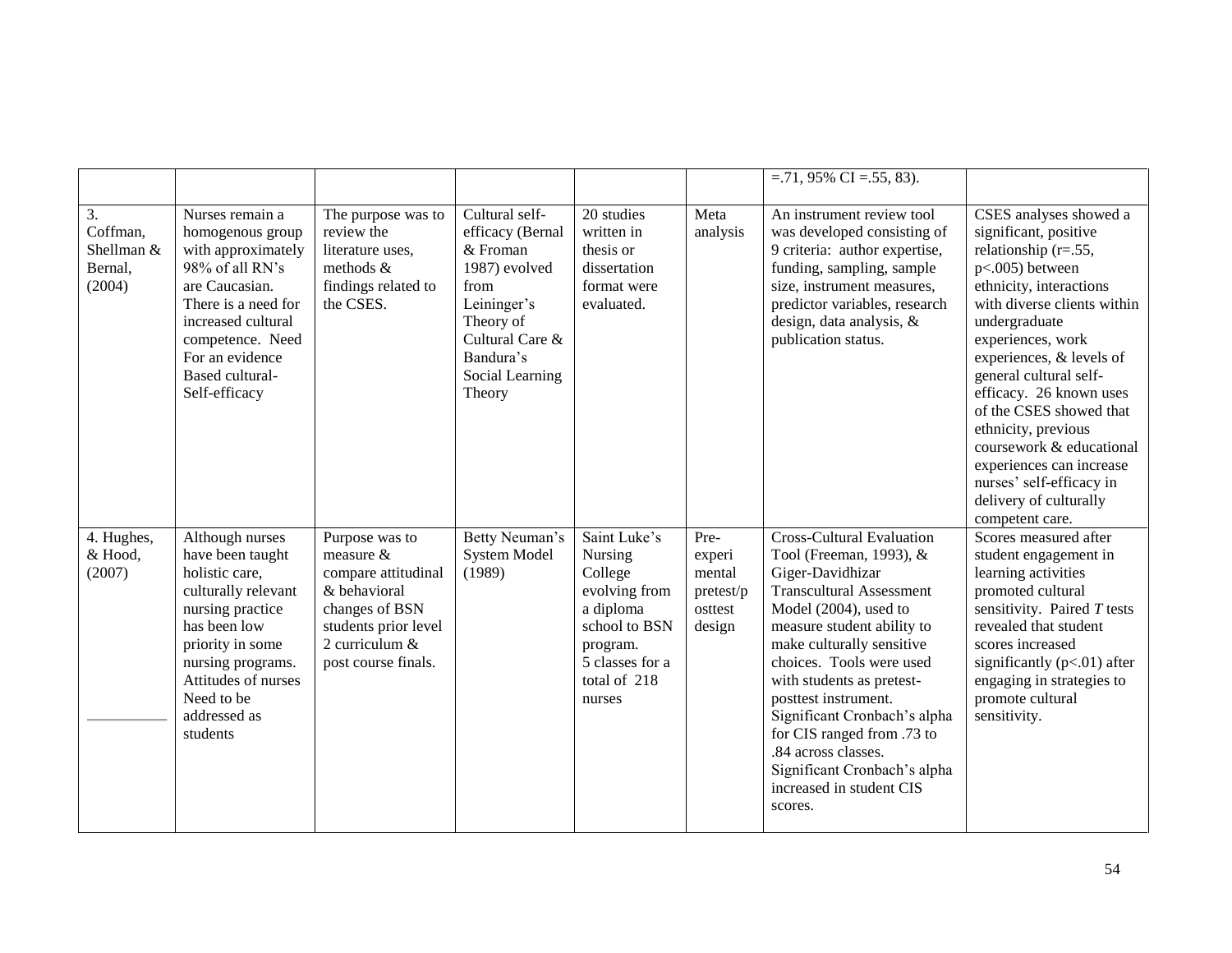| 5. Hunt, $&$<br>Swiggum,<br>(2007) | Nurse educators<br>are aware of the<br>increased need for<br>culturally<br>competent nursing<br>care, but are<br>struggling with the<br>best way to teach<br>it.                                                                            | To compare<br>traditional learning<br>with service<br>learning $&$<br>determine the<br>impact that service<br>learning has on<br>skills in cultural<br>competence.                                                                                                                                                                                                                                                   | Leininger's<br>Transcultural<br>Nursing Theory<br>of Cultural Care<br>Diversity &<br>Universality                                                                            | 14 Caucasian<br>undergrad-<br>uate nursing<br>students<br>enrolled in a<br>service<br>learning<br>clinical<br>rotation                        | Descrip-<br>tive<br>phenome<br>nology                                                | Completed interviews were<br>transcribed to written text &<br>analyzed following a<br>tripartite structure approach.<br>Six themes provided<br>information on how students<br>experienced & processed<br>transcultural encounters.<br>Deeper thinking was evoked<br>through discussions, &<br>reflection clarified feelings &<br>lead to transformation.<br>Students identified reflection<br>as a vital part of service<br>learning. | Students valued<br>reflection, & therapeutic<br>relationships, assisted in<br>managing emotional<br>responses & facilitated<br>articulation & deeper<br>thinking. As cultural<br>skills developed, students<br>recognized the need for<br>interventions that were<br>culturally appropriate.                                                                                                                                                                                                                                                                           |
|------------------------------------|---------------------------------------------------------------------------------------------------------------------------------------------------------------------------------------------------------------------------------------------|----------------------------------------------------------------------------------------------------------------------------------------------------------------------------------------------------------------------------------------------------------------------------------------------------------------------------------------------------------------------------------------------------------------------|------------------------------------------------------------------------------------------------------------------------------------------------------------------------------|-----------------------------------------------------------------------------------------------------------------------------------------------|--------------------------------------------------------------------------------------|---------------------------------------------------------------------------------------------------------------------------------------------------------------------------------------------------------------------------------------------------------------------------------------------------------------------------------------------------------------------------------------------------------------------------------------|------------------------------------------------------------------------------------------------------------------------------------------------------------------------------------------------------------------------------------------------------------------------------------------------------------------------------------------------------------------------------------------------------------------------------------------------------------------------------------------------------------------------------------------------------------------------|
| 6. Jimenez,<br>et al., (2006)      | Spain has<br>experienced an<br>increase in cultural<br>diversity due to<br>economic and<br>social changes.<br>Spanish nurses are<br>challenged to<br>provide cultural<br>sensitivity to meet<br>the needs of the<br>changing<br>population. | 1. What is level of<br>cultural self-<br>efficacy<br>2. What is the<br>relationship<br>between key<br>background<br>variables (speaking<br>another language,<br>lived or worked in<br>another country,<br>worked with other<br>cultural groups)<br>and level of self-<br>efficacy.<br>3. What it the<br>reliability and<br>validity of the<br>CSES-Spanish<br>version and how<br>does it compare<br>with the English | Cultural Self-<br>Efficacy<br>(Bernal $&$<br>Froman, 1987)<br>evolved from<br>Leininger's<br>Theory of<br><b>Cultural Care</b><br>and Bandura's<br>Social Learning<br>Theory | Opportun-<br>istic sample of<br>53 nursing<br>students and<br>80 practicing<br>nurses living<br>in a southern<br>city in Spain<br>(Cartagena) | Descrip-<br>tive<br>Correla<br>-tional<br>(Cross<br>section-<br>al survey<br>design) | 1. Spanish translation of the<br>Cultural Self-Efficacy Scale<br>(CSES - Bernal & Froman<br>1987) identified as the<br>CSES-S.<br>Note: Back-translation<br>technique used. Culture<br>specific skills were measured<br>for four cultural groups<br>represented in Spain; Magreb<br>and/or Moroccan, South<br>Americans, Gypsies and<br>eastern Europeans.                                                                            | 1. Spanish nurses<br>(students and practicing)<br>reported a neutral sense of<br>self-efficacy<br>2. Small, but significant<br>relationship between<br>speaking another<br>language and cultural<br>self-efficacy for<br>practicing nurses.<br>Stronger and significant<br>relationship with having<br>lived in another country<br>for practicing nurses (no<br>relationship found with<br>students). All reported<br>experience with other<br>cultures. Exposure did not<br>correlate with level of<br>self-efficacy.<br>3. Tool reliable and valid<br>based on alpha |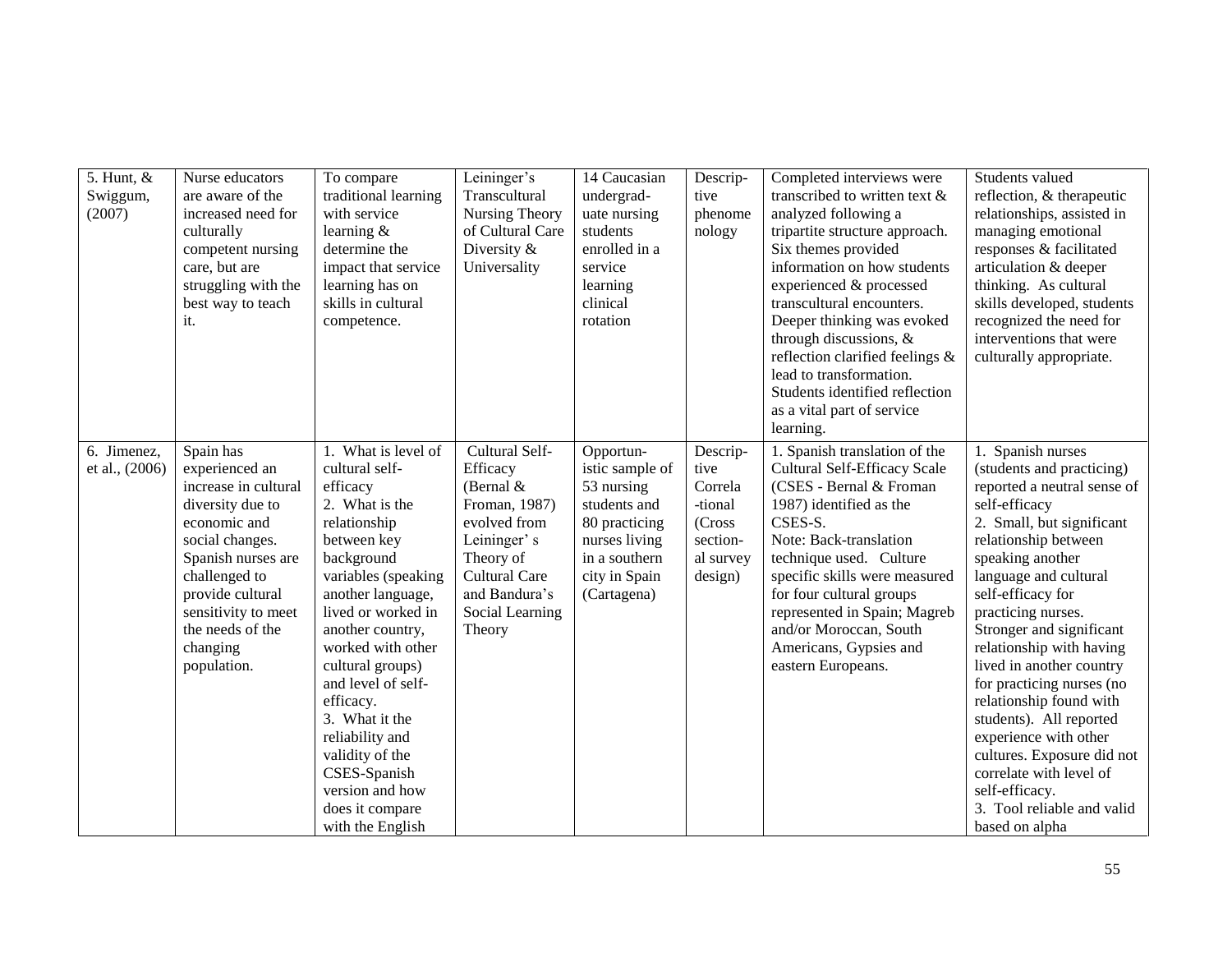|                                                       |                                                                                                                                                                                                           | version?                                                                                                                                                                                         |                                                                                   |                                                                                                                                                                                       |                                     |                                                                                                                                                                                                               | coefficients and<br>comparison positive<br>relationship between<br>cultural exposure and<br>levels of self-efficacy is<br>evidence of construct<br>validity.                                                                                                                                                             |
|-------------------------------------------------------|-----------------------------------------------------------------------------------------------------------------------------------------------------------------------------------------------------------|--------------------------------------------------------------------------------------------------------------------------------------------------------------------------------------------------|-----------------------------------------------------------------------------------|---------------------------------------------------------------------------------------------------------------------------------------------------------------------------------------|-------------------------------------|---------------------------------------------------------------------------------------------------------------------------------------------------------------------------------------------------------------|--------------------------------------------------------------------------------------------------------------------------------------------------------------------------------------------------------------------------------------------------------------------------------------------------------------------------|
| $\overline{7}$ .<br>Lee,<br>Anderson&<br>Hill, (2006) | The common<br>values & beliefs<br>Hispanics share as<br>an identifiable<br>population need to<br>be identified by<br>nurses.                                                                              | To determine the<br>effect that<br>education program<br>about selected<br>Hispanic health<br>beliefs & practices<br>have on nurses who<br>provide care to a<br>culturally diverse<br>population. | Leininger's<br>Theory of<br><b>Cultural Care</b><br>Sunrise Model<br>(1985, 1988) | Seven white<br>RN's in small,<br>rural<br>Midwestern<br>health<br>department<br>offered<br>personal health<br>&<br>environmental<br>services to<br>needs of<br>women $&$<br>children. | Compara<br>tive<br>Descrip-<br>tive | 10-item, author-developed<br>tool. Lee Cultural Sensitivity<br>Tool, Hispanic version                                                                                                                         | Significant difference<br>between pretest & posttest<br>scores (Mean= $5.4$ to 9.7).<br><b>Education</b> intervention<br>provided increased<br>knowledge of selected<br>Hispanic health beliefs<br>and practices, & results<br>support the use of an<br>educational intervention<br>to enhance the clinical<br>services. |
| 8.<br>Reeves, &<br>Fogg,<br>(2006)                    | New Hampshire,<br>Maine & Vermont,<br>have largest<br>Caucasian<br>populations.<br>Trends have<br>gradually changed.<br>Nursing students<br>need programs that<br>provide culturally<br>diverse learning. | <b>Identify factors</b><br>$&$ /or patterns that<br>aided or hindered<br>the development of<br>cultural<br>competence in<br>nursing students.                                                    | Campinha-<br>Bacote's Model<br>of Cultural<br>Competence<br>(1996, 1999).         | 13 new<br>graduate<br>nurses (BSN)<br>with<br>experience in<br>hospital with<br>multi-cultural<br>patient<br>population.                                                              | Quali-<br>tative                    | Leininger's (1995) Ethno<br>nursing qualitative research<br>method. The Campinha-<br>Bacote's (1997) Inventory of<br>Assessing the Professional<br><b>Cultural Competence</b><br>(IAPCC) scale was also used. | All 13 respondents<br>IAPCC fell into the<br>culturally aware category.<br>Range of scores was 40 to<br>59, mean = $31.$ Seven<br>lacked cultural knowledge<br>to promote culturally<br>competent care, & 11 of<br>13 were uncomfortable<br>providing care. Findings<br>support the transcultural<br>literature.         |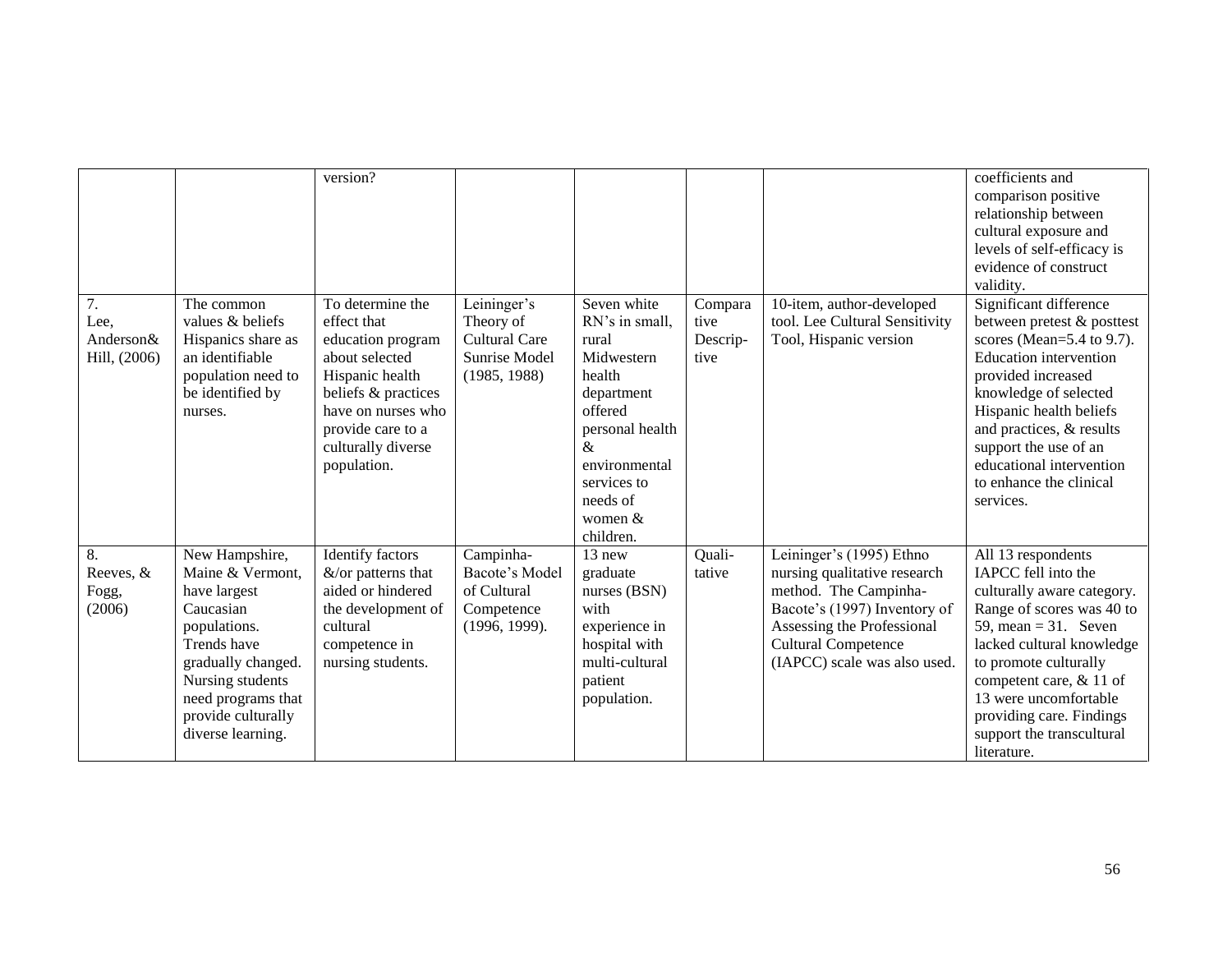| $\overline{9}$ . | Educators are        | To describe the           | Cultural Self-  | 248 BSN         | Descrip-  | Eldercare Cultural Self-      | Content validity was .94.    |
|------------------|----------------------|---------------------------|-----------------|-----------------|-----------|-------------------------------|------------------------------|
| Shellman,        | challenged to        | development &             | Efficacy        | students from   | tive      | Efficacy Scale (ECSES)        | Inter-rater agreement        |
| (2006)           | create experiences   | Psychometric              | (Bernal $&$     | 5 (out of 7)    |           |                               | (expert panel) was .94.      |
|                  | to prepare students  | evaluation of the         | Froman, 1987)   | schools of      |           |                               | Initial alpha was .97.       |
|                  | to provide care.     | <b>Eldercare Cultural</b> | evolved from    | nursing in      |           |                               | Factor analysis defined 4    |
|                  | Measurement of       | Self-Efficacy Scale       | Leininger's     | northeastern    |           |                               | subscales that reliability   |
|                  | self-efficacy is one | $(ECSES)$ &               | Theory of       | state           |           |                               | (alphas of .92, .88, .83,    |
|                  | way to measure       | measure the level         | Cultural Care & |                 |           |                               | and .85). Highest mean       |
|                  | knowledge, skills,   | of eldercare              | Bandura's       |                 |           |                               | self-efficacy scores were    |
|                  | attitudes & other    | cultural self-            | Social Learning |                 |           |                               | caring for White elders,     |
|                  | factors that affect  | efficacy of BSN           | Theory.         |                 |           |                               | followed by African          |
|                  | care.                | students across           |                 |                 |           |                               | American, Latin/Hispanic     |
|                  |                      | ethnic groups             |                 |                 |           |                               | & finally Asian elders.      |
|                  |                      | 1. What is                |                 |                 |           |                               | Average mean ratings for     |
|                  |                      | reliability &             |                 |                 |           |                               | specific items clustered     |
|                  |                      | factoral validity of      |                 |                 |           |                               | above the neutral point of   |
|                  |                      | the ECSES? 2.             |                 |                 |           |                               | 3. Students were slightly    |
|                  |                      | What is degree of         |                 |                 |           |                               | above neutral in self-       |
|                  |                      | eldercare cultural        |                 |                 |           |                               | efficacy. Lower scores       |
|                  |                      | self-efficacy             |                 |                 |           |                               | found for the subscale       |
|                  |                      | among BSN                 |                 |                 |           |                               | "Dealing with the Grief $\&$ |
|                  |                      | students in a             |                 |                 |           |                               | Losses of Aging" &           |
|                  |                      | northeast state?          |                 |                 |           |                               | highest scores for           |
|                  |                      |                           |                 |                 |           |                               | subscale "Assessing          |
|                  |                      |                           |                 |                 |           |                               | Lifestyle & Social           |
|                  |                      |                           |                 |                 |           |                               | Patterns."                   |
| 10.              | Nurses need          | Determine if RN's         | The Giger/      | 94 RN's         | Two       | 1. Cultural Self-Efficacy     | Statistically significant    |
| Smith,           | additional skills,   | participating in          | Davidhizar      | from Jefferson  | group,    | Scale                         | difference between the       |
| (2001).          | sensitivity and      | cultural school           | Transcultural   | County,         | inter     | (CSES – Bernal & Froman,      | intervention and control     |
|                  | capability to        | classes achieved          | Assessment      | Alabama         | vention   | 1987)                         | group for both the total     |
|                  | perform culturally   | and maintained            | Model and       | randomly        | $study -$ | 2. Knowledge Based            | CSES scores and total        |
|                  | competent care.      | greater perceived         | Theory          | assigned to the | repeat-   | Questions (Rooda, 1990)       | knowledge based scores       |
|                  | There is a need for  | level of culture          | (GDTAMT)        | intervention    | ed mea    | Both instruments were         | as dependant variables.      |
|                  | effective            | self-efficacy and a       |                 | group, $n=48$   | sure      | measured pre intervention,    | Nurses that participated in  |
|                  | interventions to     | greater cultural          |                 | (culture)       | format    | post intervention and 3 weeks | the cultural school based    |
|                  | support              | knowledge than            |                 | school) or      | (Quasi-   | follow up                     | on the GDTAMT showed         |
|                  | development of       | RN's                      |                 | control group,  | experi-   |                               | improved perceived           |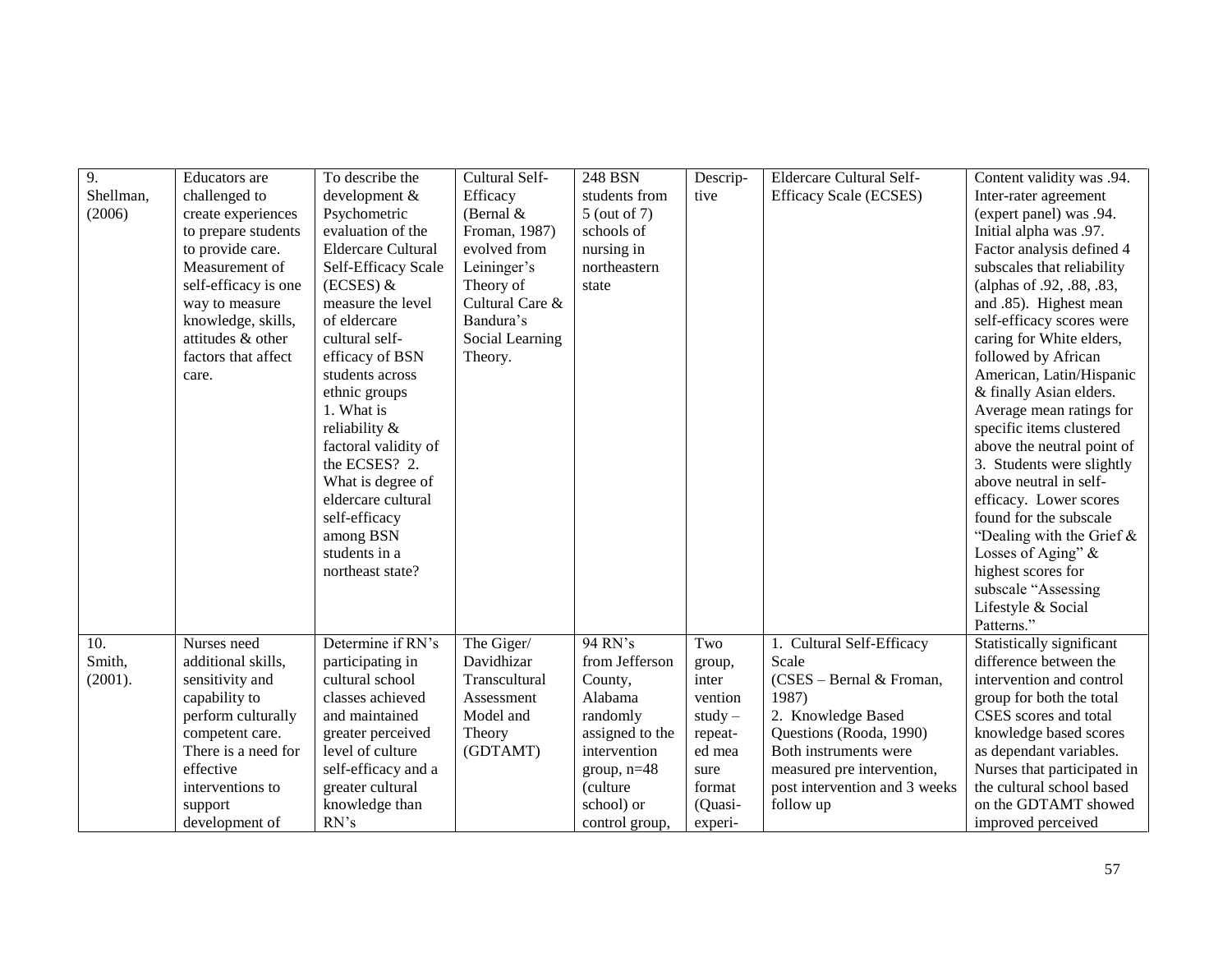|           | cultural              | participating in     |                   | $n=46$               | mental)  |                                 | cultural self efficacy and |
|-----------|-----------------------|----------------------|-------------------|----------------------|----------|---------------------------------|----------------------------|
|           | competence and        | informatics classes. |                   | <i>(informatics)</i> |          |                                 | cultural knowledge         |
|           | culturally            |                      |                   | class).              |          |                                 | compared to nurses that    |
|           | competent care.       |                      |                   | Participants         |          |                                 | participated in nursing    |
|           |                       |                      |                   | responded to         |          |                                 | informatics completion     |
|           |                       |                      |                   | direct mail          |          |                                 | and at 3 weeks follow up.  |
|           |                       |                      |                   | flyer sent to a      |          |                                 |                            |
|           |                       |                      |                   | 2000 persons         |          |                                 |                            |
|           |                       |                      |                   | random subset        |          |                                 |                            |
|           |                       |                      |                   | of 8,717 RNs         |          |                                 |                            |
|           |                       |                      |                   | licensed in the      |          |                                 |                            |
|           |                       |                      |                   | county.              |          |                                 |                            |
| 11.       | Health care           | To explore           | Cross-cultural    | 7 nursing            | Explora- | A demographic data sheet:       | Short-term international   |
| Walsh, &  | providers are         | experiences of       | nursing care      | students $& 2$       | tory     | ages, ethnicities, birthplaces, | immersion projects are     |
| DeJoseph, | challenged to         | nursing students &   | $(AAN)$ &         | faculty              | descrip- | spoken language, & previous     | effective in enhancing     |
| (2003)    | understand cultural   | faculty who          | defined as care   | mentors from         | tive     | international experiences.      | awareness of global        |
|           | factors that          | participated in      | provided to       | private              |          |                                 | community. International   |
|           | influence health $\&$ | short-term           | individuals,      | University in        |          |                                 | immersion project was      |
|           | illness, & must       | immersion learning   | families &/or     | Western U.S.         |          |                                 | associated with personal   |
|           | develop skills to     | to identify          | groups are        | Median age:          |          |                                 | growth & professional      |
|           | behave in a           | experiences that     | considered        | 28.4,                |          |                                 | identification as nurses.  |
|           | culturally            | contribute to        | minorities        | range 21 to 52.      |          |                                 |                            |
|           | appropriate           | development of       | because of race,  |                      |          |                                 |                            |
|           | manner.               | cultural             | culture, heritage |                      |          |                                 |                            |
|           |                       | competence.          | sexual            |                      |          |                                 |                            |
|           |                       |                      | orientation.      |                      |          |                                 |                            |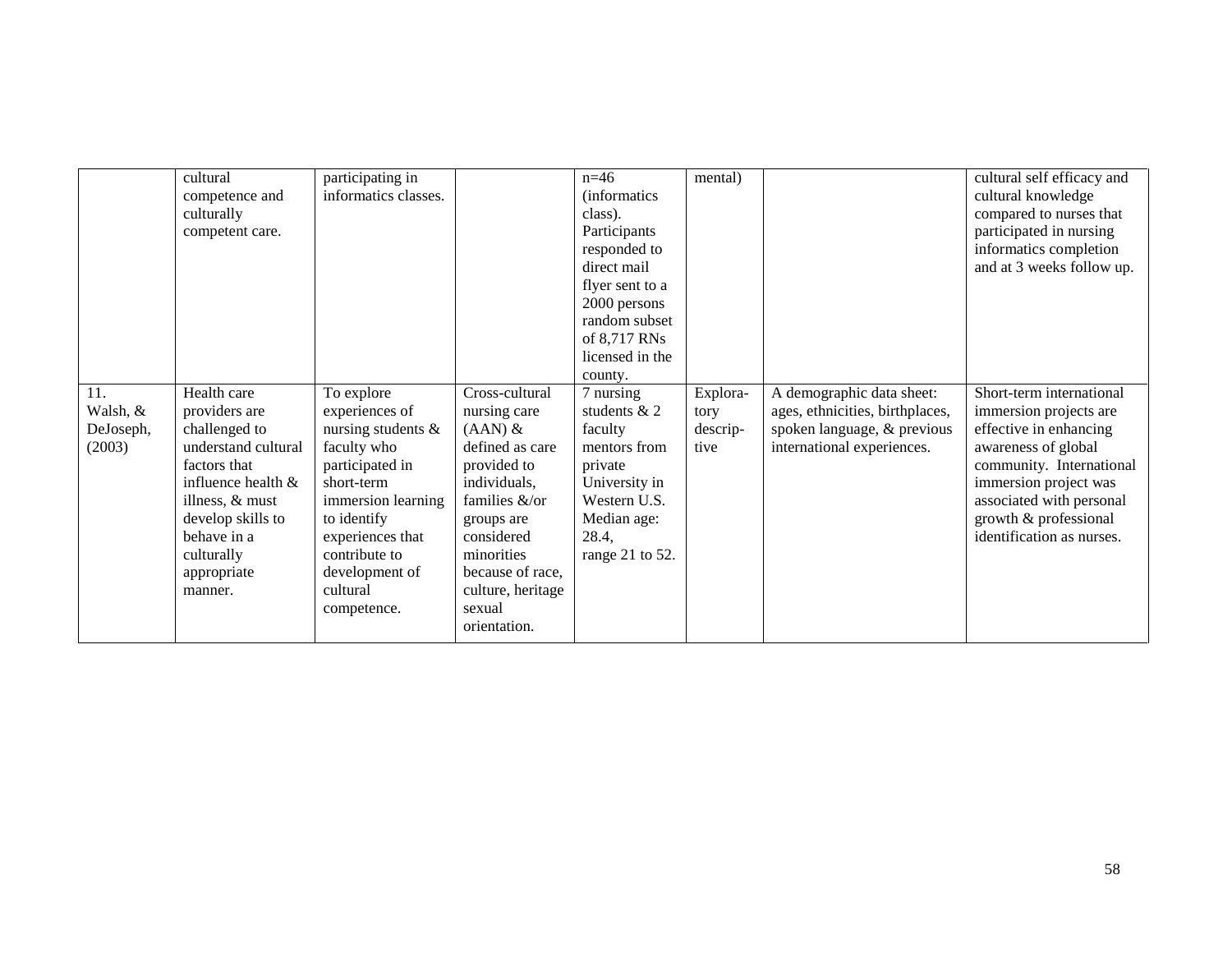| 12.     | Native Americans'     | To explore beliefs, | Campinha-       | All ASN        | Pre-     | Open-ended survey refined  | The 4 areas of knowledge    |
|---------|-----------------------|---------------------|-----------------|----------------|----------|----------------------------|-----------------------------|
| Wittig, | rates of preventable  | & practices of ASN  | Bacote's (1998, | students in    | experi-  | by Native American social  | for                         |
| (2004)  | acute & chronic       | students regarding  | 1999) model of  | final semester | mental   | workers & pretested 3      | culturally congruent care   |
|         | illness have          | culturally          | cultural        | of program (1) | posttest | questions on culturally    | with Native Americans       |
|         | climbed $&$           | competent care for  | competence.     | male $& 27$    | design   | appropriate nursing,       | were:                       |
|         | disparities in health | Native American.    |                 | females).      |          | regarding Native Americans | general cultural factors,   |
|         | have widened.         |                     |                 |                |          |                            | spiritual & religious       |
|         |                       |                     |                 |                |          |                            | practices, health &         |
|         |                       |                     |                 |                |          |                            | disease conditions & self-  |
|         |                       |                     |                 |                |          |                            | knowledge & reflection.     |
|         |                       |                     |                 |                |          |                            | The attitudes identified by |
|         |                       |                     |                 |                |          |                            | nurses that were for        |
|         |                       |                     |                 |                |          |                            | culturally congruent care   |
|         |                       |                     |                 |                |          |                            | were: open-minded,          |
|         |                       |                     |                 |                |          |                            | nonjudgmental, & caring     |
|         |                       |                     |                 |                |          |                            | attitude & respect for      |
|         |                       |                     |                 |                |          |                            | diversity. The themes       |
|         |                       |                     |                 |                |          |                            | appeared in most            |
|         |                       |                     |                 |                |          |                            | responses (75% of the       |
|         |                       |                     |                 |                |          |                            | students).                  |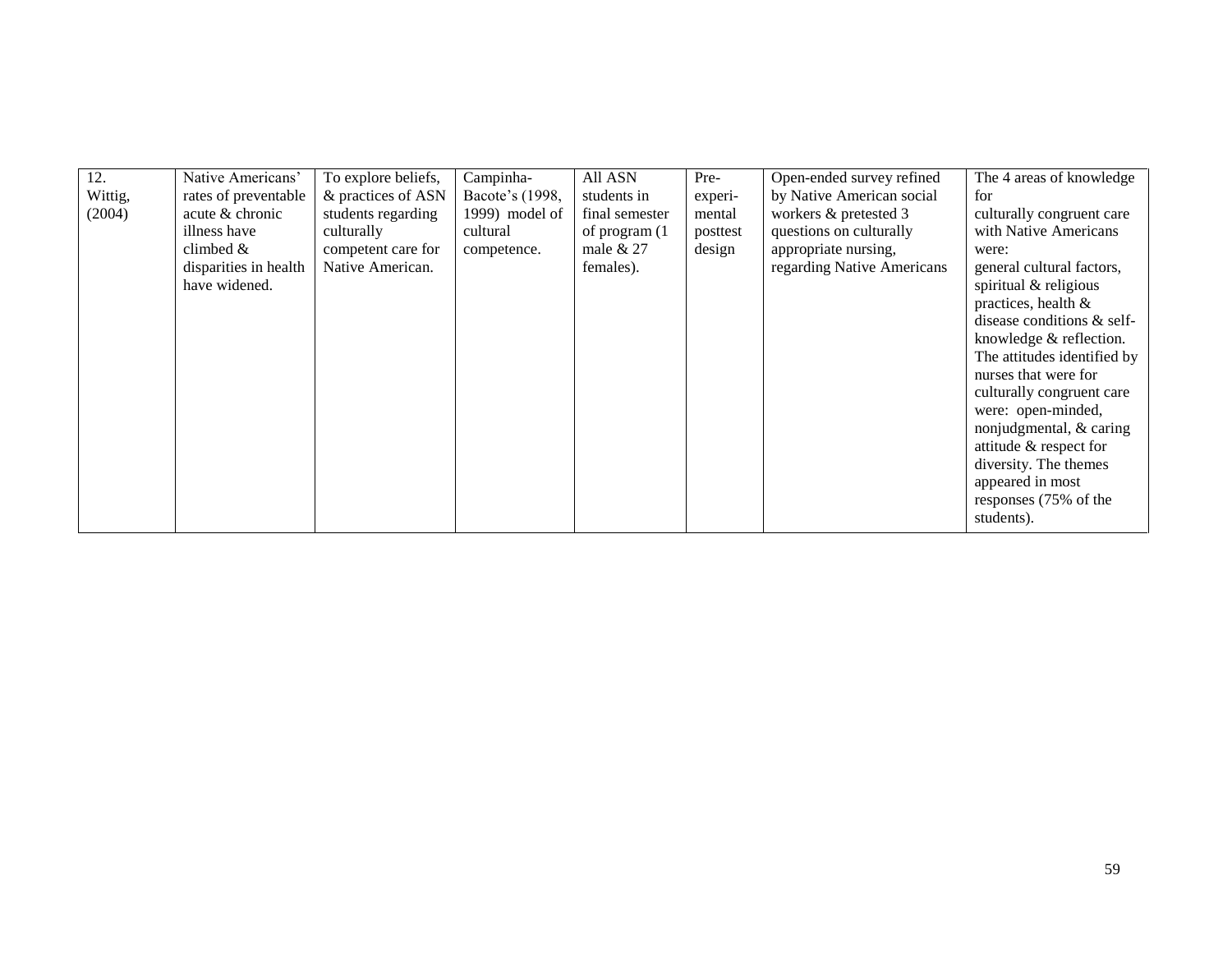#### References

Aetna (2008). Disparities in health care. Retrieved July 22, 2008, from

http://www.aetna.com

Agency for Healthcare Research and Quality (AHRQ) (2004,). National healthcare disparities report: Summary. Retrieved July 23, 2008, from http://www.ahrq.gov.

Alliance for Health Reform (2006,). Racial and ethnic disparities in health care. Retrieved October 27, 2008, from http://www.allhealth.org

- American Nurses Association (1998). Diversity: A continuing challenge. Retrieved October 29, 2008, from http://findarticles.com
- Anderson, L. W. (1994). *Bloom's taxonomy of educational objectives: A forty year retrospective.* Chicago, IL: University of Chicago Press.
- Bandura, A. (1977). Toward a unifying theory of behavioral change. *Psychological Review, 84*(2), 191-215.
- Bandura, A. (1986). *Social foundations of thought and action*. Englewood Cliffs, NJ: Prentice Hall.
- Bandura, A. (1989). Human agency with social cognitive theory. *American Psychologist, 44,* 1175-1189.
- Bandura, A. (1994). *Self-efficacy in changing societies*. New York: Cambridge University Press.
- Benner, P. (1999). *From novice to expert: Excellence and power in clinical nursing practice.* Addison-Wesley Publishing.
- Bernal, H. (1998). Delivering culturally competent care. Retrieved October 29, 2008, from http://findarticles.com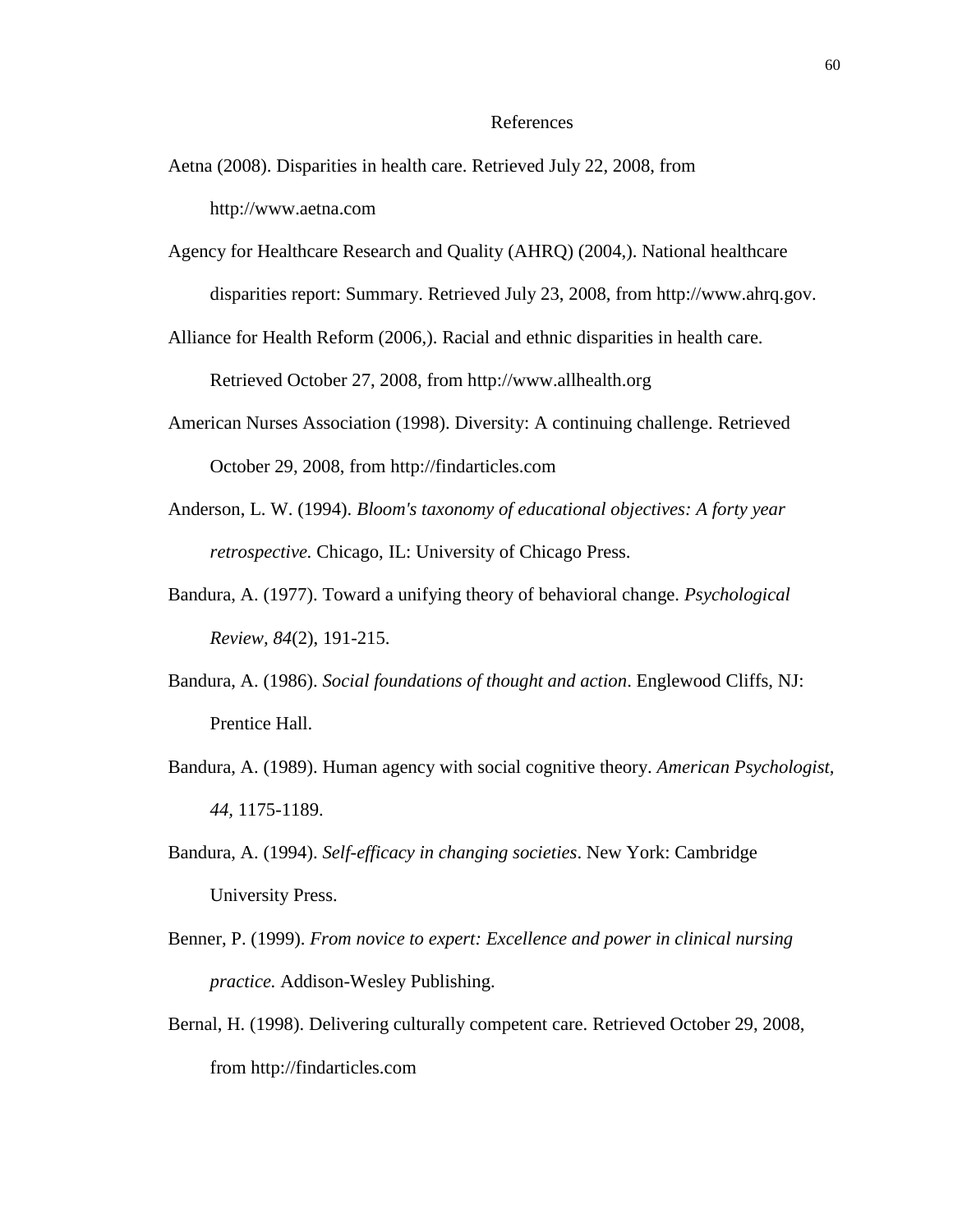- Bernal, H., & Froman, R. (1987). The confidence of community health nurses caring for ethnically diverse populations. *Journal of Nursing Scholarship, 19*(4), 201-203.
- Bernal, H., & Froman, R. (1993). Influences on the cultural self-efficacy of community health nurses. *Journal of Transcultural Nursing, 4*(2), 24-31.
- Briefings on Patient Safety (2008). Experts urge hospitals to identify disparities in healthcare: Joint Commission report finds link to patient demographics. Retrieved September 5, 2008, from www.copyright.com
- Burns, N., & Grove, S. K. (2005). *The practice of nursing research: Conduct, critique, and utilization* (5th ed.). St. Louis, MO: Elsevier Saunders.
- Caffrey, R. A., Neander, W., Markle, D., & Stewart, B. (2005). Improving the cultural competence of nursing students: Results of integrating cultural content in the curriculum and an international immersion experience. *Journal of Nursing Education, 44*(5), 234-240.
- Campbell-Heider, N., Rejman, K. P., Austin-Ketch, T., Sackett, K., Feeley, T. H., & Wilk, N. C. (2006). Measuring cultural competence in a family nurse practitioner curriculum. *The Journal of Multicultural Nursing & Health, 12*(3), 24-34.
- Campesino, M. (2008). Beyond transculturalism: Critiques of cultural education in nursing. *Journal of Nursing Education, 47*(7), 298-304.
- Campinha-Bacote, J. (1997). Inventory for assessing the professional cultural competence (IAPCC) among health care professionals. *Unpublished manuscript.* Retrieved August 25, 2007, from the CINAHL database.
- Campinha-Bacote, J. (1998). *The process of cultural competence in the delivery of health care services*. Cincinnati, OH: Transcultural C.A.R.E. Associate.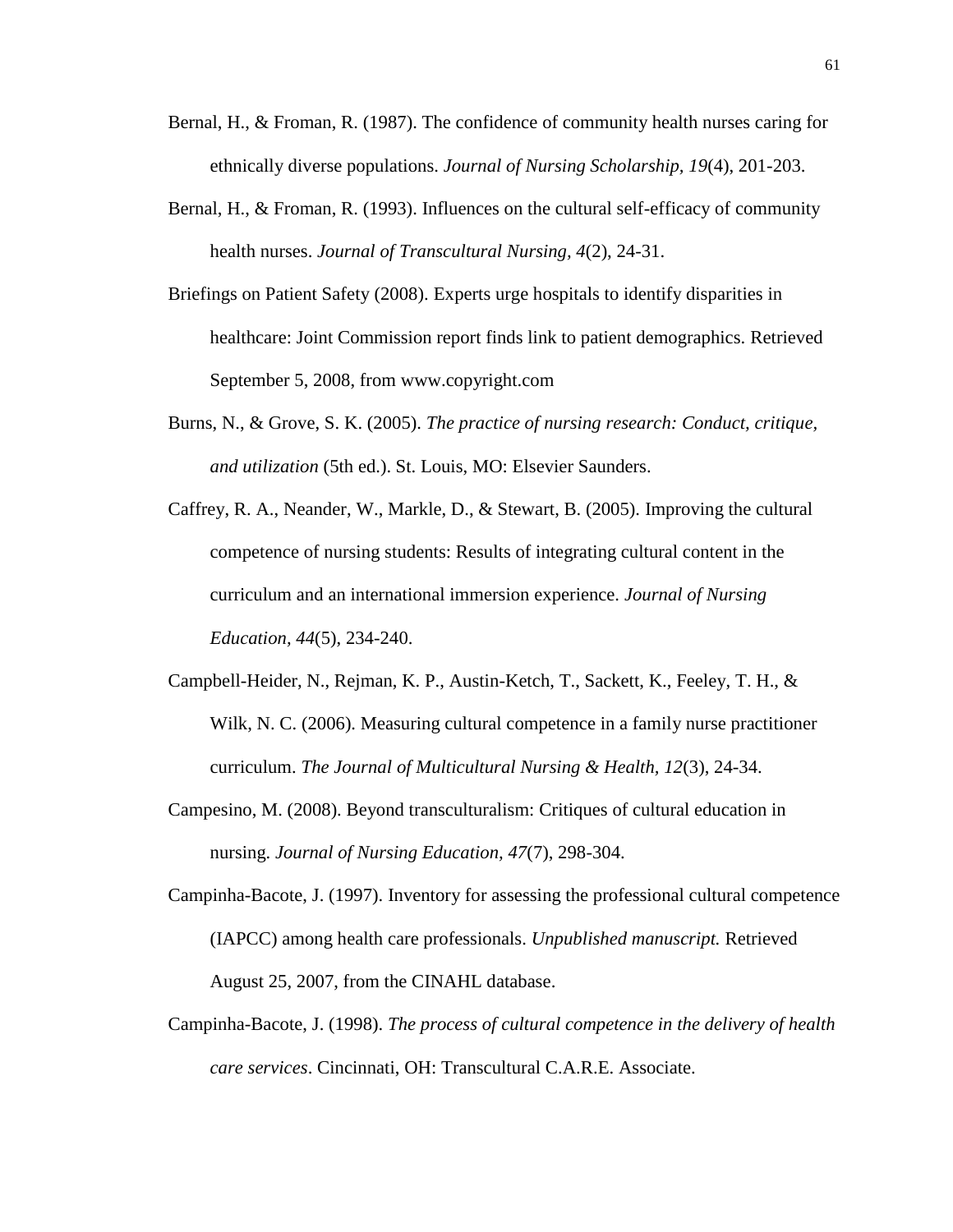- Campinha-Bacote, J. (1999). A model and instrument for addressing cultural competence in health care. *Journal of Nursing Education, 38*(5), 203-207.
- Campinha-Bacote, J., Yahle, T., & Langerkamp, M. (1996). The challenge of cultural diversity for nurse educators. *The Journal of Continuing Education in Nursing, 27*(2), 59-64.
- Coffman, M. J., Shellman, J., & Bernal, H. (2004). An integrative review of American nurses' perceived cultural self-efficacy. *Journal of Nursing Scholarship, 36* (2), 180-185. Retrieved August 24, 2007, from the CINAHL database.
- Drevdahl, D. J., Canales, M. K., & Dorcy, K. S. (2008). Of goldfish tanks and moonlight tricks: Can cultural competency ameliorate health disparities? *Advances in Nursing Science, 31*(1), 13-27.
- Giger, J., & Davidhizar, R. (2004). *Transcultural nursing: Assessment and intervention*  (4th ed.). St. Louis, MO: Mosby.
- Giger, J., Davidhizar, R. E., Purnell, L., Harden, J. T., Phillips, J., & Strickland, O. (2007). American academy of nursing expert panel report: Developing cultural competence to eliminate health disparities in ethnic minorities and other vulnerable populations. *Journal of Transcultural Nursing, 18*(2), 95-102.
- Hagman, L. W. (2004). New Mexico nurses' cultural self-efficacy: A pilot study. *Journal of Cultural Diversity, 11*(4), 146-149. Retrieved August 27, 2007, from the CINAHL database.
- Hagman, L. W. (2006). Cultural self-efficacy of licensed registered nurses in New Mexico. *Journal of Cultural Diversity, 13*(2), 105-112. Retrieved August 22, 2007, from the CINAHL database.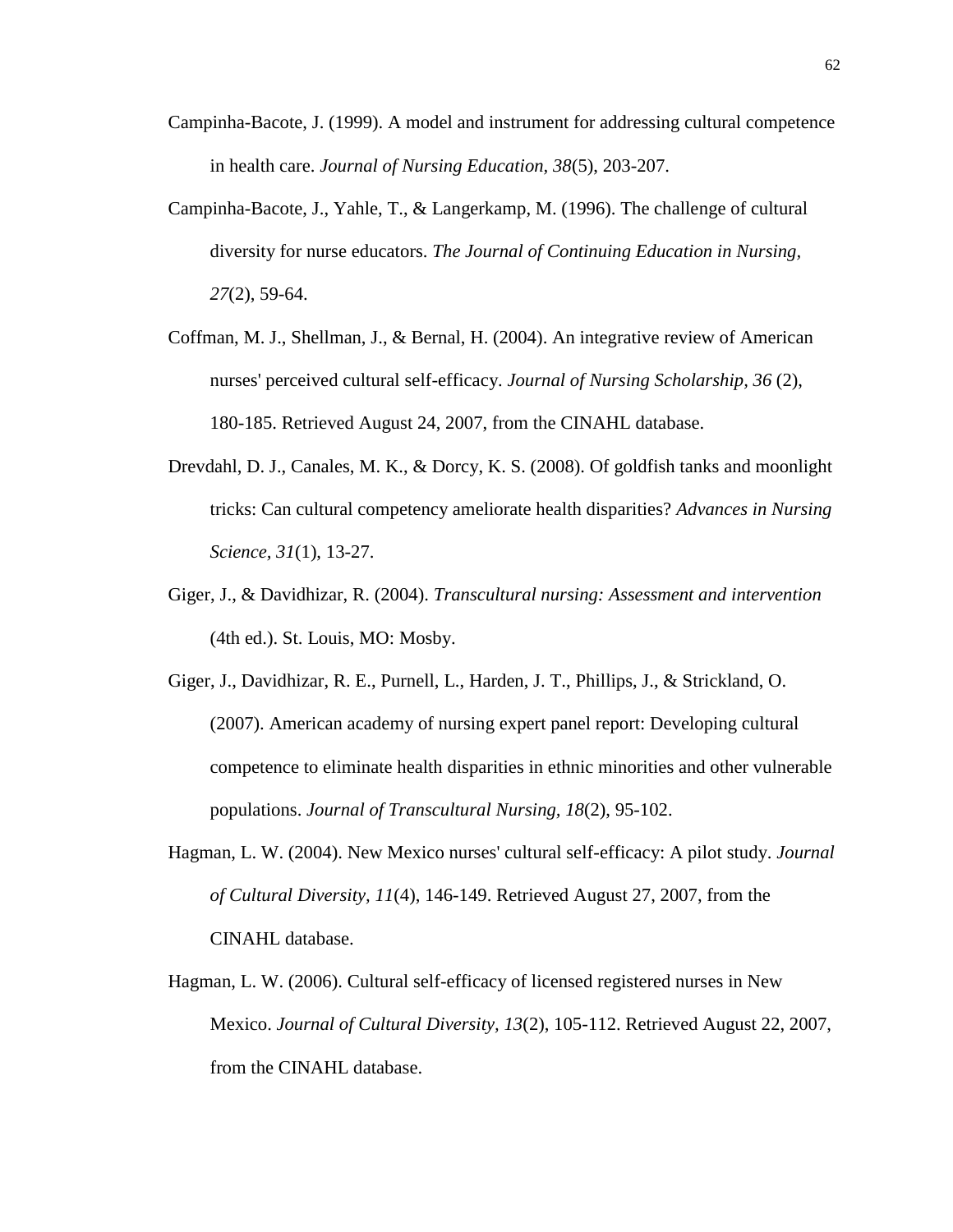- Hughes, K. H., & Hood, L. J. (2007). Teaching methods and an outcome tool for measuring cultural sensitivity in undergraduate nursing students. *Journal of Transcultural Nursing, 18*(1), 57-62.
- Hunt, R. J., & Swiggum, P. (2007). Being in another world: Transcultural student experiences using service learning with families who are homeless. *Journal of Transcultural Nursing, 18*(2), 167-174. Retrieved August 25, 2007, from http://www.tcn.sagepub.com
- Jeffreys, M. R. (2000). Development and psychometric evaluation of the transcultural self-efficacy tool: A synthesis of findings. *Journal of Transcultural Nursing, 11*(2), 127-136.
- Jeffreys, M. R., & Smodlaka, I. (1999). Construct evaluation of the transcultural selfefficacy tool. *Journal of Nursing Education, 38*(5), 222-227.
- Jimenez, J. A., Contrearas, J. L., Shellman, J., Gonzalez, M. L., & Bernal, H. (2006). The level of cultural self-efficacy among a sample of Spanish nurses in Southeastern Spain. *Journal of Transcultural Nursing, 17*(2), 164-170. Retrieved August 27, 2007, from the CINHAL database.
- Lee, C. A., Anderson, M. A., & Hill, P. D. (2006). Cultural sensitivity education for nurses: A pilot study. *The Journal of Continuing Education in Nursing, 37*(3), 137- 141.
- Leigh, G. T. (2008). High-fidelity patient simulation and nursing students' self-efficacy: A review of the literature. *International Journal of Nursing Education Scholarship, 5*(1), 1-17. Retrieved November 19, 2008, from the CINAHL database.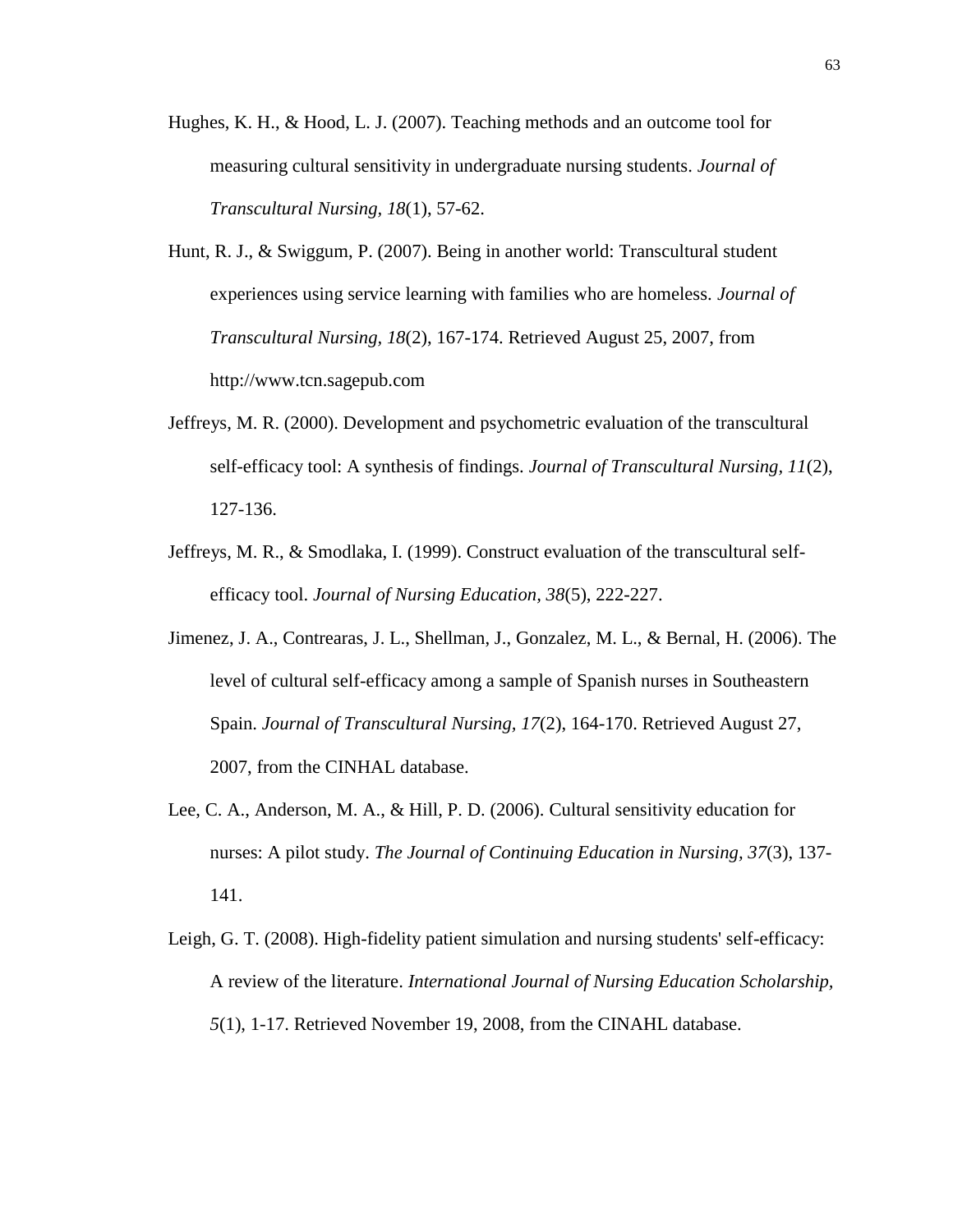- Leininger, M. (1978). *Transcultural nursing: Concepts, theories and practices*. New York: John Wiley.
- Leininger, M. (1985). Transcultural care diversity and universality: A theory of nursing. *Nursing and Health Care, 6*(4), 208-212.
- Leininger, M. (1988). Leininger's theory of nursing: Cultural care diversity and universality. *Nursing Science Quarterly, 1*(4), 152-160.
- Leininger, M. (1991). *Culture care diversity and universality: A theory of nursing*. New York: National League for Nursing Press.
- Leininger, M. (1995). *Transcultural nursing: Concepts, theories, research, and practice*  (2nd ed.). New York: McGraw-Hill.
- Mixer, S. J. (2008). Use of the culture care theory and ethnonursing method to discover how nursing faculty teach culture care. *Contemporary Nurse, 28*(6), 23-36.
- Neuman, B. M. (1989). *The Neuman systems model* (2nd ed.). Norwalk, CT: Appleton & Lange.
- Pedersen, P. (1988). *Handbook for developing multicultural awareness*. Washington, DC: American Association for Counseling and Development.
- Reeves, J. S., & Fogg, C. (2006). Perceptions of graduating nursing students regarding life experiences that promote culturally competent care. *Journal of Transcultural Nursing, 17*(2), 171-178. Retrieved August 25, 2007, from http://tcn.sagepub.com
- Rooda, L. A. (1990). *Knowledge and attitudes of nurses toward culturally diverse patients*. West Lafayette, IN: Purdue University.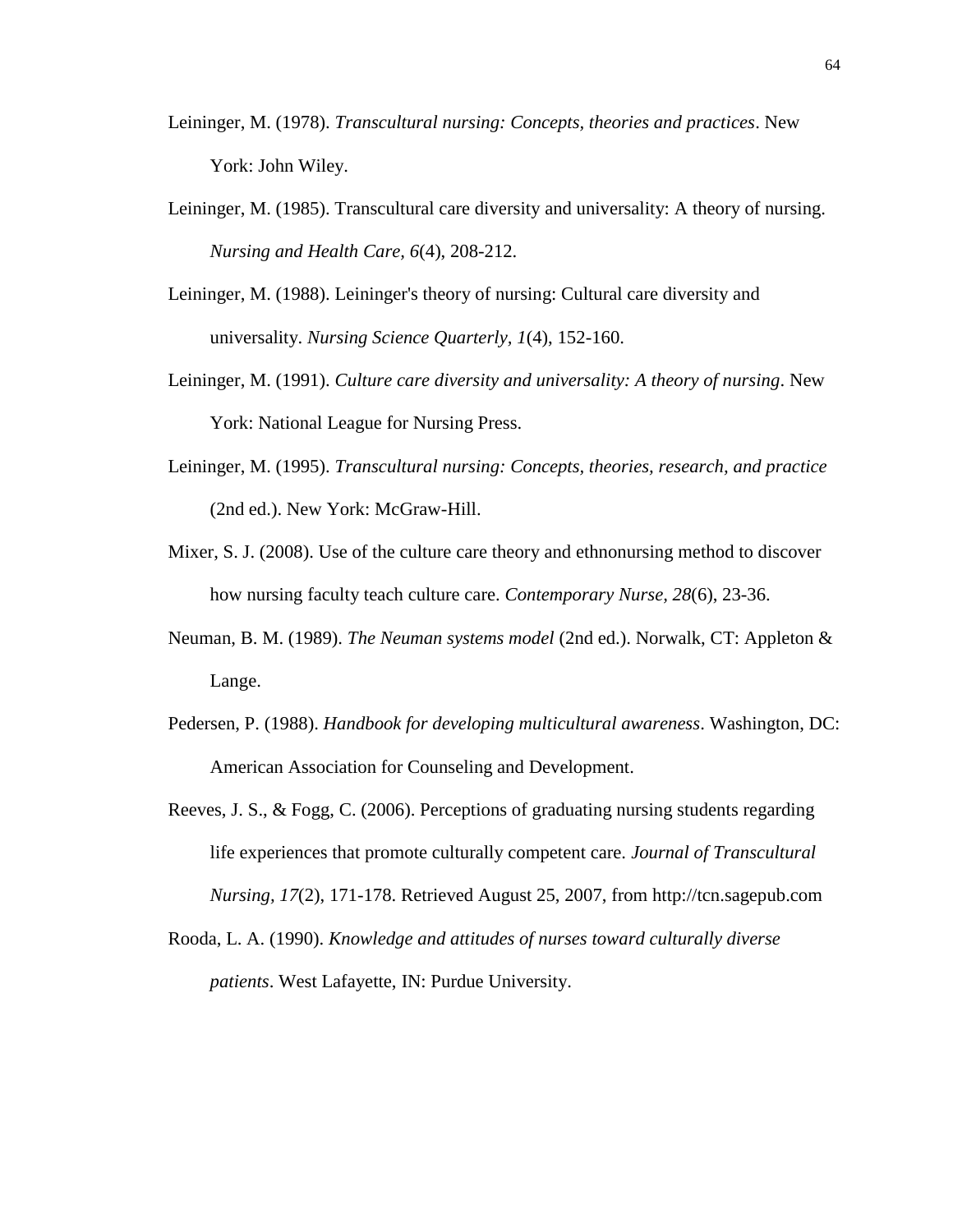- Rutledge, C. M., Barham, P., Wiles, L., & Benjamin, R. S. (2008). Integrative simulation: A novel approach to educating culturally competent nurses. *Contemporary Nurse, 28*(1-2), 119-128.
- Sack, K. (2008). Doctors miss cultural needs, study says. Retrieved July 22, 2008, from http://www.nytimes.com
- Salimbene, S. (1999). Cultural competence: A priority for performance improvement action. *Journal of Nursing Care Quarterly, 13*(3), 23-35.
- Shellman, J. (2006). Development and psychometric evaluation of the eldercare cultural self-efficacy scale. *International Journal of Nursing Education Scholarship*, *3*(1), Retrieved September 27, 2007, from the CINAHL database.
- Siantz, M. L., & Meleis, A. I. (2007). Integrating cultural competence into nursing education and practice: 21st century action steps. *Journal of Transcultural Nursing, 18*(1), 86S-90S.
- Smith, L. (2001). Evaluation of an educational intervention to increase cultural competence among registered nurses. *Journal of Cultural Diversity, 8*(2), 50-63. Retrieved September 2, 2007, from Proquest Nursing & Allied Health Source database.
- Stretcher, V., Devillis, B., Becker, M., & Rosenstock, I. (1986). The role of self-efficacy in achieving health behavior change. *Health Education Quarterly, 13*(3), 73-92.
- United States Census Bureau (2005). USA quick facts from the U.S. Census Bureau. Retrieved April, 2007, from http://quickfacts.census.gov/qfd/states/html